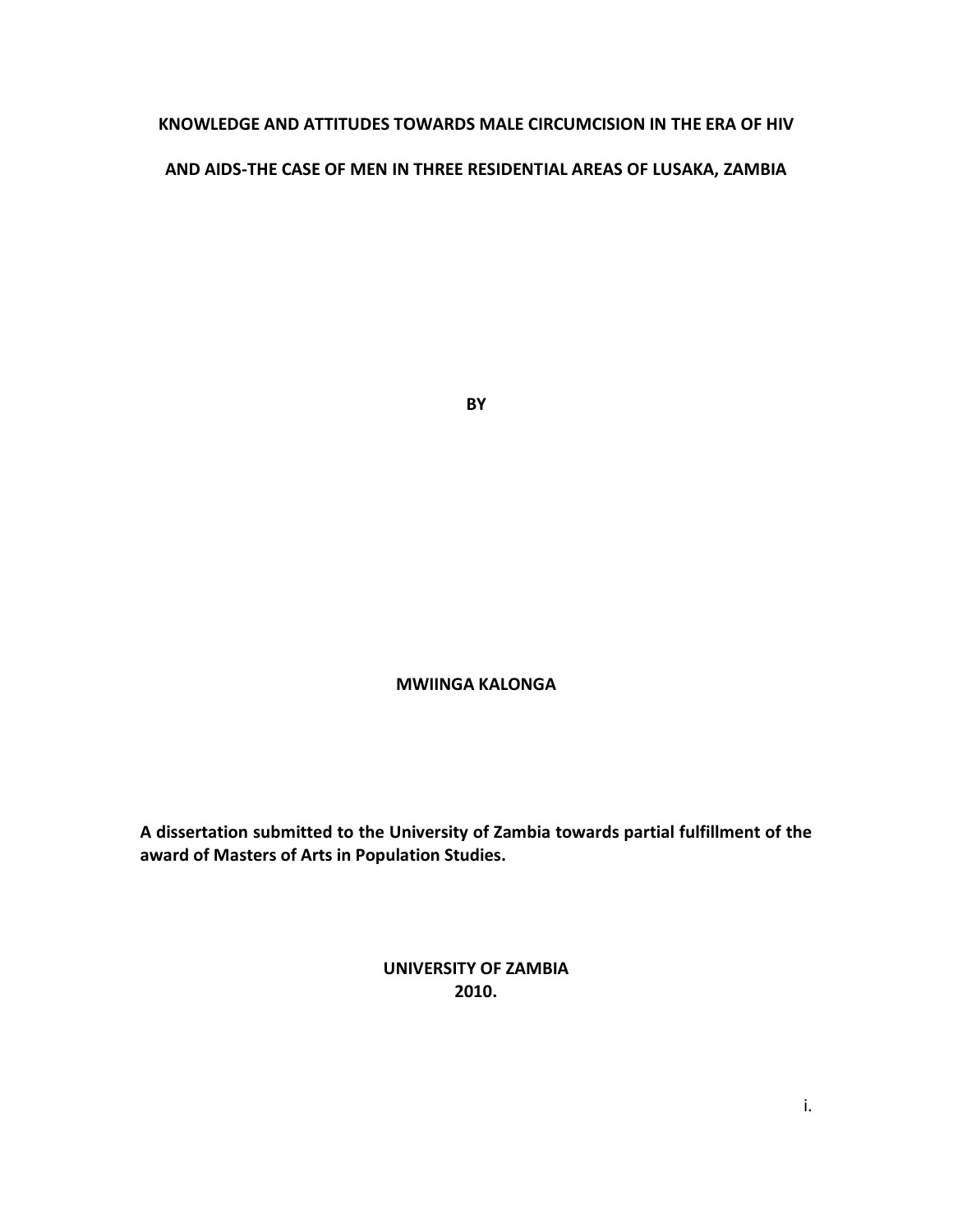## **DECLARATION**

I, Kalonga Mwiinga, declare that this dissertation:

- (a) Represents my own work;
- (b) Has not previously been submitted for a degree at this or any other University; and
- (c) Does not incorporate any published work or material from another dissertation.

Signed:…………………………………………………………………………

Date:…………………………………………………………………………….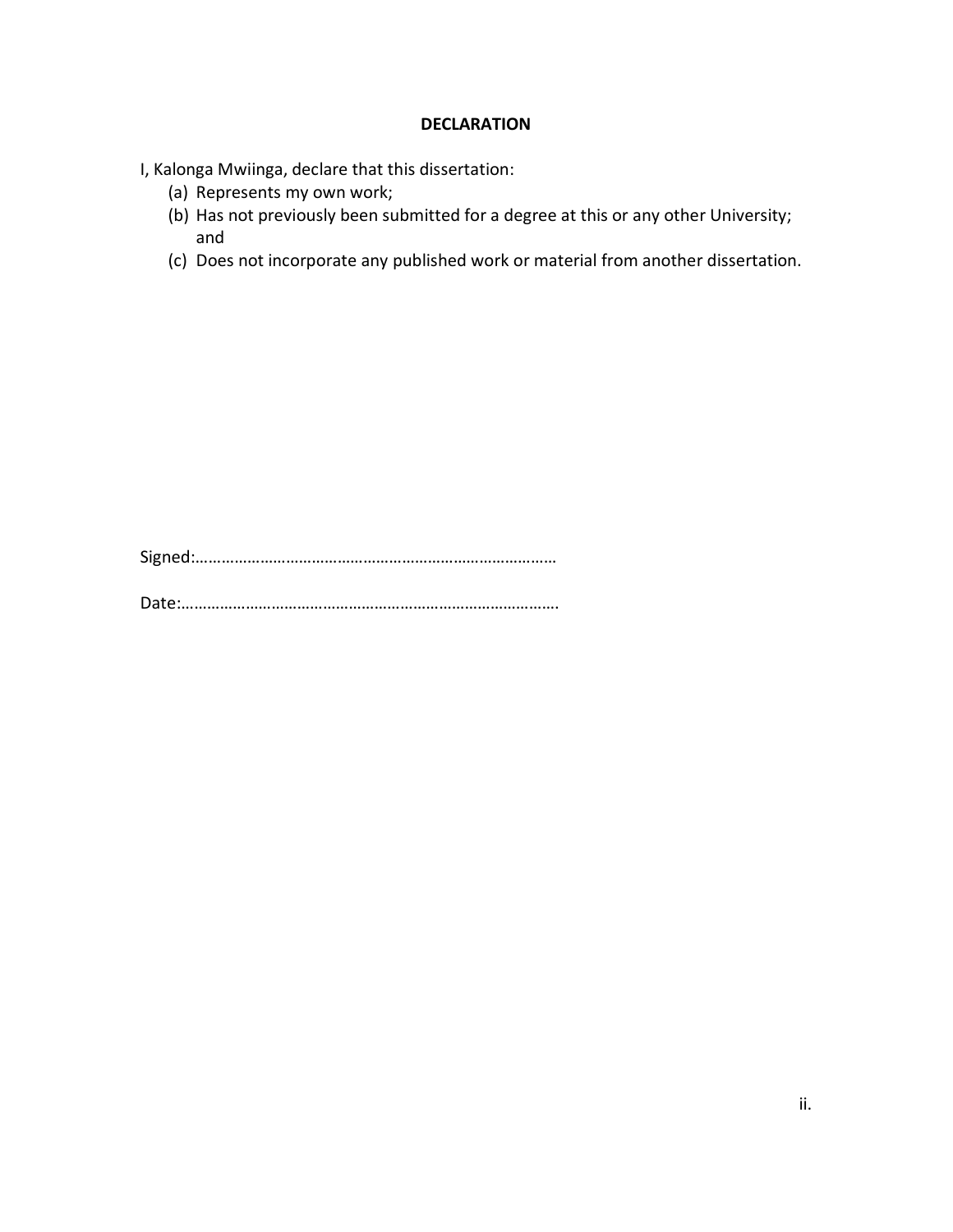# **Copyright**

All rights reserved. No part of this dissertation may be reproduced or stored in any form or by any means without prior permission in writing from the author or the University of Zambia.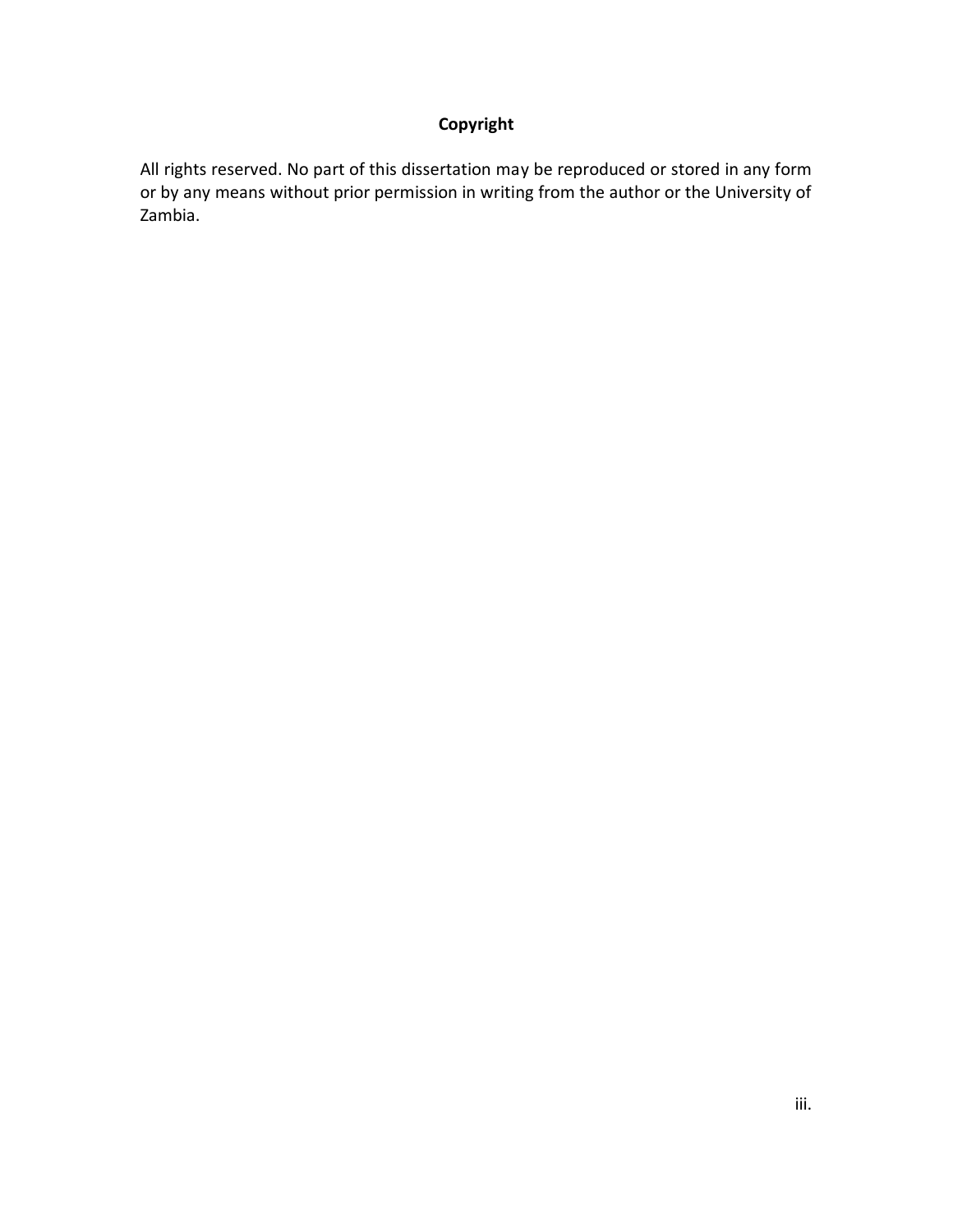# **APPROVAL**

This dissertation by Kalonga Mwiinga has been approved as fulfilling part of the requirements for the award of the degree of Master of Arts in Population studies of the University of Zambia.

| Signed: | Date: |
|---------|-------|
|         |       |
|         |       |
|         |       |
|         |       |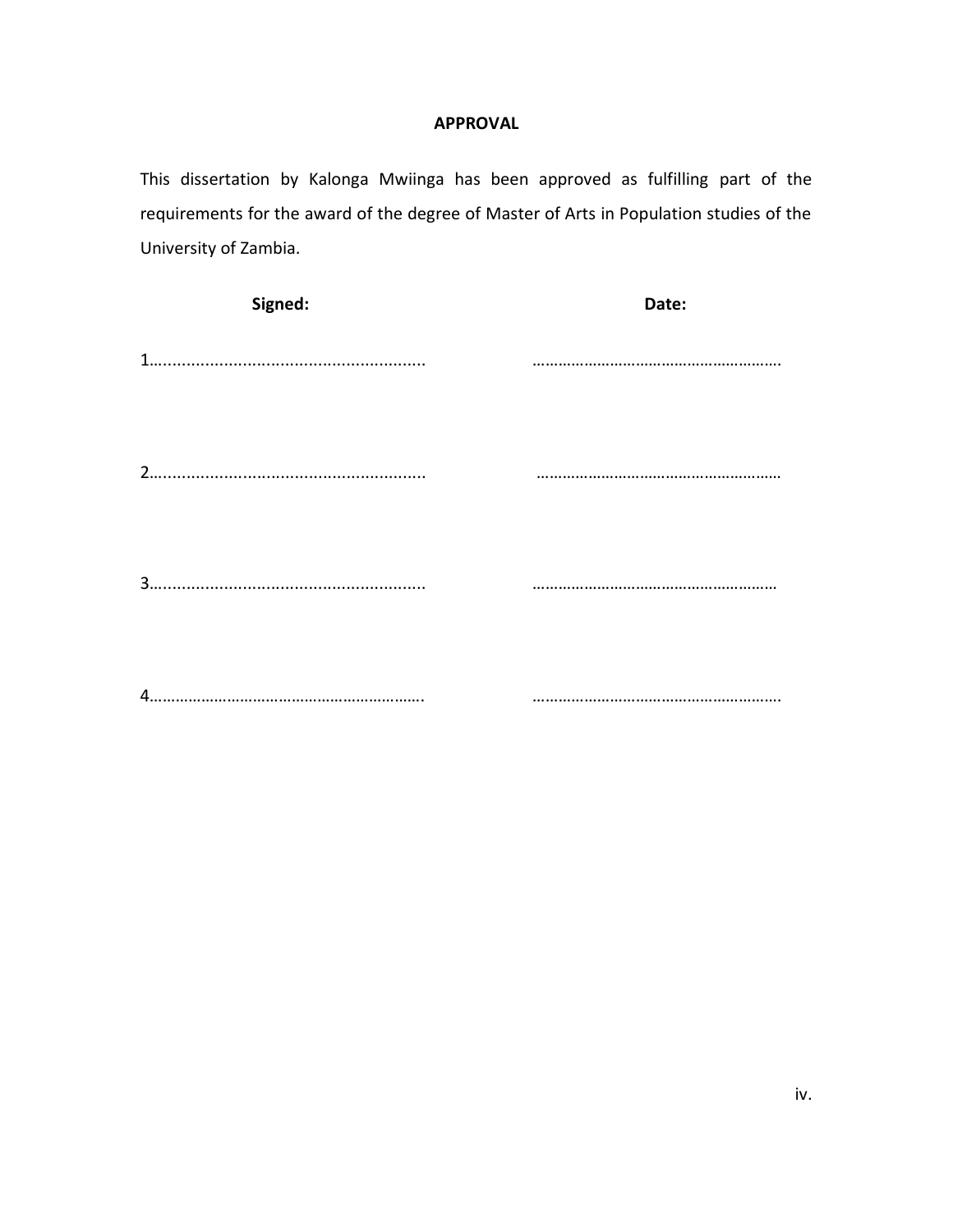#### **Abstract**

This study investigated knowledge and attitudes towards male circumcision in three residential areas of Lusaka. Using non-probability sampling technique, a total of 120 men were captured to whom a pre-tested questionnaire was administered. The analysis of study findings indicate that a significant proportion of those interviewed were not only sexually active but also engaged in risky sexual relationships which expose them and their partners to the risk of HIV infection. The study has also highlighted the fact that although most of the respondents were aware of male circumcision and its potential role in reducing chances of HIV transmission, there seems to be some reluctance among the respondents to undergo the procedure. This reluctance seems to be based largely on unfounded fears about the consequences of being circumcised. Apart from recommending that government should quickly formulate and pass the male circumcision policy, the study also emphasizes the need to continue with the *ABC*  campaign with renewed vigor and in more innovative ways, and to train more medical personnel and set up more circumcision centers. Further, the study underscores the urgent need to find ways of making the media, church, traditional healers, and traditional ceremonies more effective avenues for disseminating information about male circumcision. Areas for future research have also been recommended.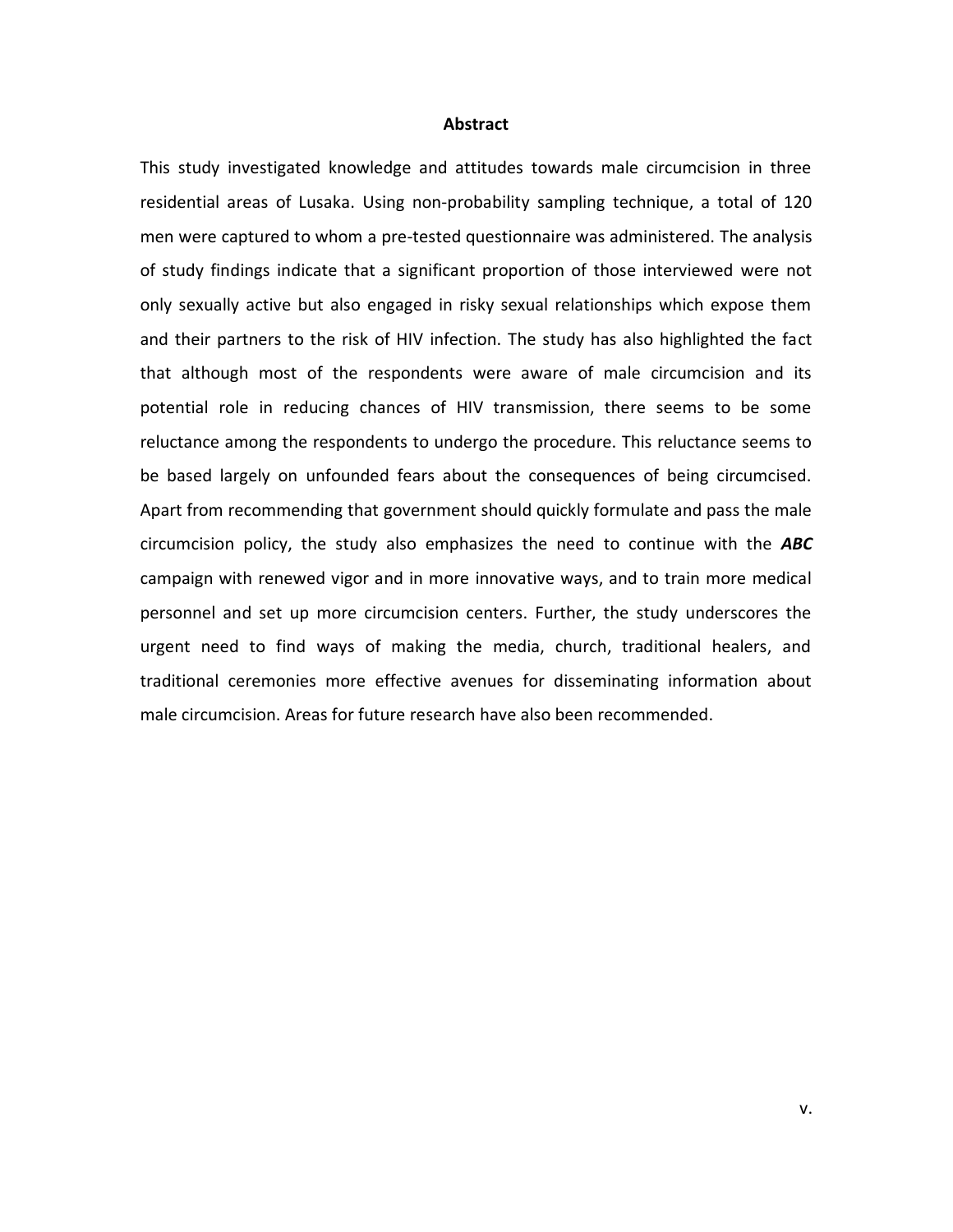**Dedication**

To my children- Milimo, Chinyama and Nkombo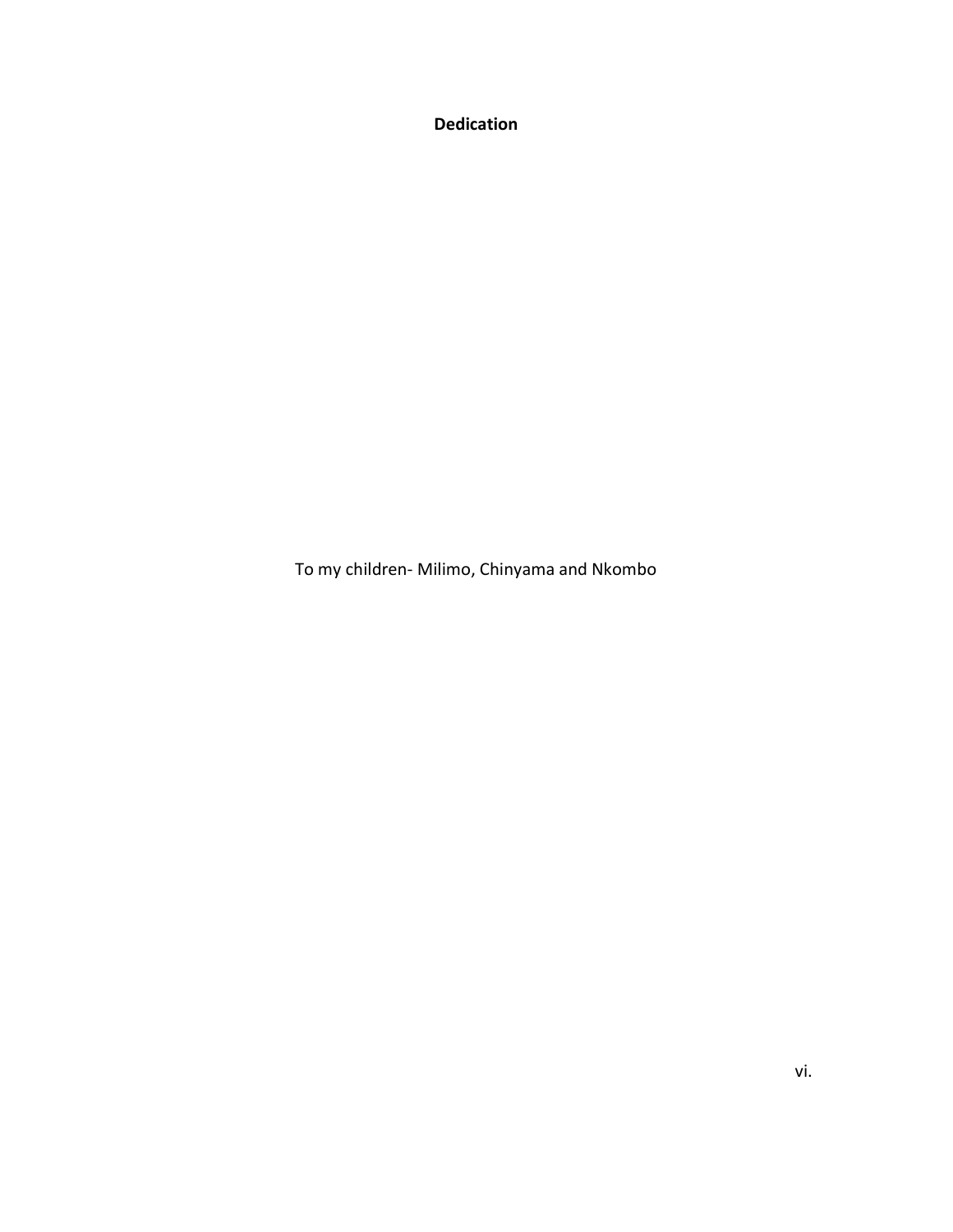#### **Acknowledgements**

I would like to whole heartedly thank my Supervisor and Lecturer- Dr. Augustus Kapungwe for having guided me through this long and difficult process starting from proposal writing and presentation, assembling of data collection instrument, through data presentation, analysis and eventually report writing. I would like to sincerely thank him for his patience on me as I would at times lose direction altogether. But my Supervisor-Dr. Kapungwe would always be there for me. Acknowledgements would not also be complete without the mention of my understanding wife, Editah, and our children and the family at large. I would like to thank them for having been there for me, supporting me socially, financially, and spiritually during the period of my studies. There were times when I could not live up to their expectations due to financial constraints, but they would always stand by my side. Dad, Mum, brothers and sisters, relatives and friends-I will always treasure your being there. Lastly but not the least, I would like to thank everyone who assisted me in one way or another during this period, like Heidi Neff of Zambia Pacific Trust and Anne Johnson from AfriConnect for having assisted me to acquire a computer to use during data entry and analysis. Thank you ALL and GOD BLESS.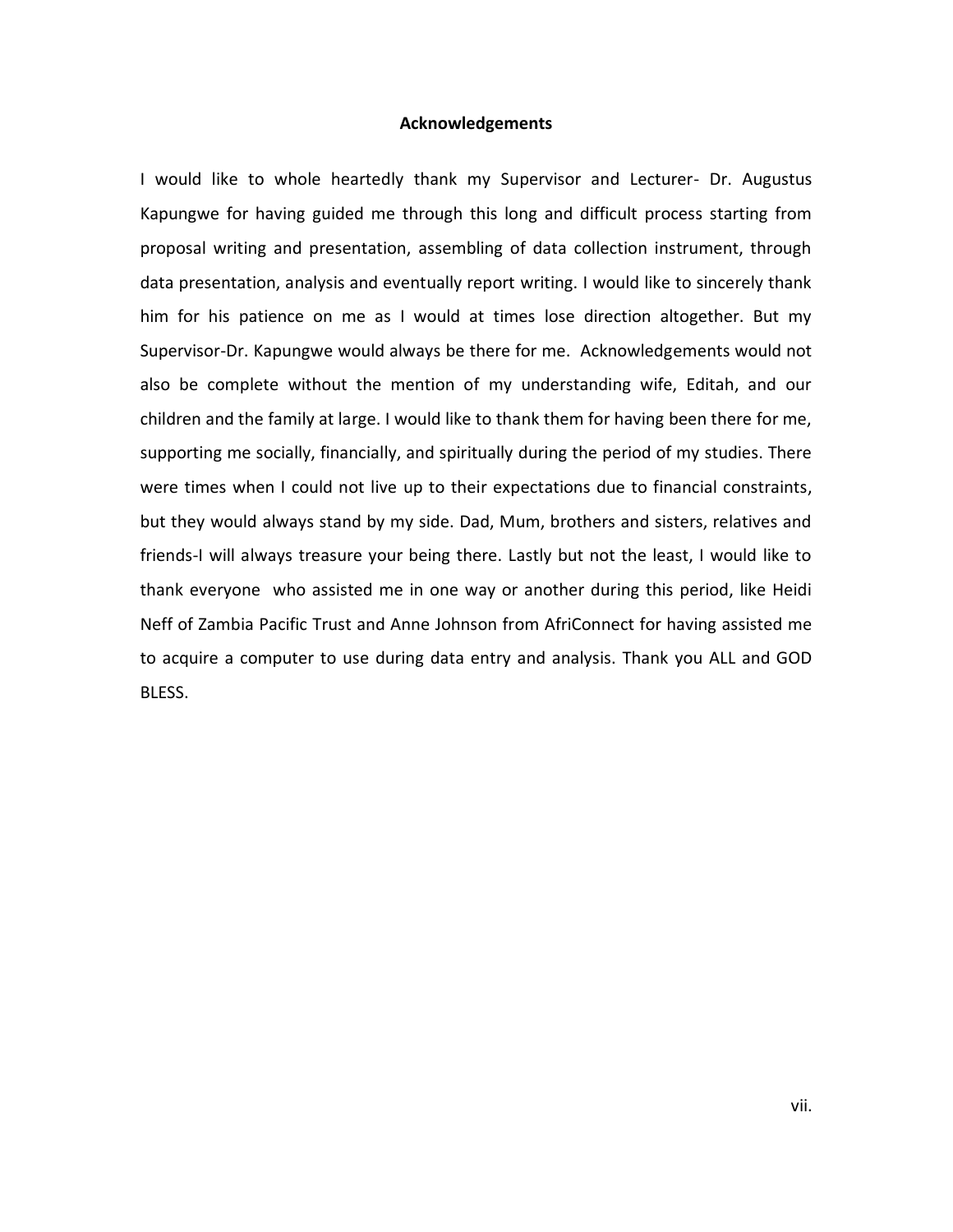# **Table of Contents**

| ٠                                                                                    |       |
|--------------------------------------------------------------------------------------|-------|
| ٠                                                                                    |       |
|                                                                                      |       |
|                                                                                      |       |
|                                                                                      |       |
| $\circ$                                                                              |       |
| O                                                                                    |       |
| $\circ$                                                                              |       |
| $\circ$                                                                              |       |
|                                                                                      |       |
| Knowledge and misconceptions regarding HIV/AIDS-----------------------------------9  |       |
|                                                                                      |       |
|                                                                                      |       |
| Awareness and attitudes towards Male Circumcision---------------------------------17 |       |
|                                                                                      | $-21$ |
|                                                                                      |       |
|                                                                                      |       |
|                                                                                      |       |
|                                                                                      |       |
|                                                                                      |       |
|                                                                                      | viii  |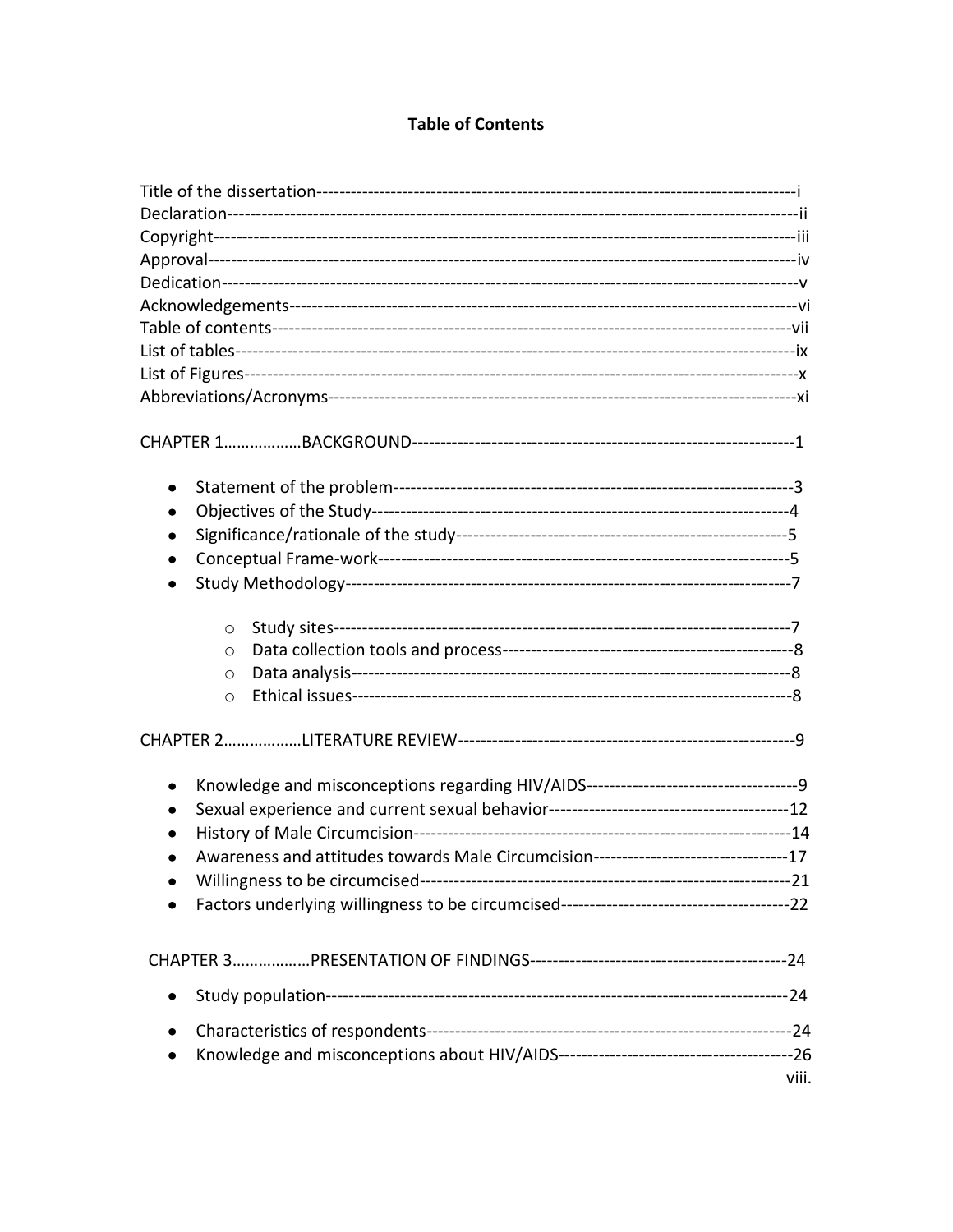| ٠                                                                                         |  |
|-------------------------------------------------------------------------------------------|--|
|                                                                                           |  |
| ٠                                                                                         |  |
|                                                                                           |  |
|                                                                                           |  |
| ٠                                                                                         |  |
| Socio-economic and demographic characteristics underlying willingness to<br>$\bullet$     |  |
|                                                                                           |  |
| CHAPTER 4SUMMARY, CONCLUSION& RECOMMENDATIONS--------------------41                       |  |
| $\bullet$                                                                                 |  |
| $\bullet$                                                                                 |  |
|                                                                                           |  |
| <b>APPENDICES:</b>                                                                        |  |
| $\bullet$                                                                                 |  |
|                                                                                           |  |
| <b>LIST OF TABLES</b>                                                                     |  |
|                                                                                           |  |
|                                                                                           |  |
|                                                                                           |  |
|                                                                                           |  |
| Table 5: Relationship between different types of partners at last sex and condom use----- |  |
|                                                                                           |  |
| Table 6: Proportion of respondents reporting consistent condom use with                   |  |
|                                                                                           |  |
|                                                                                           |  |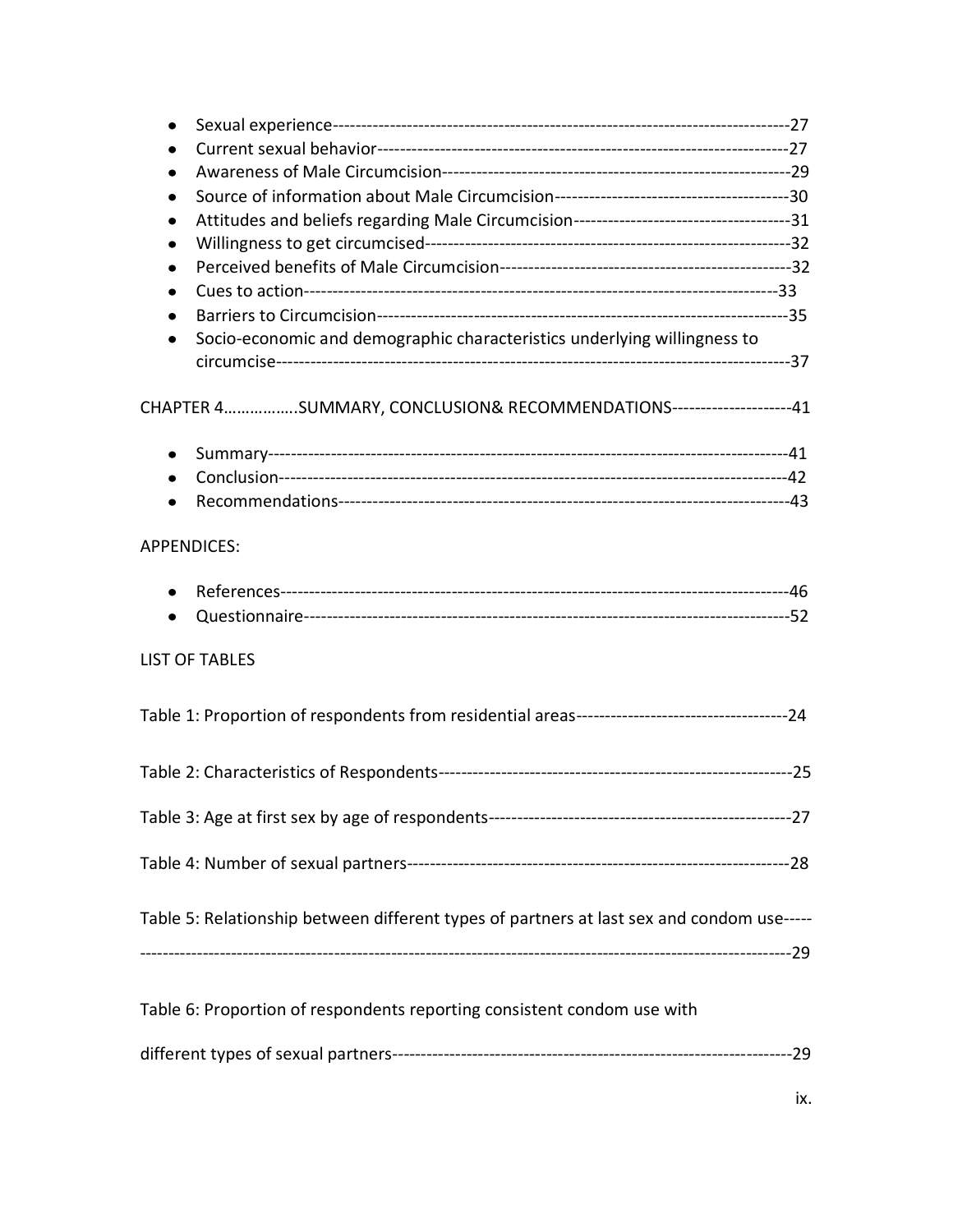| Table 9: Respondents' beliefs and conceptions about male circumcision------------------32                                                                           |  |
|---------------------------------------------------------------------------------------------------------------------------------------------------------------------|--|
| Table 10: Perceived benefits of male Circumcision and willingness to get                                                                                            |  |
|                                                                                                                                                                     |  |
| Table 12: Distribution of respondents who were not circumcised by the reasons                                                                                       |  |
| Table 13: Number and percent distribution of respondents who were<br>willing to be circumcised but had not been circumcised by reason                               |  |
| Table 14: Relationship between selected barriers and willingness to get                                                                                             |  |
| Table 15: Percent distribution of respondents indicating willingness to<br>get circumcised by selected socio-economic and demographic characteristics------------39 |  |
| <b>LIST OF FIGURES</b>                                                                                                                                              |  |
|                                                                                                                                                                     |  |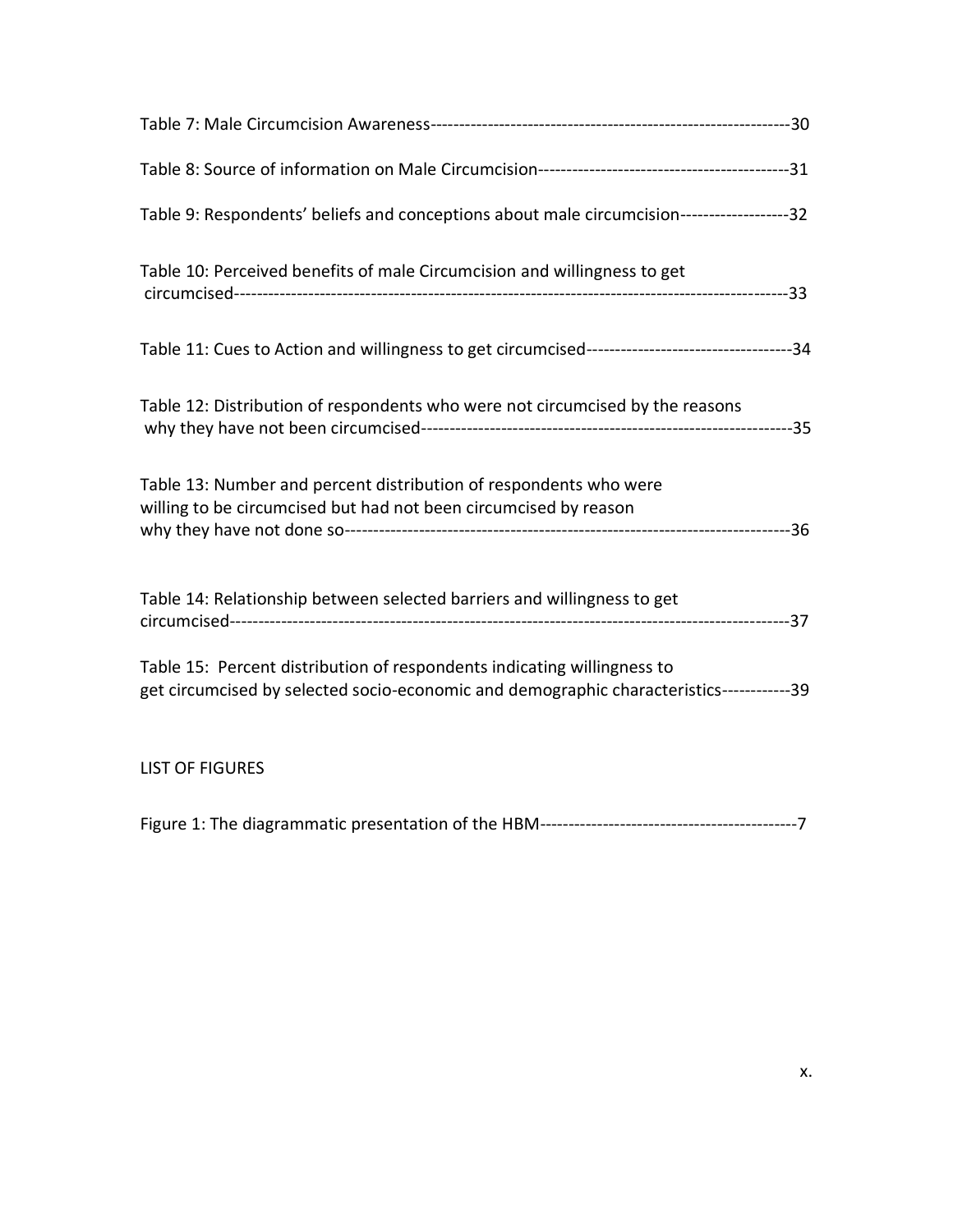# **Abbreviations/ Acronyms**

- ABC-Abstinence, Be Faithful, Condomise
- AIDS-Acquired Immune Deficiency Syndrome
- ANRS- Agency Nationale de Recherché sur le Sida
- ARVs-Anti-Retroviral Drugs
- C.E-Common or Christian Era
- CSO-Central Statistical Office
- DSMB-Data Safety Monitoring Board
- HBM-Health Belief Model
- HIV-Humane-Immuno Virus
- HSV-2- herpes simplex 2: a herpes virus that can cause genital herpes
- MC-Male Circumcision
- MGM-Male Genital Mutilation
- MOH-Ministry of Health
- NAC-National AIDS Council
- NHANES- National Health and Nutrition Examination Survey
- RCTs-Randomised Control Trials
- SPSS-Statistical Package in Social Sciences
- STDs-Sexually Transmitted Diseases
- STI-Sexually Transmitted Infections
- UNAIDS-Joint United Nations Programme on HIV and AIDS
- UNZA-University of Zambia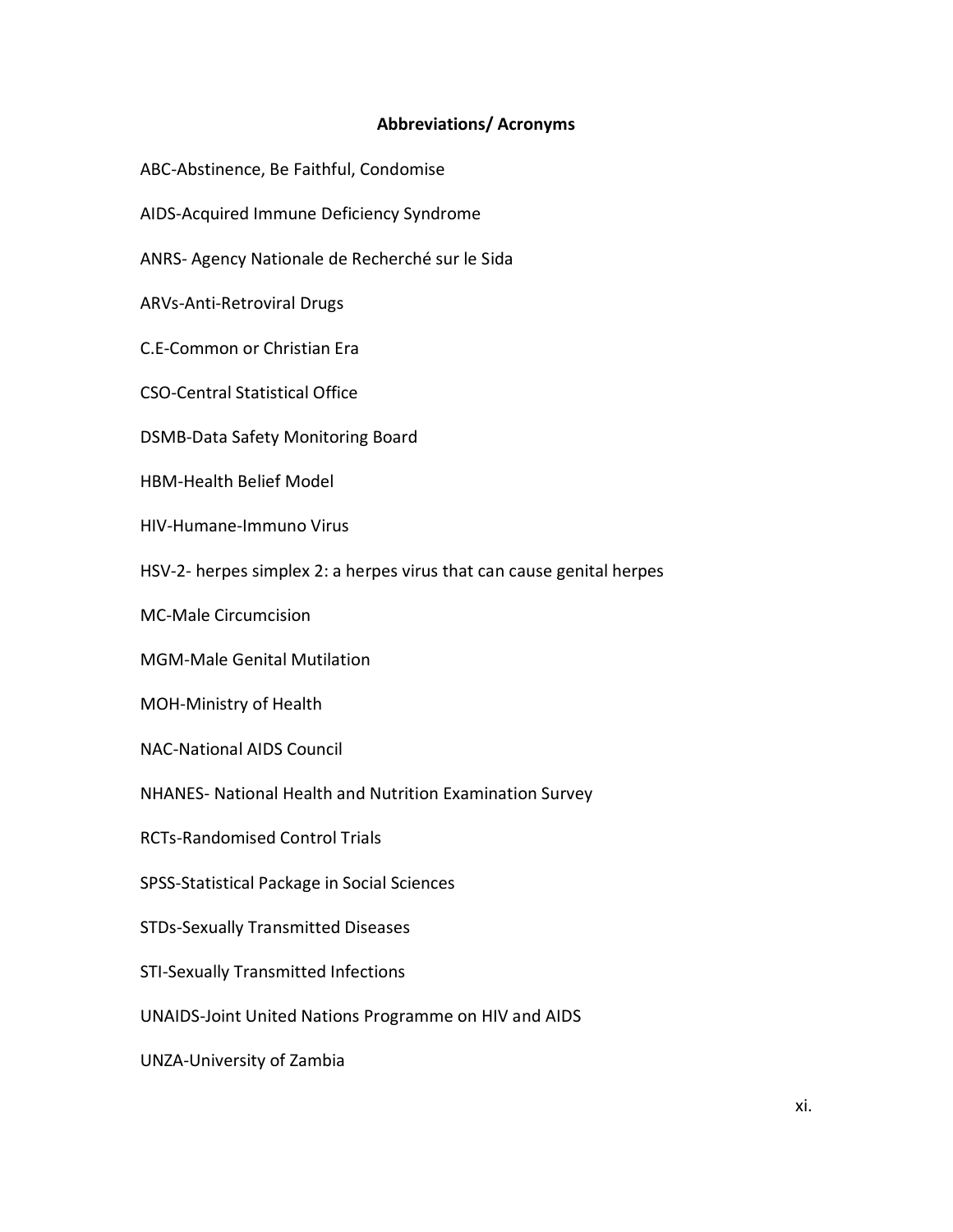USA-United States of Americ

USAID-United States Agency for International Development

UTH-University Teaching Hospital

WHO-World Health Organisation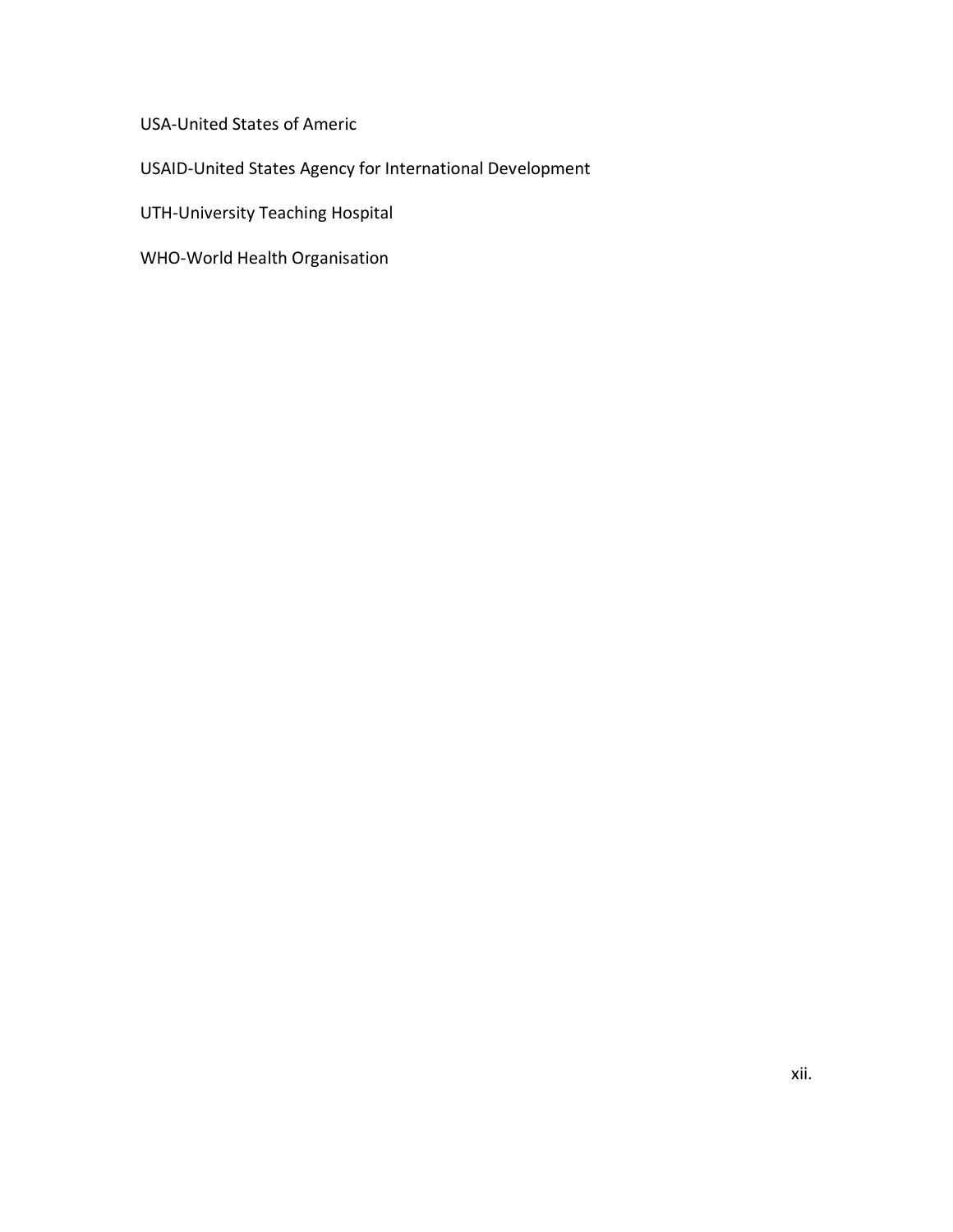#### **CHAPTER ONE**

## **Background**

Over 25 million people have died from HIV and AIDS world-wide. So far approximately 60 million have been infected with HIV. Half of all new infections are in people under 25 years of age. In all, 33.4 million are currently living with HIV (Avert, 2008). In addition, HIV related deaths are also expected to rise from 2.2 million in 2008 to a maximum of 2.4 million in 2012, before declining to 1.2 million in 2030 (WHO, 2008). Over 15 million children have been orphaned, Zambia having 600, 000 AIDS orphans (UNAIDS, 2008). Heterosexual sex remains the major mode of transmission of HIV in Zambia accounting for 78 per cent of new HIV infections. In the last UNGASS Country Progress Report, Zambia indicated that this mode of transmission is exacerbated by high-risk sexual practices, among others (Zambia 2010 Country Progress Report).

In Zambia, the HIV and AIDS epidemic has been devastating the population for almost 20 years now. Many families have been affected, and thousands more are to face this same sad predicament. The infected and dying population from the scourge is increasing, agonies are escalating and the trauma is on-going. Available data indicate that it is now attacking vigorously the youths, the backbone of Zambia's future prosperity (National AIDS Council, 2003). In 2009, 14.3 per cent of Zambia's estimated 12.9 million population was infected with HIV (2010 Zambia Progress Report). Over 900,000 people are estimated to be living with HIV and AIDS in Zambia of which nearly 80,000 are the newly infected (MoH/NAC/CSO). According to the 2009 mid year projected population, Zambia's life expectancy at birth dropped from 52.6 in 2005 to 51.2 in 2009 (Central Statistical Office).

On average, one in five adults is infected with HIV, and 84% of Zambians diagnosed as having AIDS are aged between 20 and 39, most of who are economically active and have young children to support (NAC, 2003)**.** In 2005 alone, 98, 000 people died of AIDS. And 14% adults aged 15-49 are HIV positive (ZDHS, 2007). About 710, 000 children are AIDS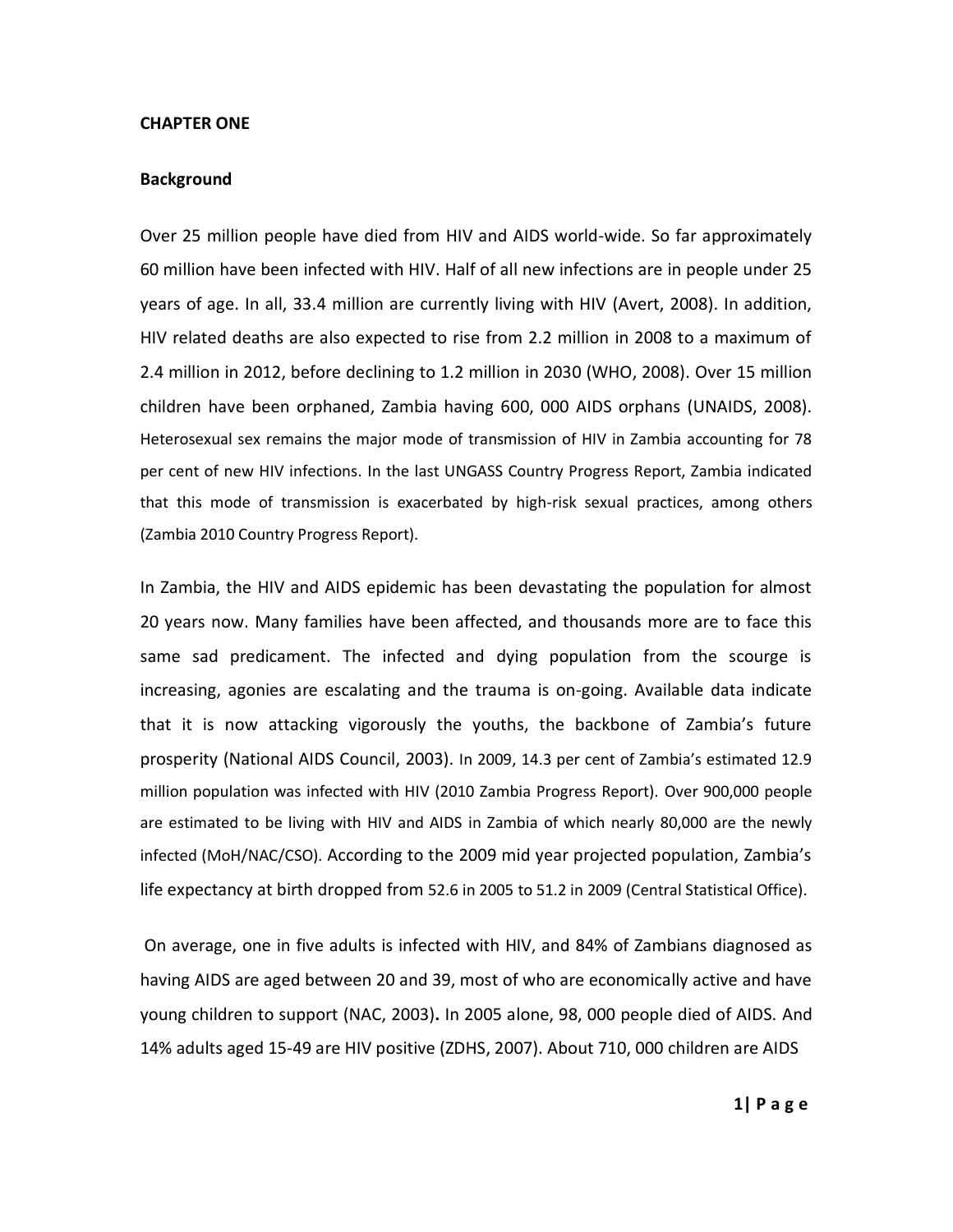#### orphans (UNAIDS/WHO 2006).

The impact of HIV and AIDS has gone far beyond the household and community level. All areas of the public sector and the economy have been over-stretched, and national development has been impeded. Infant and child mortality rates, after decades of steady improvements, are now deteriorating (National AIDS Council, 2003)**.** Tuberculosis, which was at one point contained, is now one of the most serious public health threats (National AIDS Council, 2003).The health, education, economic, agricultural, transport sectors, etc. have all been adversely affected. Morbidity and mortality rates among workers in these sectors have been high (National AIDS Council, 2003).

In trying to mitigate the spread of HIV and AIDS, the Government of Zambia has adopted an integrated response from all sectors of society including faith-based organizations, non-governmental organizations, the private sector, and collaborating agencies to work together and fight the common cause. These strategies include providing care and support for people living with AIDS, orphans and vulnerable children; reducing HIV transmission among the most-at-risk populations; strengthening of HIV and AIDS coordination at the national and local levels; and improving the policy and regulatory environment (USAID-The Multi-Sectoral Response to HIV and AIDS Fact Sheet). Facilitybased services related to HIV/AIDS, such as Voluntary Counseling and Testing (VCT), Preventing Mother to Child Transmission (PMTCT) and Care and Support Services (CSS) have also been incorporated (The 2005 Zambia HIV/AIDS Service Provision Assessment Survey).

There is very strong observational, biological, and now clinical trial evidence suggesting that male circumcision has a strong protective effect against HIV transmission and acquisition. Data from more than 40 studies show that men who are circumcised are less than half as likely to acquire Sexually Transmitted Infections (STIs).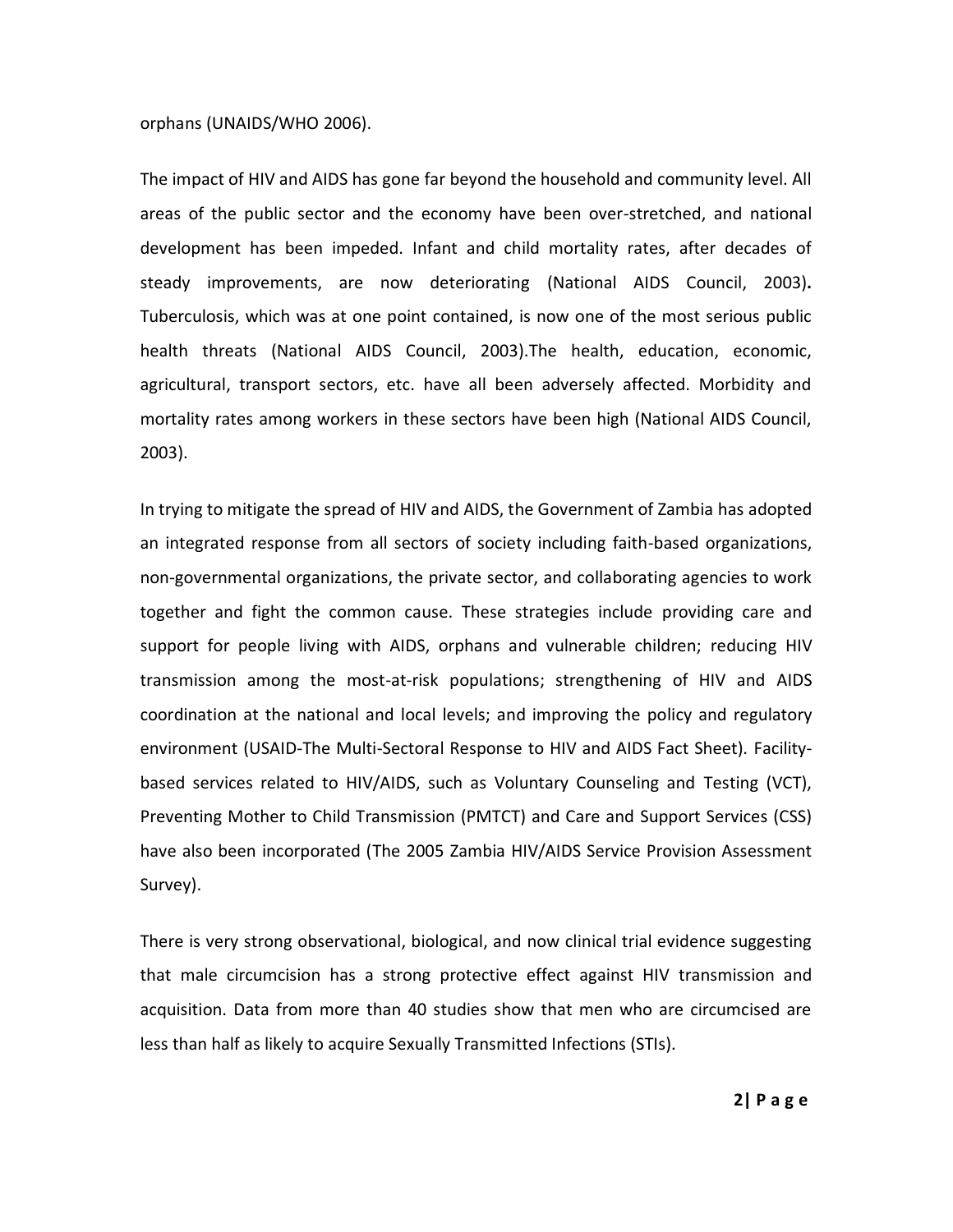There is also evidence that their partners have lower rates of HIV, STI and even cervical cancer (USAID/ AIDSMARK, 2003). This new research in male circumcision further shows that the vice could reduce HIV infections by 60%, preventing 5.7 million new cases and 3 million deaths over 20 years in Sub Saharan Africa (WHO, 2007).

At the 4<sup>th</sup> International AIDS Society Conference in 2007 the Director of the National Institute of Allergy and Infectious Diseases and the then US President George W. Bush's top advisor on HIV and AIDS stated that there have been scientific advances that the research community should be proud of, namely the finding that male circumcision substantially reduces the risk of acquiring HIV (Honey, 2007). On 28 March 2007 the World Health Organization and UNAIDS issued a statement endorsing circumcision in the prevention of the spread of HIV (WHO, UNAIDS, 2007). It stated thus "the efficacy of male circumcision in reducing female to male HIV transmission has now been proven beyond reasonable doubt. This is an important landmark in the history of HIV prevention". It went on to recommend circumcision for men and boys. Infant circumcision was also advocated because it is 'less complicated and risky". Consequently, male circumcision is widely being considered as a potential intervention in the prevention of Sexually Transmitted Infections including HIV and AIDS.

#### **Statement of the problem**

The major cause of HIV and AIDS infection has been that of unsafe or unprotected sex. Responses to HIV and AIDS in Zambia have been aimed at preventing HIV transmissions; to care for those who are infected and reduce the personal, social and economic impact of AIDS. Since late 2002, the government has been engaged in an ambitious Anti-Retroviral Treatment programme. Today, however, HIV prevalence remains at a very high level, despite a general decline HIV infection rates. Reducing the number of new infections while scaling up provisions of treatment is a challenge that must be met if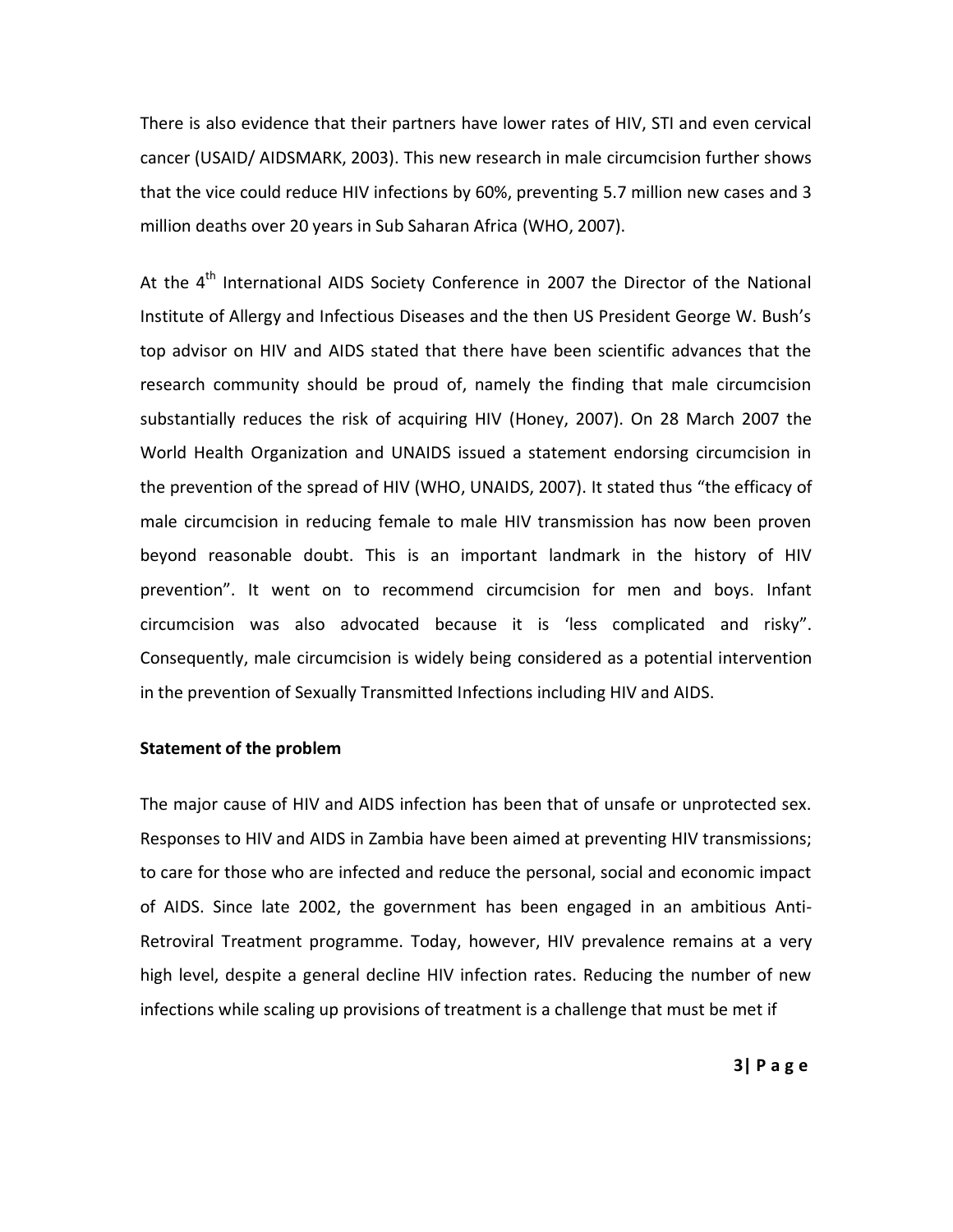Zambia is ever going to have a population less devastated by the HIV and AIDS pandemic.

As we enter a third decade of living with HIV/AIDS, there is still no cure—and no vaccine against the virus that has infected more than 33 million people since it was first recognized in the early 1980s. Most industrialized countries have seen a decline in AIDSrelated mortality over the past few years, largely due to antiretroviral drugs, but rates of HIV infection and of AIDS-related mortality continue to soar in many parts of the developing world (UNAIDS, 2007).

Based on the evidence showing that male circumcision greatly reduces chances of HIV infection, the Zambian government has come out in full support of the idea. However, currently, there is dearth of scientifically derived and documented information regarding, not only awareness, attitudes and beliefs about circumcision but also its acceptability among Zambian men. These issues need to be explored and better understood if appropriate decisions about the allocation of scarce intervention resources are to be made.

## **Objectives**

The general objective of the study was to examine people's knowledge and attitudes about male circumcision in three residential areas of Lusaka. Specifically, the study investigated:

- 1. Knowledge and misconceptions regarding HIV/AIDS among men in three residential areas of Lusaka.
- 2. Sexual experience and current sexual behaviour of men in the study sites.
- 3. Awareness and attitudes towards male circumcision.
- 4. Willingness to be circumcised, and;
- 5. Factors underlying willingness to be circumcised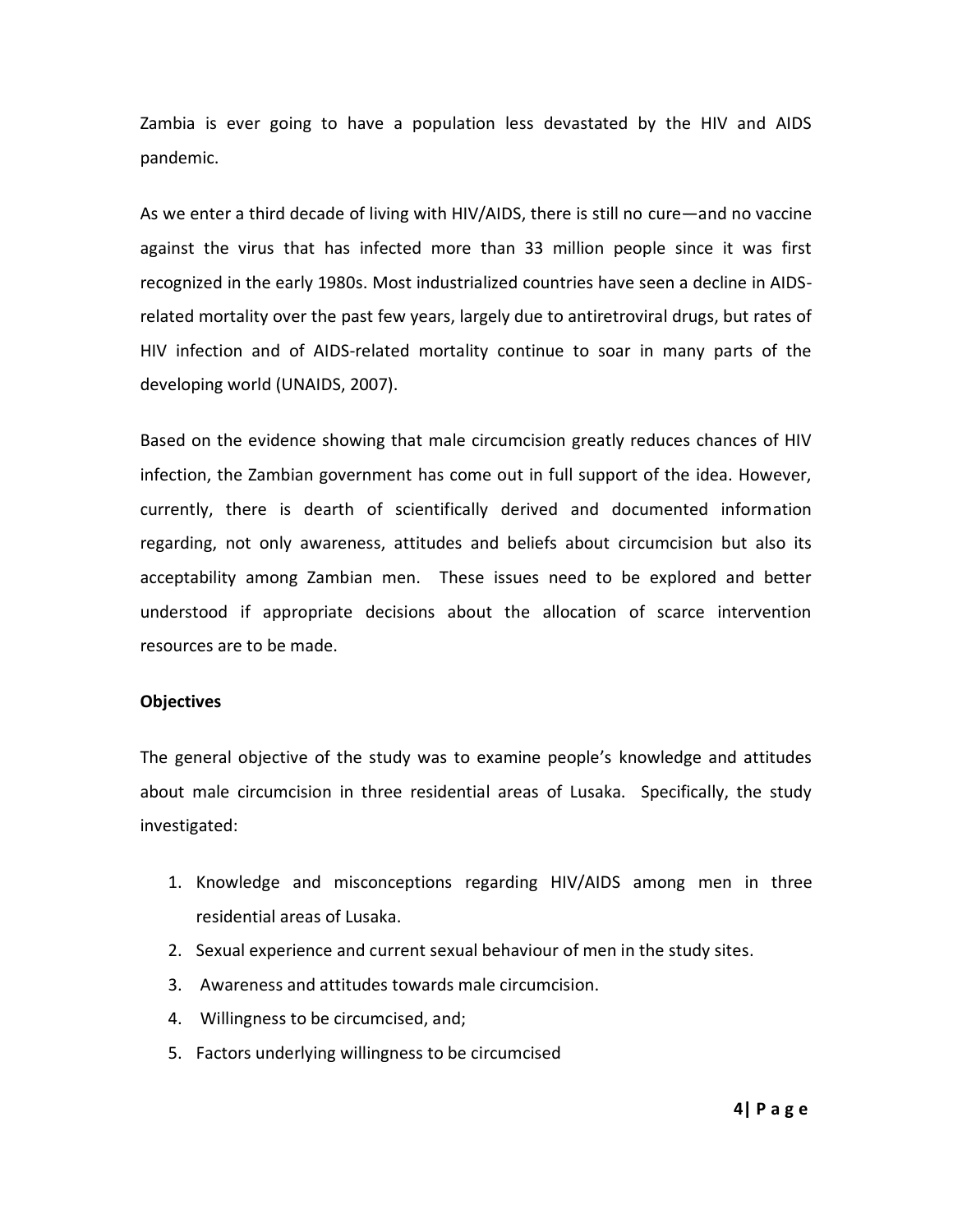## **Rationale of the study**

Epidemiological and biological studies provide compelling evidence for the protective effect of *Male Circumcision* against the acquisition of HIV and AIDS. With millions and millions of people living with HIV and AIDS, especially in Sub-Saharan Africa, *Male Circumcision* is a potential intervention measure to reduce risk of acquisition of HIV in men. Strides have been made in developing policy on MC so as to increasing numbers of males seeking Circumcision (Zambia 2010 Country Progress Report). While this is the case, some experts in the field like Professor Nkandu Luo are pessimistic over the practice (Voice of America News). Some critics have argued that operationalising male circumcision would lead to false security against the epidemic. Men would actually go about having un-protected sex after undergoing circumcision, feeling they are not prone to infections. Amid these conflicting views over male circumcision, there is need to assess and establish people's knowledge and attitudes towards male circumcision in reducing new HIV and AIDS infections.

It is against this background that the study was undertaken to provide further insight into *Male Circumcision* as no similar studies have been carried out based on data from Zambia. The findings would also help in the formulation of policies and programmes that could help reduce HIV and AIDS infections in Zambia.

## **Conceptual Framework**

This study was guided by the Health Belief Model (HBM). Developed in the 1950s, the Health Belief Model (HBM) is a psychological model that attempts to explain and predict health behaviours. It mainly focuses on attitudes and beliefs of individuals. The HBM was part of an effort by social psychologists in the United States Public Health Service (Hochbaum, Rosenstock and Kegels, 1952) who attempted to explain lack of public participation in health screening and prevention programmes (e.g. a free and conveniently located tuberculosis screening project). Since then, the HBM has been adapted to explore a variety of long- and short-term health behaviors, including sexual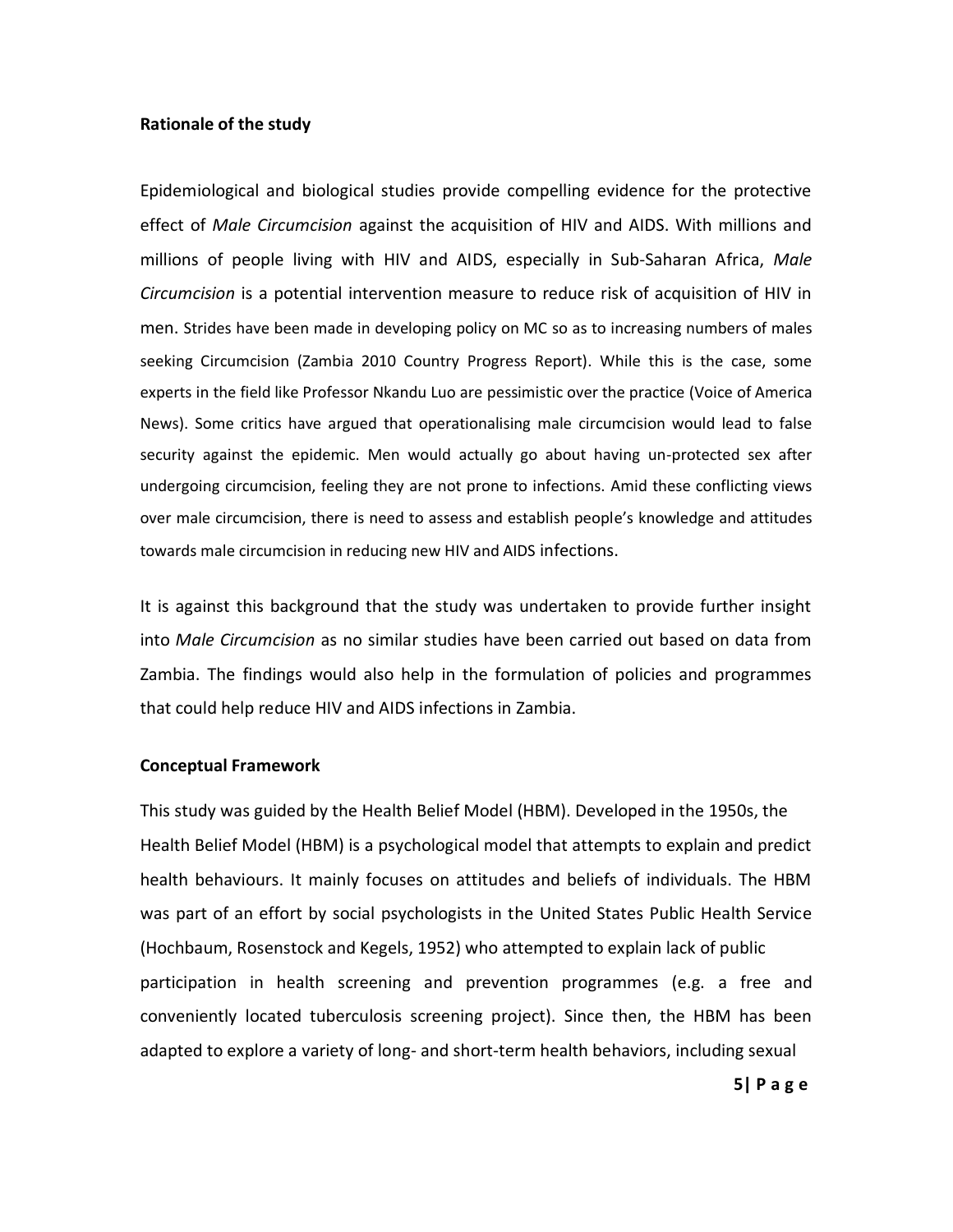risk behaviors and the transmission of HIV/AIDS, such as Tuberculosis screening services and Condom use. Other areas include: 1) Preventive health behaviours, which include health-promotion (e.g. diet, exercise) and health-risk (e.g. smoking) behaviours as well as vaccination and contraceptive practices; 2) Sick role behaviors, which refer to compliance with recommended medical regimens, usually following professional diagnosis of illness. 3) Clinic use, which includes physician visits for a variety of reasons (Conner, M. & Norman, P. (1996).

The key variables of the **HBM** are as follows (Rosenstock, Strecher and Becker, 1994):

- **Perceived Threat:** Consists of two parts: perceived s**usceptibility** and perceived **severity** of a health condition.
	- **Perceived Susceptibility:** One's subjective perception of the risk of contracting a health condition
	- **Perceived Severity:** Feelings concerning the seriousness of contracting an illness or of leaving it untreated (including evaluations of both medical and clinical consequences and possible social consequences).
- **Perceived Benefits:** The believed effectiveness of strategies designed to reduce the threat of illness.
- **Perceived Barriers:** The potential negative consequences that may result from taking particular health actions, including physical, psychological, and financial demands.
- **Cues to Action:** Events, either bodily (e.g., physical symptoms of a health condition) or environmental (e.g., media publicity) that motivate people to take action.
- **Other Variables:** Diverse demographic, socio-psychological, and structural variables that affect an individual's perceptions and thus indirectly influence health-related behaviour.
- **Self-Efficacy:** The belief in being able to successfully execute the behaviour required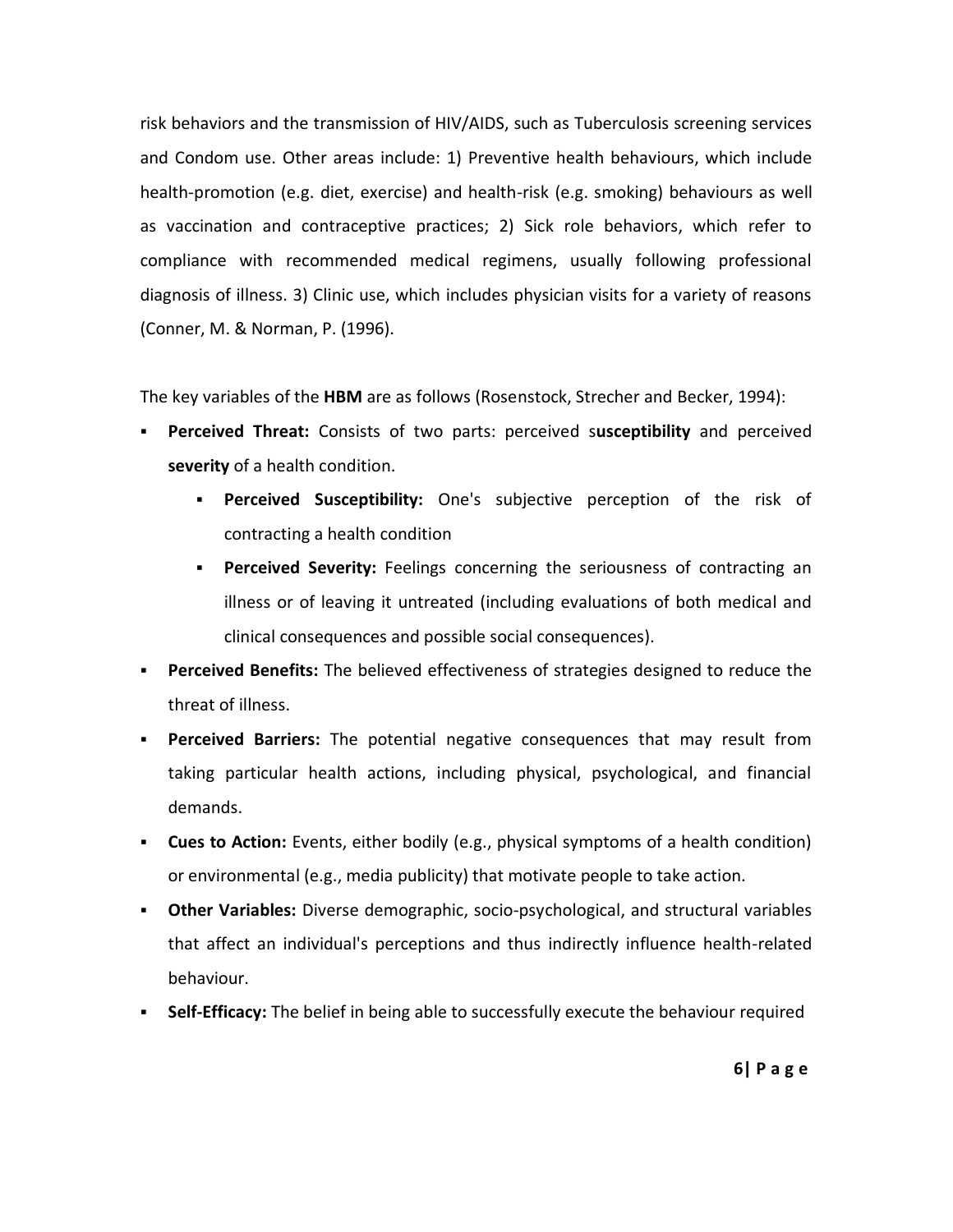to produce the desired outcomes. (This concept was introduced by Bandura in 1977).



**Figure 1: The diagrammatic presentation of the HBM is depicted below.** 

 **Source: Glanz et al, 2002, p. 52)** 

In this study, the variables that have been employed include perceived benefits, perceived barriers, and cues to action.

# **Study Methodology**

## **Study Sites**

The study was conducted in Lusaka's three residential areas namely Kaunda-Square Stage 1, Chelstone and Kabulonga residential areas which have a population of diverse backgrounds and cultures. Purposive Sampling technique was used in the selection of these sites. Table 1 (page 24) shows the distribution of the sample by residence.

**7| P a g e**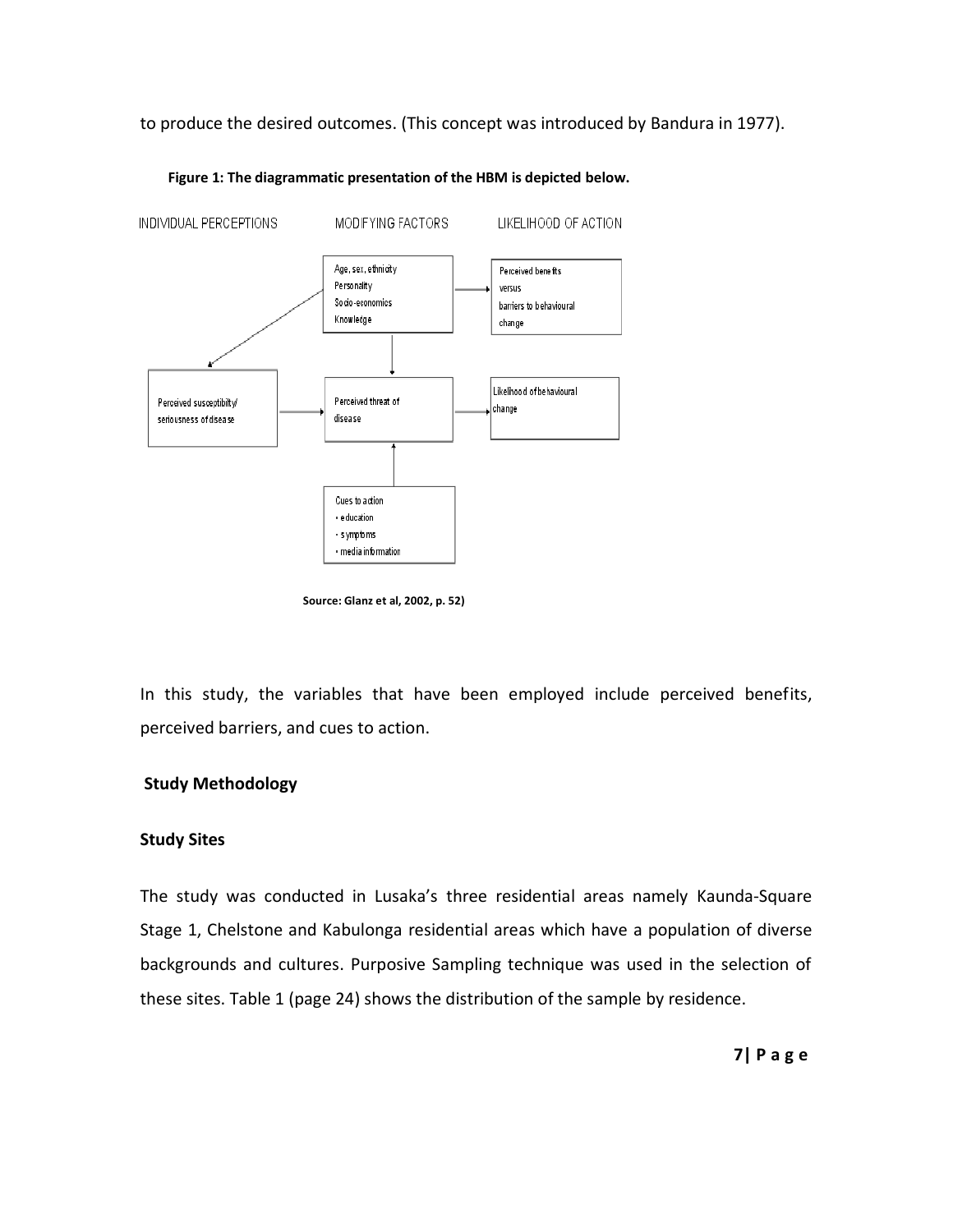# **Data Collection Tools and Process**

A pre-tested questionnaire was used to collect the data for the study. The researcher administered the questionnaire. The Researcher administered the questionnaires over a period of six weeks.

# **Data Analysis**

Data analysis was done using the Statistical Package for Social Sciences (SPSS) Software. Before the analysis could be done, data was entered in Microsoft Excel and then exported to SPSS.

# **Ethical Issues**

Respondents were assured that the data they provided was exclusively for the purpose of the study and that at no time was the information to be leaked to a third party.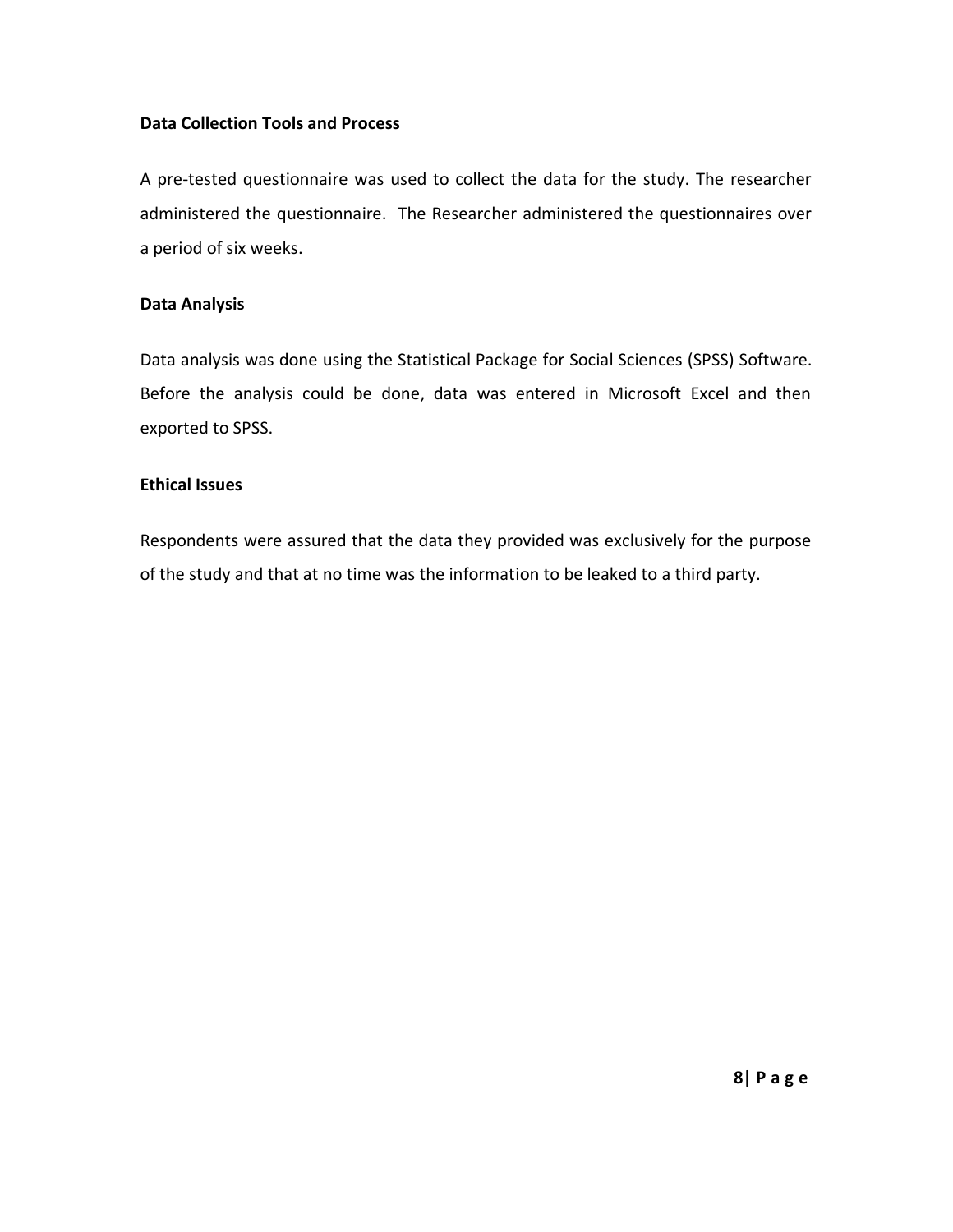## **CHAPTER TWO**

## **Literature Review**

## **Knowledge and misconceptions regarding HIV/AIDS**

Knowledge and awareness of HIV and AIDS has consistently remained high among both males and females, and among those residing in both rural and urban areas. According to the 2009 Zambia Sexual Behavior Survey, overall, there was a very slight decrease in the proportion of respondents who have heard of HIV and AIDS in 2009 compared to 2005, and this decrease was seen in both male/female and urban/rural subgroups. The percent of respondents who know that HIV and AIDS can be avoided increased steadily from 2000 to 2005 in both rural and urban areas, declining only slightly among urban respondents in 2009 (ZSBS, 2009).

In addition, the proportions of respondents knowing the *ABC's* of HIV prevention were slightly lower in 2009 survey compared to the 2005 survey. This means that compared to 2005, fewer people in the 2009 survey were able to spontaneously name various ways to prevent HIV transmission (ZSBS, 2009).

On Mother To Child Transmission (MTCT) of HIV and AIDS, awareness has been rising among both males and females and among those residing in rural and urban areas, with the exception of rural males since 2003. Overall, there has been a 7 percentage point increase between 2000 and 2009 (ZSBS, 2009). And the proportion of respondents who knew that transmission can occur at delivery and through breast milk increased by about 27 and 18 percentage points, respectively (ZSBS, 2009). There is also a substantial increase from 2005 to 2009 in the proportion of respondents who knew that mothers can prevent MCTC by taking ARVs. Overall, awareness increased by 31 percentage points, from 40% in 2005 to 71% in 2009 (ZSBS, 2009).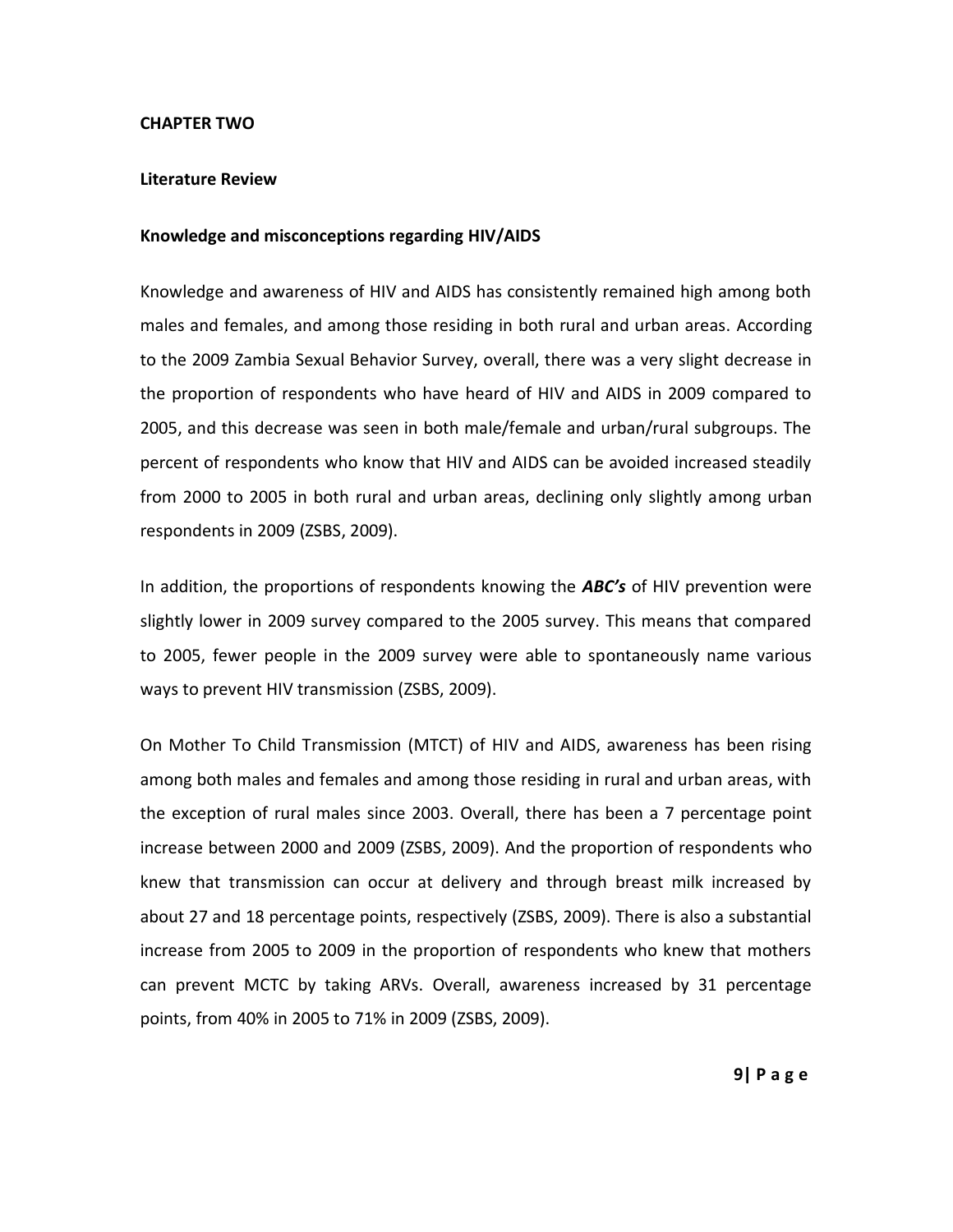As a virus that causes AIDS, HIV for many reasons, is commonly a misunderstood disease and, as a result, unduly feared. Myths and misconceptions of HIV and AIDS have quite often been believed and passed on without being authenticated. These false ideas about HIV and AIDS are sabotaging prevention and treatment strategies. Indeed, myths can kill  $-$  and frequently do. Whether it is the idea that HIV/AIDS can be cured by sleeping with a virgin, or even  $-$  less spiteful, but no less misleading  $-$  the widely held idea that an effective cure already exists (leading to a relaxation in precautionary measures), belief in such myths costs lives. Even the less obvious myths, for example that HIV/AIDS can be transmitted through coughing or merely touching someone, can inflict enormous damage (Dickson, et al: 2003). By implying that people should keep away from those who are known to be infected, such myths encourage the latter to remain silent about their infection. And this in turn stops them from taking measures to prevent the infection being spread to others. The worst aspect of society's all-toocommon tendency to stigmatise HIV/AIDS victims is that it drives the disease underground, where it become even more inaccessible to both treatment and prevention (ibid).

HPB, MAECS and AFA to deepen HIV/AIDS knowledge in the Malay Community on  $20^{th}$ January, 2010 outlined five common myths about AIDS:

# *Myth 1: I shouldn't work or be friends with someone who's HIV positive because I might get it.*

Some people believe that they can get HIV through casual contact. This also implies that some believe they can get HIV by being in the same room with the infected person, hugging or even kissing someone with the disease (unless it is deep kissing and that both have got sores in the mouth).

## *Myth 2: I can't get HIV from my boyfriend/ girlfriend because I know this person loves*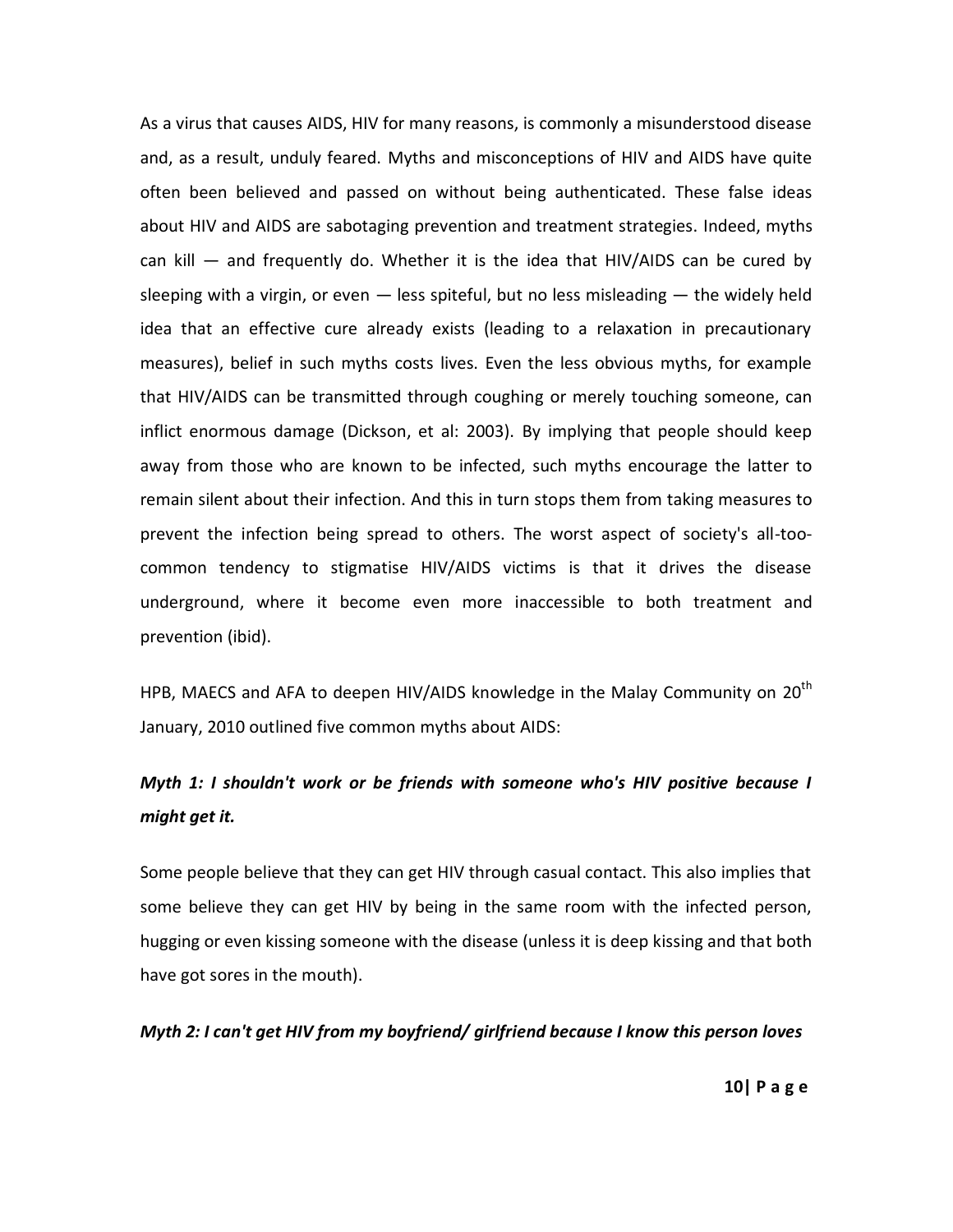## *me, and I trust him or her.*

This can be a potentially deadly misconception. While it's true that people who love each other wouldn't intentionally give each other HIV, it's also true that one partner in a relationship can be HIV-positive and not know it. A person can have HIV for years and not show any symptoms.

## *Myth 3: There's a cure for HIV and AIDS.*

Current treatments for this deadly disease are better than ever, but the bottom line is that these treatments only help prolong life, not cure the disease itself. When the treatments work, there's so little virus in the blood that blood tests can't detect it. However, research on patients with this "undetectable" level has shown that the virus is still there, hiding in a sleeplike state in the lymph nodes and other areas of the body. People whose HIV is in this state are probably in something similar to remission, and they must continue taking their medications to stay well. They can also still give HIV to someone else, so they should still practice safe sex.

# *Myth 4: I don't want to be tested, because if I find out I have HIV, my life is over anyway.*

While finding out you're HIV-positive is devastating, it's important to get tested as soon as possible if you think you could be. The sooner you find out, the better your chances of responding well to the current treatment options, which are better than ever before. People with HIV are feeling better and living longer. While there's not yet a cure for AIDS, we hope that, in time, HIV may become an even more manageable illness, much like heart disease or diabetes.

## *Myth 5: I won't get HIV because I'm straight*.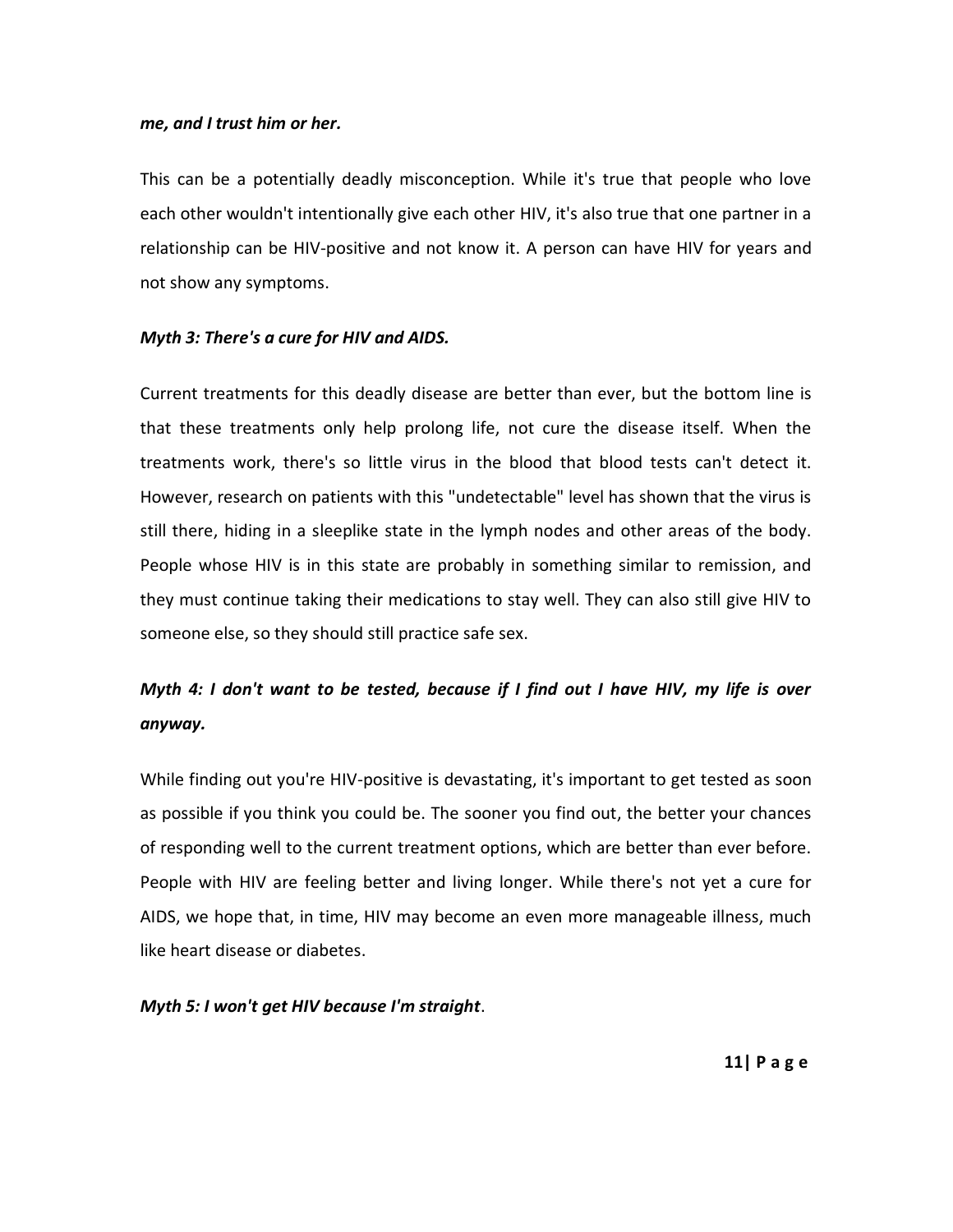In fact, HIV rates continue to rise among heterosexuals. People who have multiple sexual partners are at the highest risk. Unfortunately, sometimes people are reluctant to tell potential sexual partners that they've had a lot of past encounters. So practice safe sex, get yourself tested, and get your partner tested, too.

Even though the virus has been identified, there are many misconceptions about what causes HIV and where it comes from. Some rumours, for example, maintain that HIV is a disease that was introduced by white people to control the number of black people (ibid). Other rumours suggest that the virus was put into polio vaccines and other immunisations, while still others suggest that the substance inside condoms contains the virus (ibid). Many also believe that HIV and AIDS represent a punishment from the ancestors or gods, or that infection is a result of being bewitched. Many people believe that only promiscuous people or sex workers and their clients are at risk of contracting the virus, but this is not true (ibid).

#### **Sexual experience and current sexual behavior**

The Zambia HIV Prevention, Response and Modes of Transmission Analysis conducted by the National AIDS Council (2009) states that high HIV prevalence in Zambia is as a result of individual factors such as sex with multiple and or concurrent partners, low condom use especially with non regular sex partners, absence of circumcision in men and sex with commercial sex workers.

Median age at first sex is important in abstinence interventions aimed at young people. The age at which young people start indulging in sex is important in mitigating the spread of HIV and STIs, as well as unwanted pregnancies. The younger the age at sexual debut, the longer the potential period of exposure to HIV transmission (ZSBS, 2009). Among men, the median age at first sex has increased from 18.2 years in 2000 to 20.2 years in 2009 in urban areas while in rural areas, the median at first sex has increased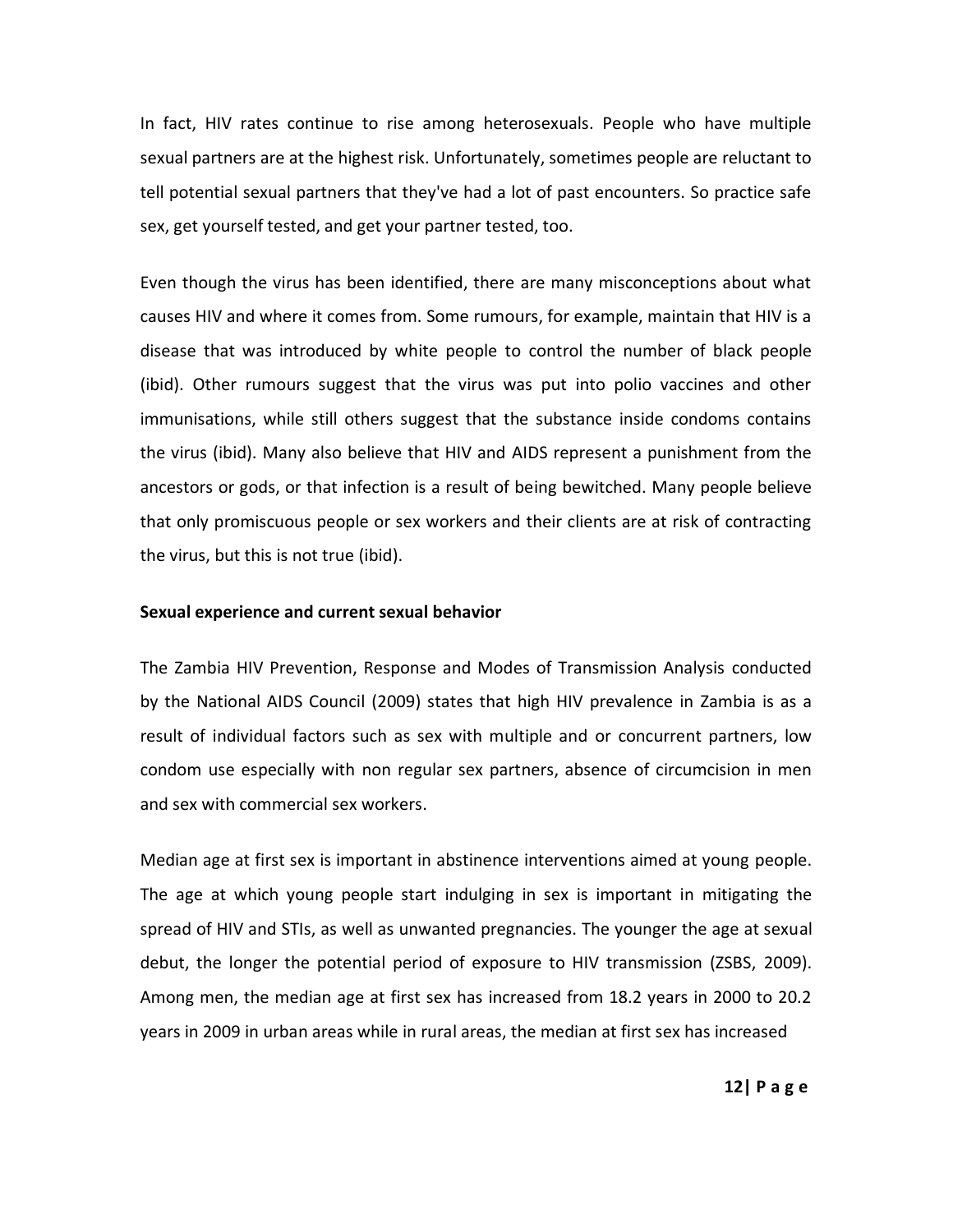from 17.8 years in 2000 to 18.8 years in 2009. And on recent sexual activity, among men, 14% of urban and 15% of rural men had sex on the night prior to the survey (ZSBS, 2009).

Having multiple sexual partners increases one's risk of acquiring HIV. The 2009 ZSBS information stipulates that among men, 9% (11% in rural and 6% in urban areas) reported having had sex with more than one sexual partner in the 12 months prior to the survey. Among men, the percentage who had two sexual partners in the 12 months prior to the survey was higher among single, never married men (9%) compared to those in monogamous marriages (4%). Similarly, the percentage was higher among rural men (11%) compared with urban men (7%). The pattern was similar for those with three or more sexual partners, but very few respondents reported three or more partners.

Multiple concurrent partnerships (MCPs) are believed to contribute greatly to the spread of HIV if one or more of the partners involved are infected. The 2009 Zambia Sexual Behavior Survey results show that among all men, 8% (10% in rural and 5% in urban) had overlapping sexual partnerships in the 12 months prior to the survey. The same information analyzed by marital status shows that 92% of men in polygamous marriages had multiple concurrent partnerships, compared with 5% of men in monogamous marriages, 6% of formerly married men (i.e., divorced, widowed or separated), and 4% of single, never married men. When analyzed by whether the respondent had spent time away from home during the 12 months prior to the survey, 12% of all men who had been away from home had multiple concurrent sexual partnerships, compared to 5% of all men who had not been away from home (ZSBS, 2009).

Consistent and correct use of condoms is one of the key strategies of the national HIV/AIDS prevention programmes, together with abstinence and being faithful to one sexual partner (*ABCs* of prevention). Zambia Sexual Behavior Survey 2009 results show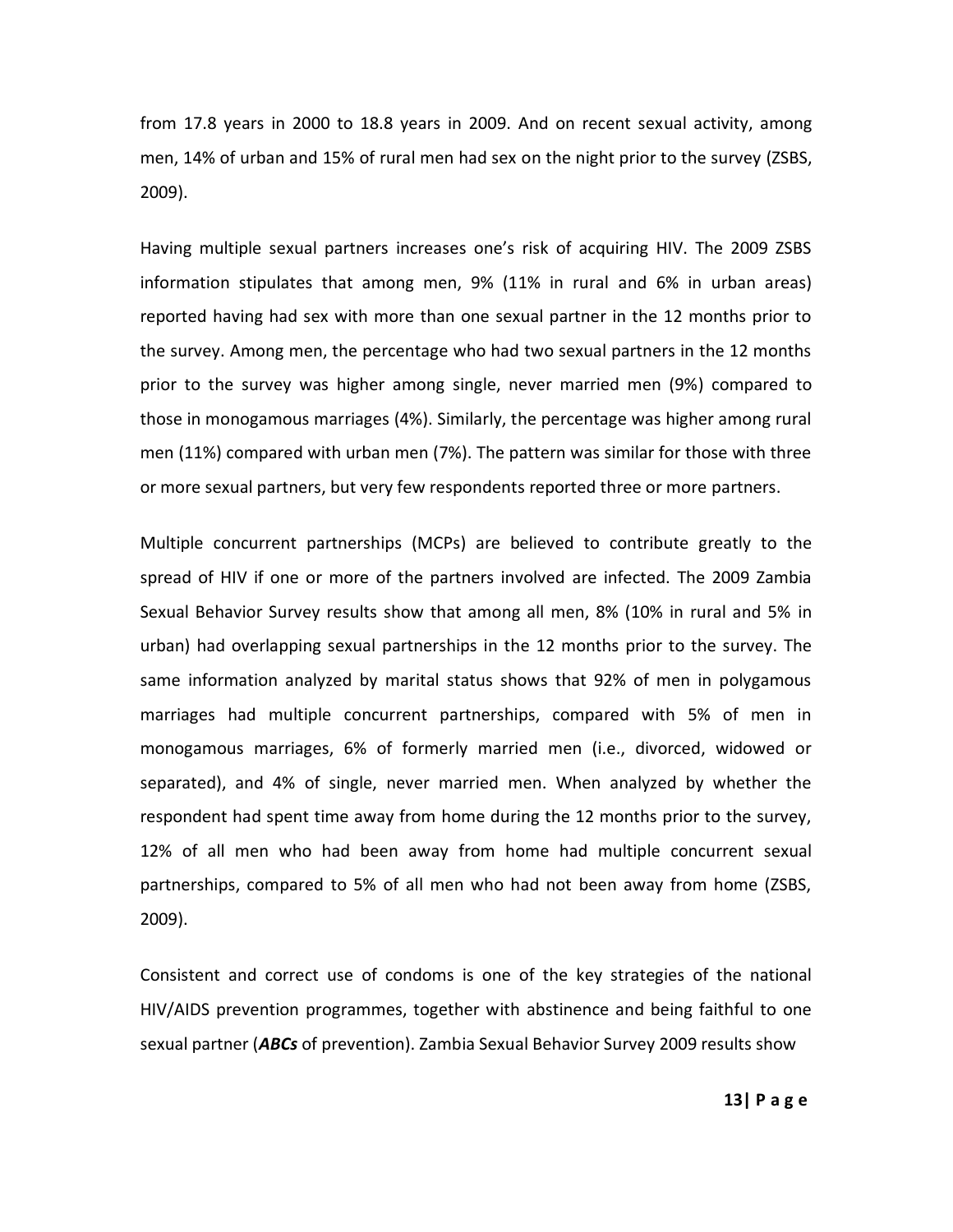that overall condom use at last sex was low. Among men, 14% (19% in urban and 10% in rural) used a condom at last sex, while among women this percentage was 11% (14% in urban and 9% in rural). Despite numerous national and local awareness campaigns on the use of condoms for preventing STIs and HIV, condom use at last sex has remained low and shows little change between the 2000 and 2009 surveys periods. Among men, 6% (7% in urban and 6% in rural areas) used a condom at last sex with a marital/cohabiting partner (ZSBS, 2009). However, condom use at last sex with marital/cohabiting partner was higher among men who also had an extramarital partner (16%) and among those whose duration of sexual partnership was less than three years (12%).

## **History of Male Circumcision**

The practice of male genital mutilation, which in modern parlance is referred to as male circumcision, is far older than recorded history. Certainly, it is far older than the Biblical account of Abraham (Genesis 17). It seems to have originated in eastern Africa long before this time (deMeo, 1989: pp9-13). Many theories have been advanced to explain the origin of genital mutilation. One theory postulates that circumcision began as a way of "purifying" individuals and society by reducing sexuality and sexual pleasure. Human sexuality was seen as dirty or impure in some societies; hence cutting off the pleasureproducing parts was the obvious way to "purify" someone (Circumcision Information and Resource Pages).

It is now known that the male foreskin, or prepuce, is the principal location of erogenous sensation in the human male (Circumcision Information and Resource Pages). Removal of the prepuce substantially reduces erogenous sensation (Warren, 1994: 6-8). Therefore (in the appropriate cultural context), circumcision is revealed as a sacrifice of "sinful" human enjoyment (in this earthly life), for the sake of holiness in the afterlife (ibid).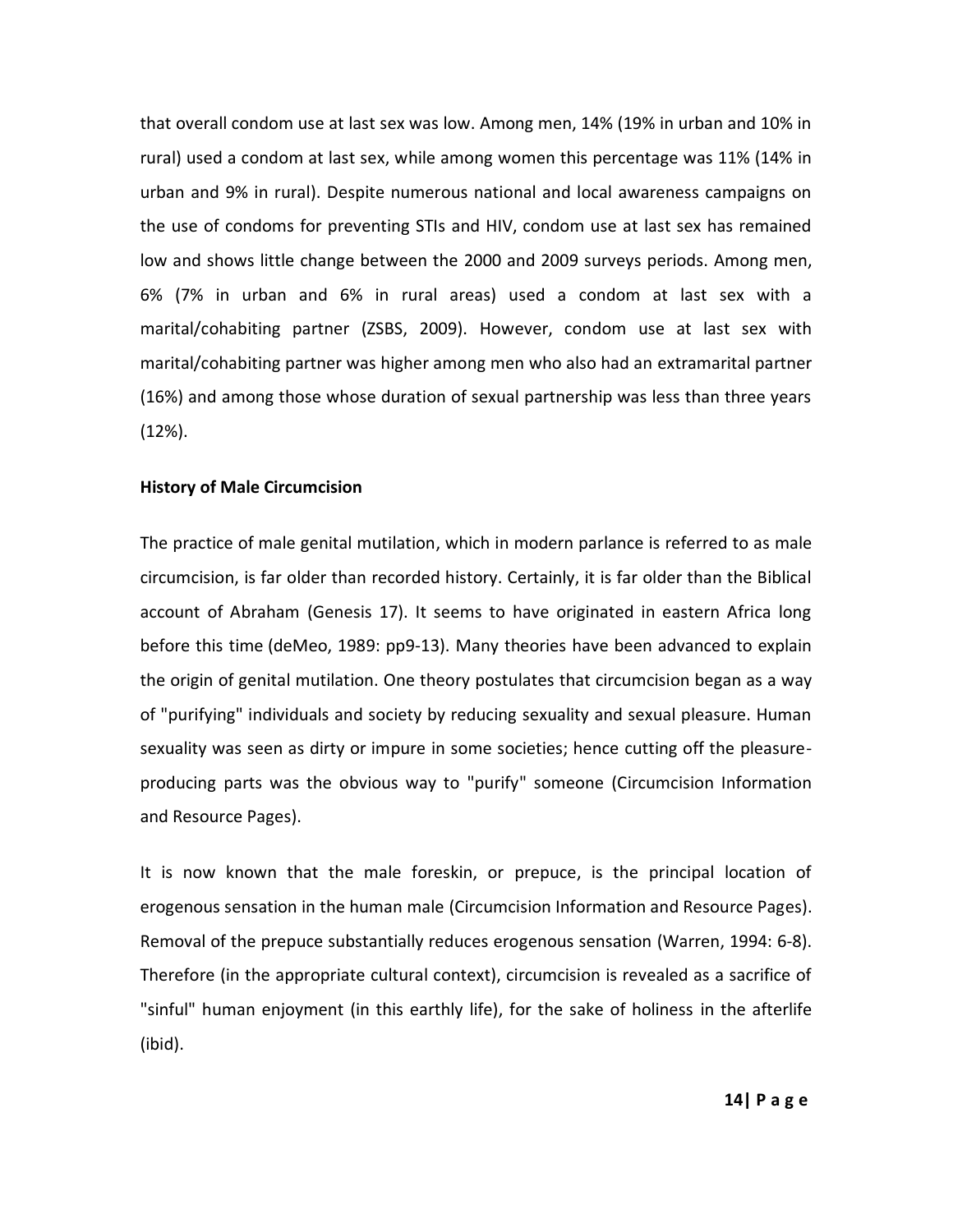The Jews adopted circumcision as a religious ritual (Bigelow, 1992, 1995) and preserved it into modern times (Taylor,et al, 1996: 291-295). The circumcision of Abraham removed only the very tip that extended beyond the glans penis (Schultheiss, et al: 1998). Moses and his sons were not circumcised (Exodus 4:25). Although Moses apparently prohibited circumcision during the 40 years in the wilderness, Joshua reinstituted circumcision at Gilgal after the death of Moses (Joshua 5:2-10). In contrast to the Jews, the Greeks and the Romans placed a high value on the prepuce (Hodges, 2001: 375-401) The Romans passed several laws to protect the prepuce by prohibiting circumcision (ibid). Much later in the Hellenic period, about 140 C.E., the circumcision procedure was modified to make it impossible for a Jew to appear to be an uncircumcised Greek (Brandes, 1999). A radical new procedure called *peri'ah* was introduced by the priests and rabbis. In this procedure the foreskin was stripped away from the glans, with which it is fused in the infant. In a painful procedure known today as a *synechotomy*, more foreskin was removed than before and the injury was correspondingly greater. With the introduction of *peri'ah*, the glans could not easily be recovered, and so no Jewish male would easily be able to appear as an uncircumcised Greek (ibid)

The third stage of ritual circumcision, the *Messisa* or *Metzitzah*, was not introduced until the Talmudic period, 500-625 C.E (ibid). In Metzitzah, the *mohel* (ritual circumciser) sucks blood from the penis of the circumcised infant with his mouth (Hodges, 2001). This procedure has been responsible for the death of many Jewish babies due to infection (Tierney, 1997). In modern times, a glass tube is sometimes used instead.

The Christians took a strong stand against circumcision in the first century. Christians rejected circumcision at the Council at Jerusalem [\(Acts 15\)](http://www.cirp.org/pages/cultural/christian.html#ACTS15). St. Paul, the Apostle to the gentiles, taught parents that they should not circumcise their children [\(Acts 21:25\)](http://www.cirp.org/pages/cultural/christian.html#ACTS21). In a reference to the old practices of genital mutilation, St. Paul warned Titus to beware of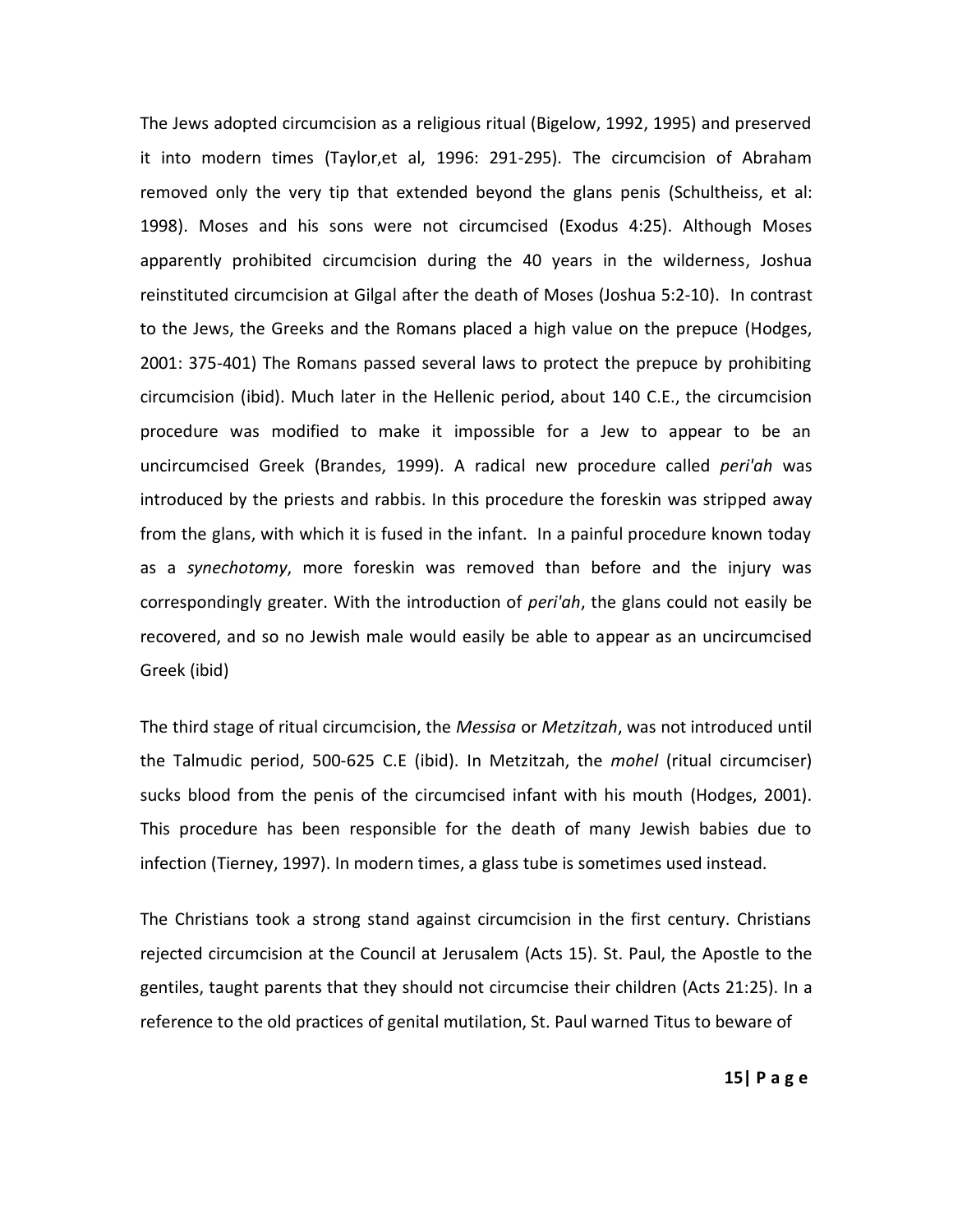the "circumcision group" [\(Titus 1:10-16\)](http://www.cirp.org/pages/cultural/christian.html#TIT1).

The modern use of Hebrew circumcision as a medicalized practice dates from about 1865 in England and about 1870 in the US (Gollaher,1994). The procedure accepted for medical use essentially was the Jewish *peri'ah*. Moscucci reports that circumcision was imposed in an attempt to prevent masturbation (Moscucci, 1996). No scientific studies were carried out to determine the efficacy and safety of circumcision prior to its introduction into medical practice, nor were any studies conducted to determine the social effects of imposing genital alteration surgery on a large portion of the population.

South Koreans started to circumcise children during the American trusteeship following World War II. The American cultural practice of circumcision became nearly universal in South Korea after the Korean War of 1950-52 (Kim, 1999).

In 1949, [Gairdner](http://www.cirp.org/library/general/gairdner/) wrote that circumcision was medically unnecessary and non-beneficial (Gairdner, 1949) because of complications and deaths (ibid). The British National Health Service (NHS) deleted non-therapeutic neonatal circumcision from the schedule of covered procedures in 1950. The incidence of neonatal circumcision in the United Kingdom declined sharply to a very low level after publication of this article after the procedure was delisted by the NHS.

America waited another 20 years before addressing the problem of non-therapeutic circumcision. The *Journal of the American Medical Association* published an influential [landmark article](http://www.cirp.org/library/general/preston/) by Dr. E. Noel Preston, Captain, MC, USAF (Preston, 1970). Dr. Preston established that there is no therapeutic or prophylactic benefit to circumcision. He also cited "undesirable psychological, sexual, and medico-legal difficulties**"**(ibid).

Influenced by Preston, the American Academy of Pediatrics (AAP), in 1971, issued a [statement](http://www.cirp.org/library/statements/aap#1971) that "there are no valid medical indications for circumcision in the neonatal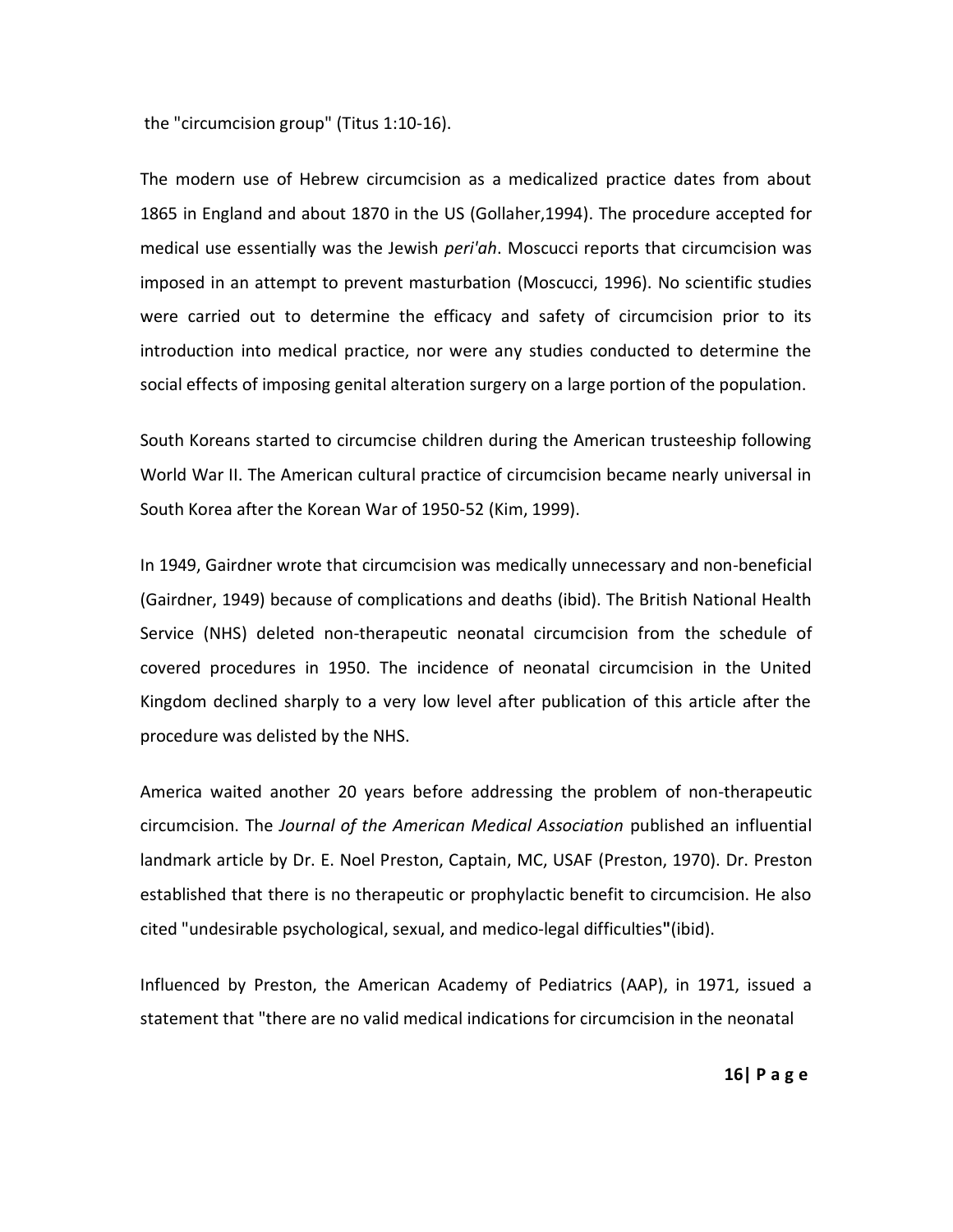period" (Gallerher, 1949). This marked the beginning of the end of America's infatuation with male circumcision. The incidence of male neonatal circumcision in the U.S. peaked in 1971 and began a slow decline that continues to the present day.

On the other hand, ritualistic circumcision has been practiced by several ethnic groupings in West Africa for more than 5000 years and in the Middle East for over 4000 years (Moses et al, 1998 & Warner et al, 2001). In the non-Muslim African countries of Cameroon and the Congo most men are circumcised. Similarly, in Kenya [mostly non-Muslim], all tribes except the Luo practice male circumcision (Morris, 2008). Male circumcision here is practiced as part of a male rite of passage. It includes a postcircumcision traditional period of seclusion of up to several weeks, in which boys are taught about the community's expectations of men, relationships with women, potential wives and children, and sexual activity, which (among some groups) is expected to begin soon after healing. Teaching methods often include beatings, harsh language and note learning (Brown. J, 2002).

#### **Awareness and attitudes towards male circumcision**

In recent years, male circumcision has received considerable attention as a method of HIV prevention. In fact**,** the association of lowered risk of HIV infection and male circumcision has been noted in many observational studies and systematic reviews of these data have supported this conclusion. It has been demonstrated that the cells in the foreskin are vulnerable to HIV infection and that circumcision reduces the risk of HIV infection for men.

The association between male circumcision and HIV risk has been noted for nearly 20 years. There is a strong geographical correlation between male circumcision practices and lower HIV prevalence, and numerous observational studies have identified lack of circumcision in men as a risk factor for acquisition of HIV, particularly among men at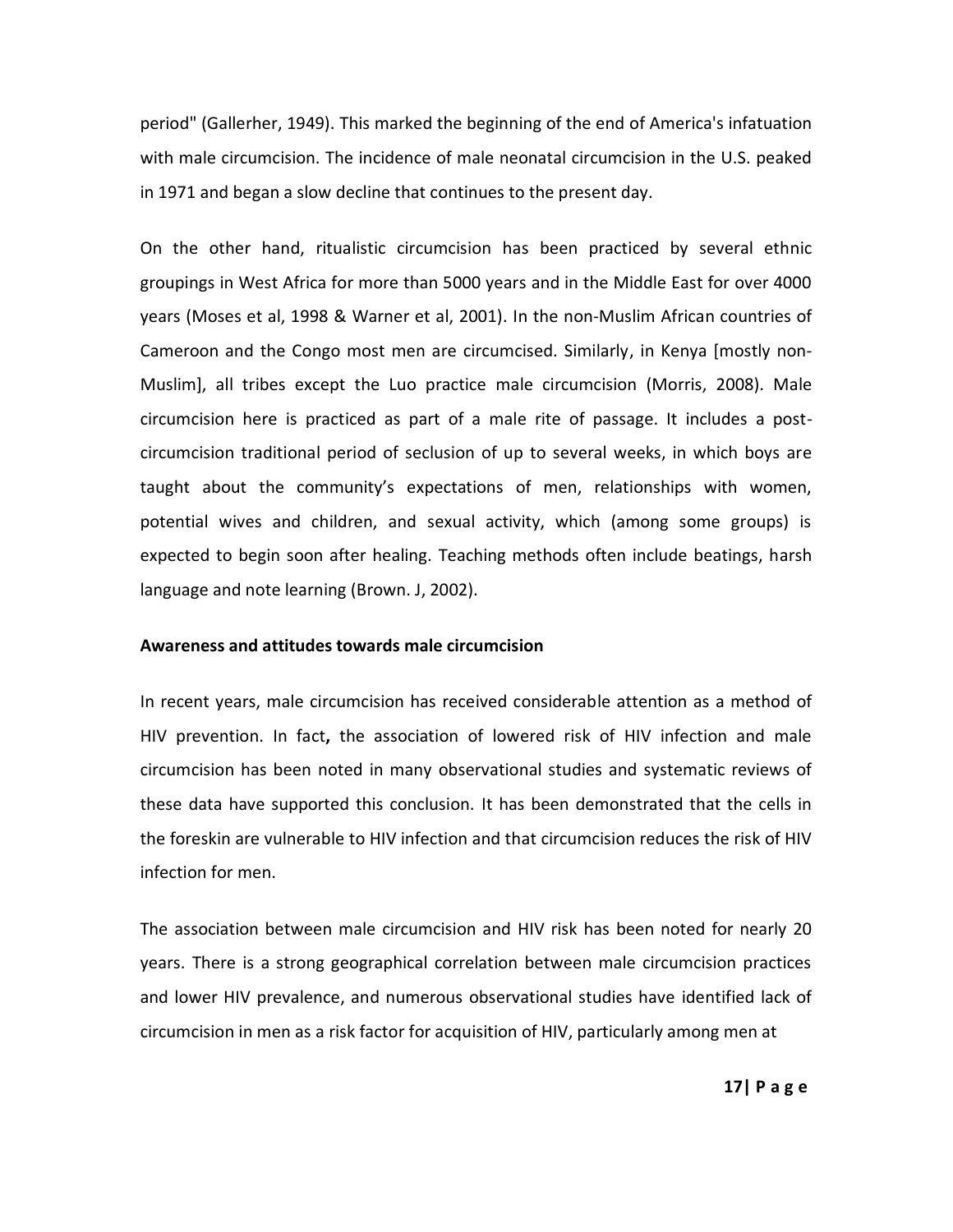higher risk of acquiring HIV. A decade ago, in a study of geographic patterns of male circumcision practices in Africa, investigators found significant differences in HIV seroprevalence in populations that practice male circumcision compared to populations that do not (Moses, et al: 1990).

More recently, this relationship was confirmed in a large, community- based, multi-site study comparing risk factors for HIV infection in two cities with low HIV prevalence with those found in two cities with a high prevalence of HIV infection (ibid).

A meta-analysis of studies examining the relationship between male circumcision and the risk for HIV infection among males in sub-Saharan Africa concluded that uncircumcised men are twice as likely as circumcised men to be HIV infected. The effect was stronger among men at high risk for HIV than among men in the general population.

The authors considered this effect strong enough that it is unlikely to be explained by residual confounding factors (Hayes, et al 1999).

Halperin and Bailey estimate that in countries such as Nigeria and Indonesia, where about 20 percent of men are not circumcised, the lack of circumcision may account for approximately 23 percent of all heterosexual HIV-1 infections (Halperin, etal.1999). However, in countries like Zambia and Thailand, where eighty percent of men are not circumcised, lack of circumcision may account for as much as 55 percent of HIV-1 infections (Ibid). A subsequent review and analysis of published studies conducted by the London School of Hygiene and Tropical Medicine found a profound association between lack of male circumcision and HIV infection in all 15 African studies. Circumcision was associated with a 58% decrease in risk for men in general population and a 71% decrease among higher risk men (AIDS 2000; 14:2361-2370). Randomized Controlled Trials (RCTs) to assess the safety and efficacy of male circumcision in reducing female to male HIV transmission in Kenya, Uganda and South Africa and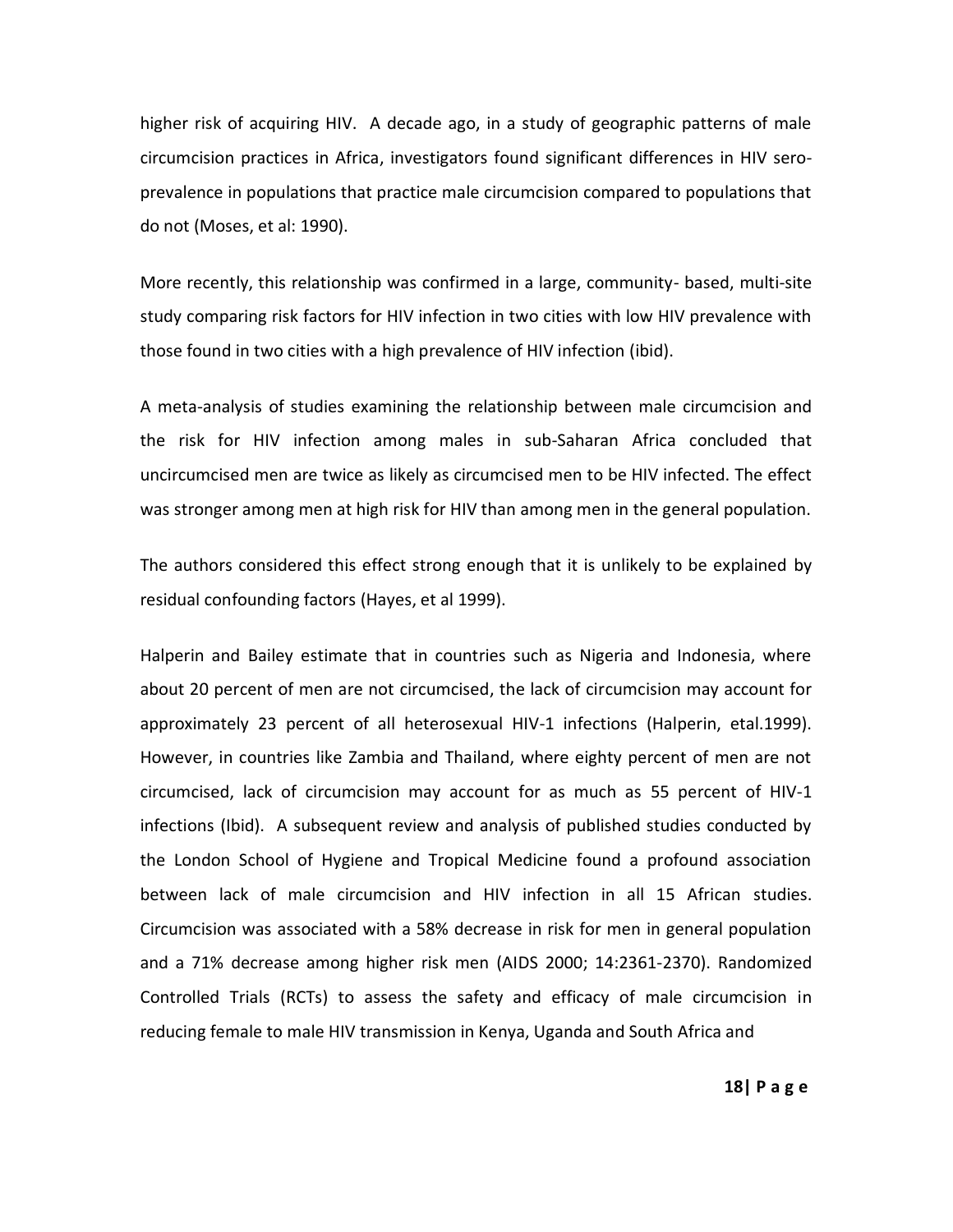follow-up in the Orange Farm Study in South Africa demonstrated a 65 % protective effect for adult male circumcision (United Nations, 2005).

A study in New York City found that the risk ratio for HIV infection in heterosexual men as a result of being uncircumcised was 4.1, the rate being 2.1% versus 0.6% for uncircumcised men as compared to circumcised men (Telzak et al, 1993). In 2007, it was contended that circumcision would decrease the probability of a man acquiring HIV via penile-vaginal sex with an HIV-infected woman in the US and suggested some sexually active men may consider circumcision as an additional HIV prevention measure (Sullivan et al, 2007).

In order to evaluate the association between circumcision status and the risk of HIV infection in a population of African-American men attending sexual health clinics in Baltimore, investigators conducted a retrospective study of 40,571 clinic visits between 1993 and 2000. All the patients were tested for HIV and clinic notes recorded if the men were circumcised or uncircumcised, and if they had an ulcerative or urethral sexually transmitted infection. The investigators were also able to identify a subset of 394 visits that were made because the men had been notified that they had been exposed to HIV after penile-vaginal contact with a woman with diagnosed HIV infection. This enabled the investigators to look at the efficacy of circumcision as a method of HIV prevention in men known to have had exposure to HIV. Results show that most of the men (87%) were circumcised. HIV prevalence was four times higher in the subset of 394 clinic visits made because of documented exposure to HIV than in the 40,177 visits by men with no certain exposure to HIV (12% vs 3%). Among the 394 men who attended the clinic because of known HIV exposure, circumcision was associated with a significant 51% reduction in HIV prevalence (10% vs 22%). However, among the 40,177 visits by men without documented HIV exposure, there was no difference in HIV prevalence between circumcised and uncircumcised men (both 3%). In this group, however, HIV prevalence was higher amongst men who had an

**19| P a g e**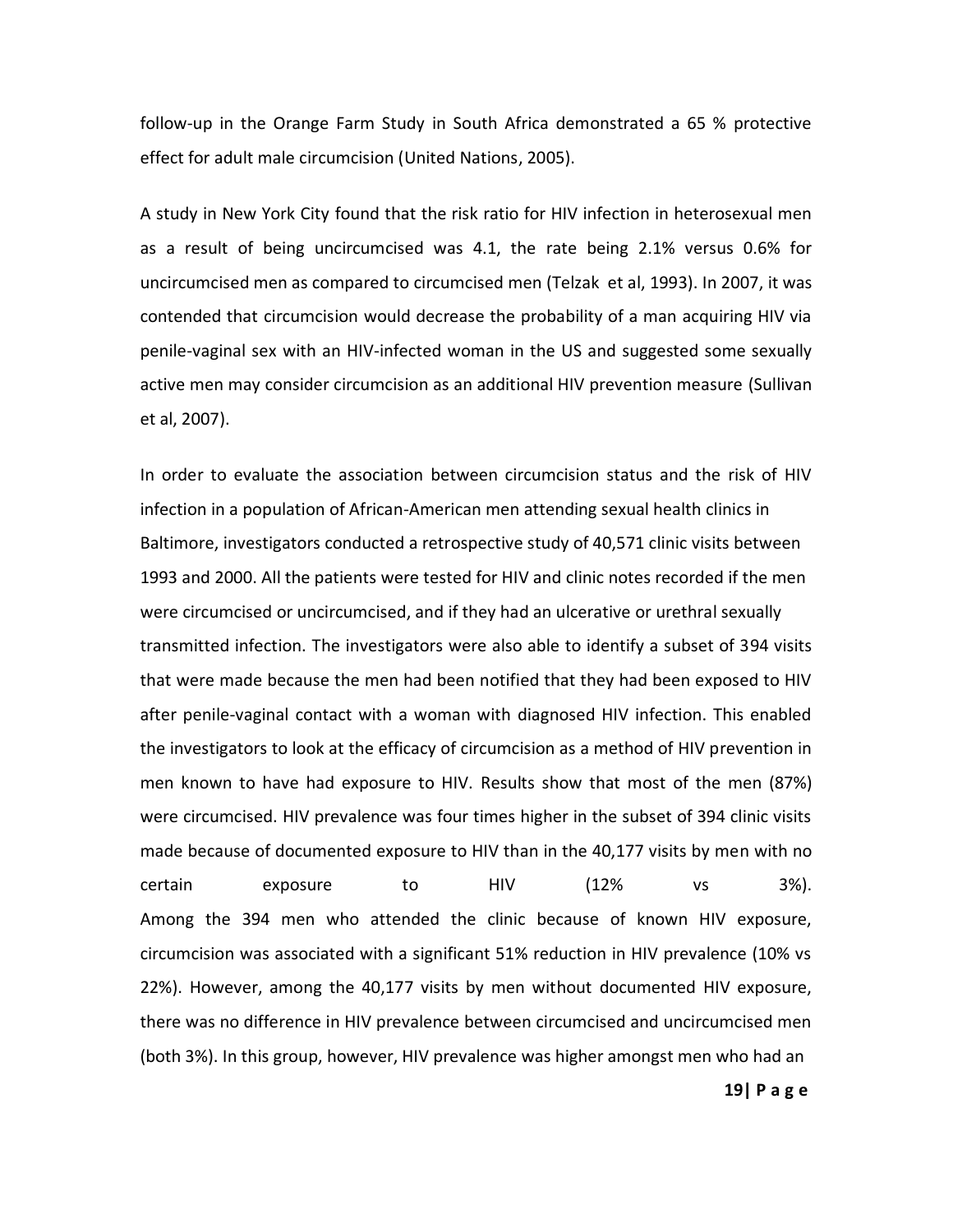ulcerative sexually transmitted infection (7%) than those with a urethral infection(2%). "The around 50% reduction in prevalence observed among men with known HIV exposure is of comparable magnitude to the risk reported across the three African trials (range, 48% to 60%)," comment the investigators (Morris, 2008). They conclude, "circumcision was associated with significantly reduced HIV prevalence among a cohort of African-American heterosexual men with known HIV exposure who were attending Baltimore sexual (health]) clinics…these findings may also demonstrate that the benefits of circumcision may be most evident in observational studies of male patient populations with documented exposure to HIV-infected female partners" (Morris, 2008).

Male circumcision has also been linked to protection from other sexually transmitted infections other than HIV/AIDS. This link goes as far back as over 150 years (Morris, 2008). In 1855 syphilis was discovered to be associated with lack of circumcision (Hutchinson, 1855). Remondino confirmed this finding and also noted the possible protection afforded by circumcision against genital herpes and Urethritis (Remondino, 1891).

In 1947, a study involving 1,300 consecutive patients in a Canadian Army unit, showed that being uncircumcised was associated with a 9-fold higher risk of Syphilis and 3-times higher risk of gonorrhea (Wilson, 1947). A report in 1949 found higher syphilis, Chancroid and Gonorrhea (Hand, 1949) among men who were not circumcised. Higher Chancroid was also reported in 1952 (Asin et al, 1952). Men who were not circumcised were found with higher HSV-2 in 1967 (Parker et al, 1967)**.** And during the mid 1970s, higher Chancroid, Syphilis, Papillomavirus and herpes in uncircumcised men was identified (Taylor et al, 1975).

As part of a larger survey of men interviewed at Harare beer halls in April–August of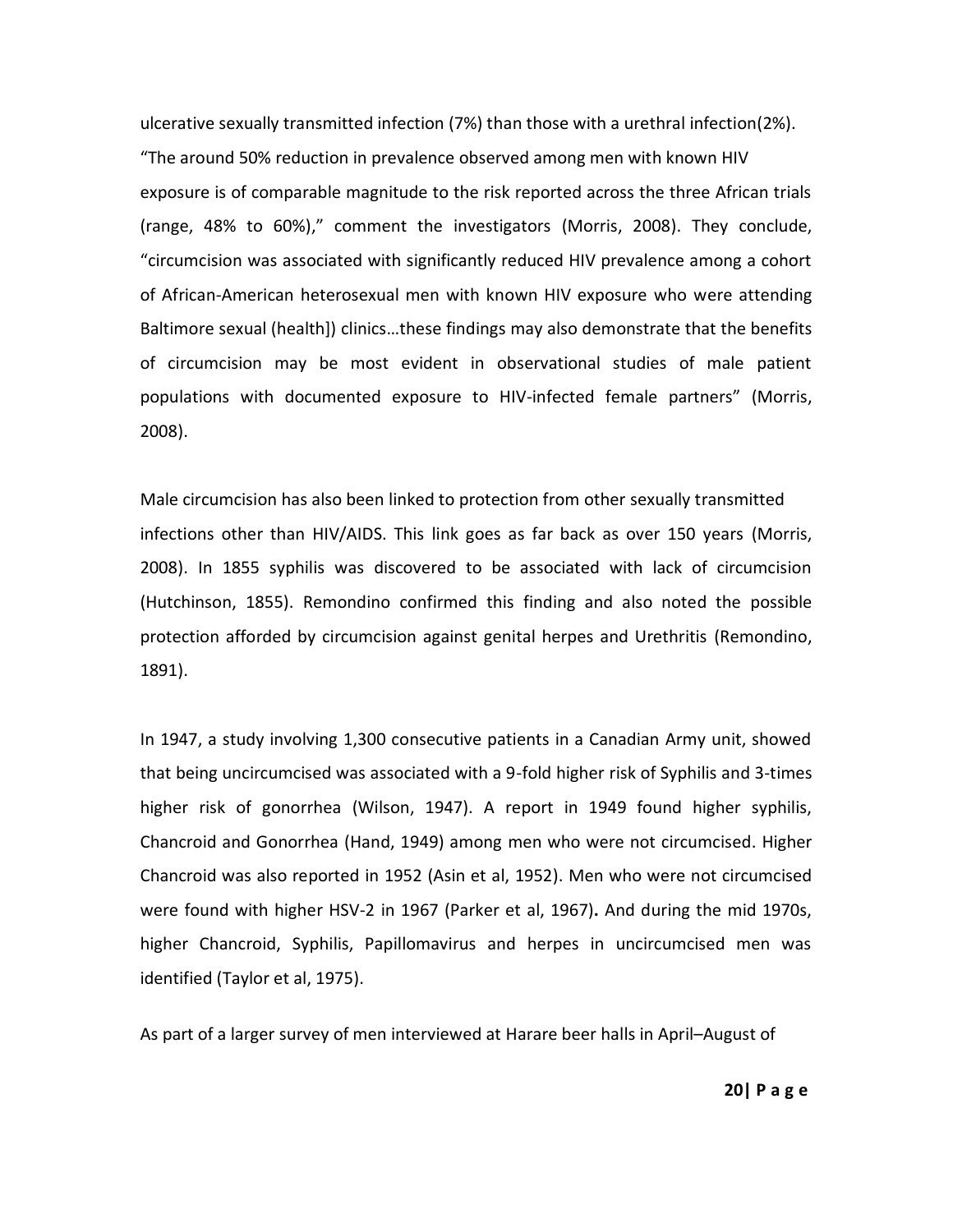2000, 43% (86) said they had heard of positive health benefits associated with circumcision (Halperin, et al, 2005). Sixty-nine respondents mentioned circumcision reduces STIs; however, HIV or AIDS was specifically mentioned by only 6 men (ibid). One of the focus group participants, for example, expressed the belief that although "circumcision is a means of trying to minimize the chance of getting infected. . . you should not say if I am circumcised it automatically means I can do without condoms. Let's say you had been influenced by alcohol and have unprotected sex, the chances of getting HIV may then be reduced if you are circumcised" (ibid). Twenty-three men (12%) spoke more generally about circumcision promoting hygiene/sexual cleanliness (ibid). Six men (3%) suggested that circumcision could have unhealthy or risky consequences such as the danger of (traditional) circumcision spreading HIV through use of a single blade (ibid).

## **Willingness to be circumcised**

According to the Zambia Sexual Behavior Survey-2009, the proportion of males who indicated that they have no desire to be circumcised decreased by about four percentage points, from 84% in 2003 to 80% in 2009 while a higher proportion of males in rural areas expressed no interest in being circumcised, compared to males in urban areas. In response to the question "If you are uncircumcised, would you like to be circumcised if this practice is confirmed to reduce the risk of contracting HIV or STIs and if it is performed safely and affordably?," 45% answered yes and that men willing to be circumcised were younger and never married (ZSBS, 2009). Willingness to be circumcised was not associated with recent sexual risk behavior as measured by having unprotected sex with casual partners, paying for sex, or having sex while intoxicated (ibid).

Meanwhile, the acceptability of male circumcision as an HIV intervention among a rural Zulu population, KwaZulu-Natal, South Africa study carried out in April 2005 by Scot,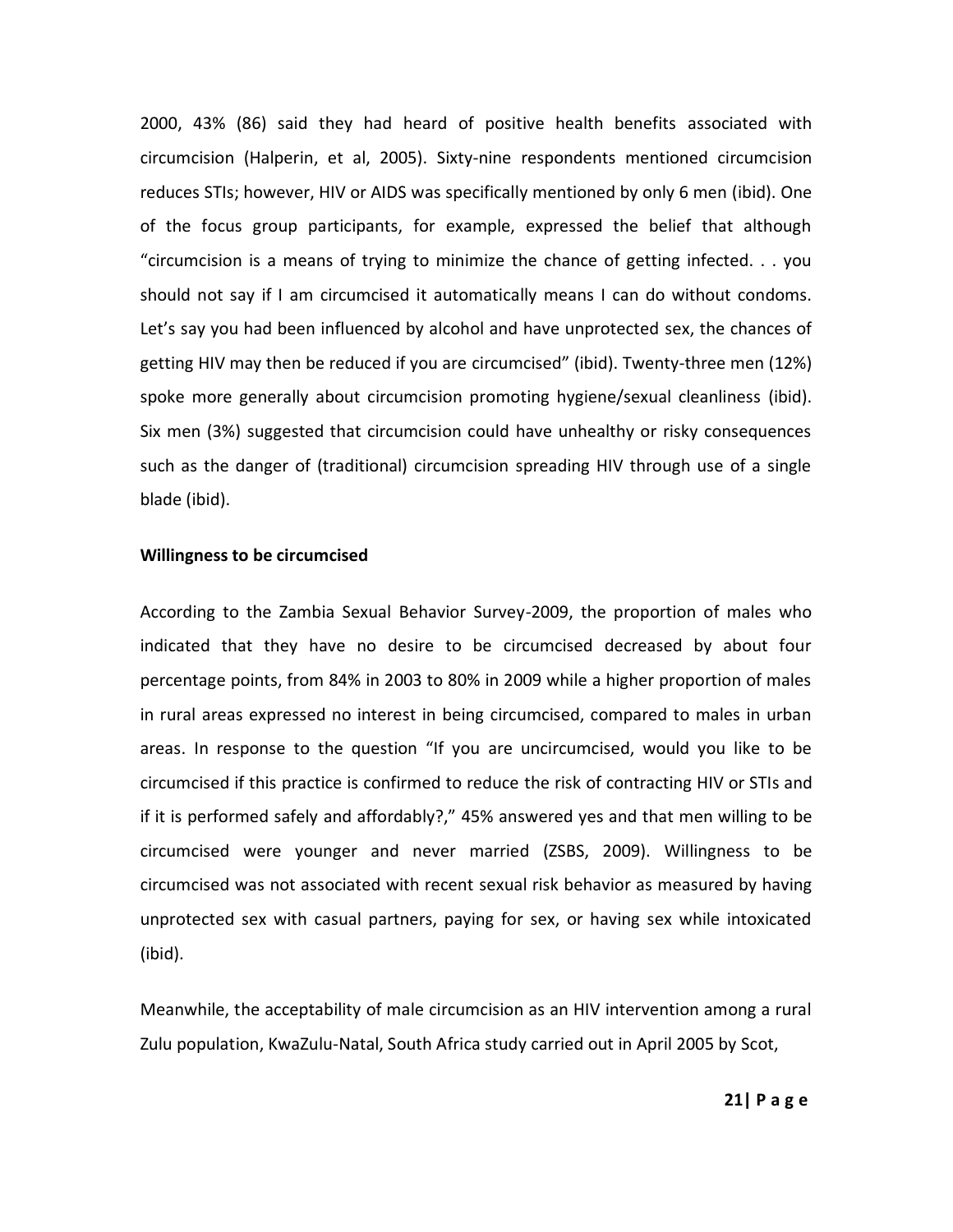et al. reported that while survey results showed a medium-level acceptability of male circumcision, focus groups did not reveal such high acceptance, older men feeling that it was not necessary to offer circumcision services as 'people do not need circumcision' and that it was more important for 'a person to have one partner to prevent diseases'. While the younger men thought that circumcision should be available to those who wished to undergo the procedure, of eight men, only two said they would be circumcised (Scot, et al, 2005). Of the 97 men who answered, 75 thought that circumcision should be carried out by a doctor, with 11 favouring traditional healers, where as 50% of men said that they would choose to circumcise their sons (ibid).

## **Factors underlying willingness to be circumcised**

And Scot, et al, 2005 contended thus men were more willing to be circumcised if they lived in an urban area, were single, were employed and had a higher education level. There was little association between willingness to be circumcised and beliefs about health aspects of circumcision (keeping the penis clean, catching STIs/HIV, pain during intercourse), although when asked to give reasons as to why they would be circumcised, more men included reduced risk of STI among their responses than any other reason (ibid). Men who did not know or have a view on the health aspects of circumcision were generally the least willing to be circumcised even as significant associations were found between willingness to be circumcised and beliefs about sexual pleasure (ibid). Men were more willing to be circumcised if they thought that circumcised men enjoyed sex more than uncircumcised men or if women enjoyed sex more with uncircumcised men ibid). Among the 100 men interviewed, 56% said that they would be circumcised if the procedure could be performed safely at low cost. On the other hand, men who did not have particular beliefs regarding health or sexual aspects of circumcision were least likely to be willing to be circumcised (ibid).

About 58% of uncircumcised males with no desire to be circumcised gave the reason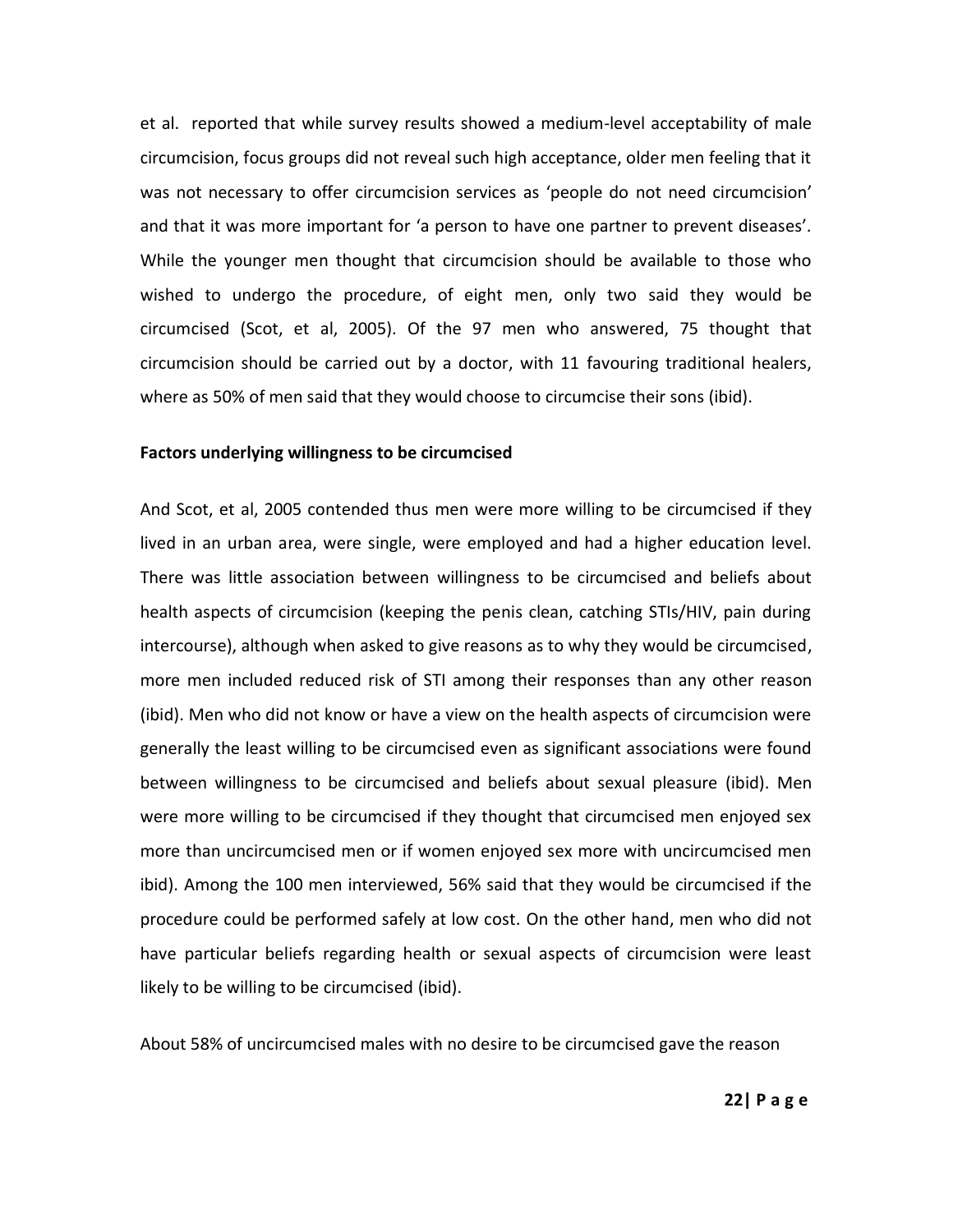that it is against tradition (ZSBS, 2009). To the contrary, Scot, et al, 2005 concluded that culture might not be a significant barrier in the promotion of male circumcision, as 34% of migrant Zulu males in Carltonville were circumcised despite a lack of cultural prescription The next most common reason cited was pain (22% of respondents mentioned this reason), while the least frequently cited reasons were that it is against religion (6%) and is not natural (4%) (ibid). Among uncircumcised young adult men aged 20-24, one in two said they do not want to be circumcised because it is against tradition, about a quarter indicated it was painful, 19% feared complications, 5% felt it was against religion, and 6% felt they were too old/too young, and 3% felt it was not natural.

Bailey et al. (2002) suggested that women's views might have a powerful influence on the circumcision decisions of men among the Luo of western Kenya. These sentiments were also echoed by Scot, et al. 2002 when he high-lighted that there may be some influence of women's views within health promotion targeting men, as believing that women enjoyed sex more with circumcised men than their uncircumcised counterparts was significantly associated with an increased willingness of men to be circumcised.

One identified barrier to the promotion of male circumcision in Hlabisa is that, theoretically, only hospital doctors can carry out the procedure. This raises problems of logistics and costs for the men, as well as the risk of diverting medical resources from other areas where they are needed (Scot, et al. 2005).

Given the foregoing, it was important to investigate, among others, awareness and willingness of people to be circumcised in a country like Zambia where most people are not circumcised but the HIV prevalence is among the highest on the continent.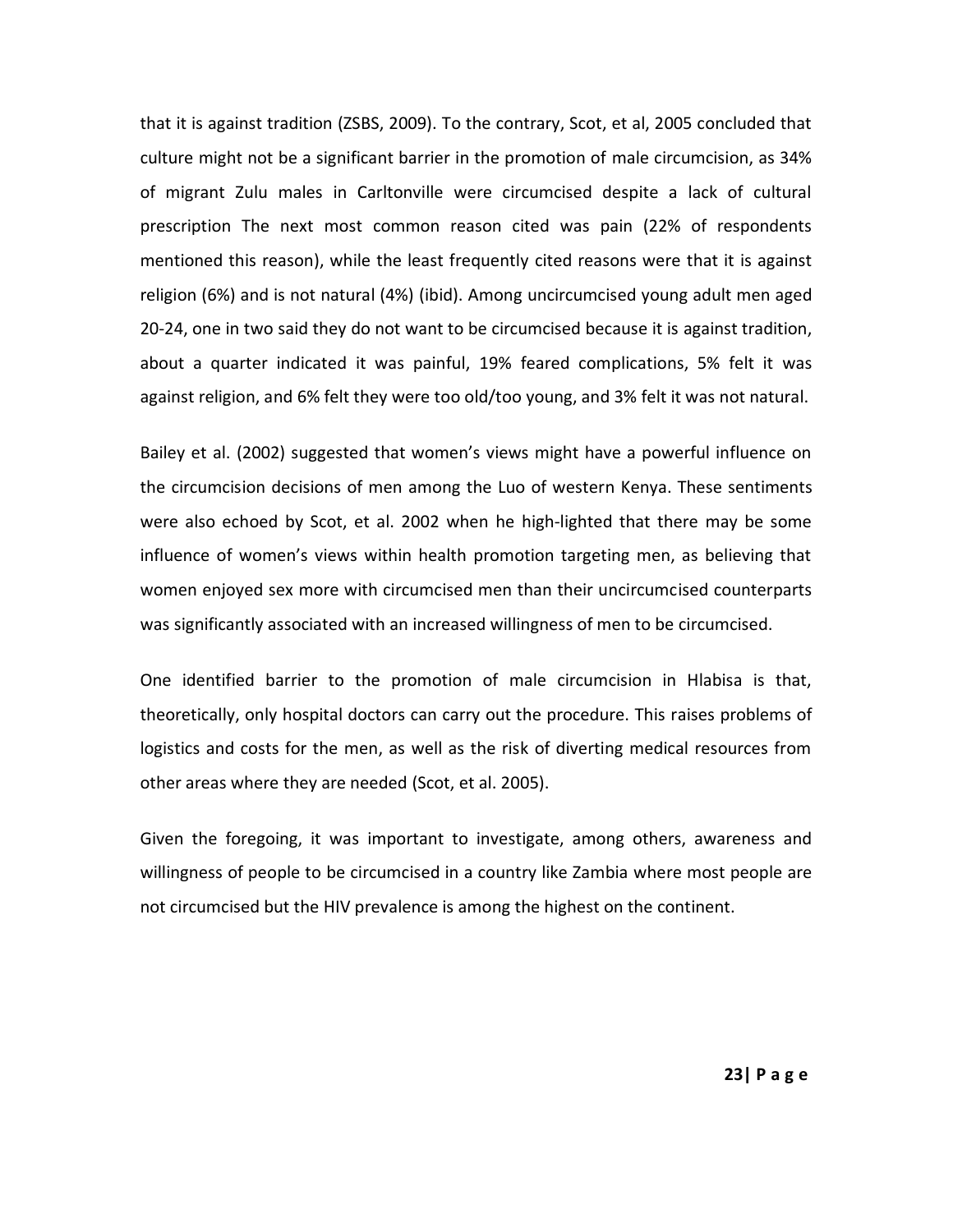## **CHAPTER THREE: PRESENTATION OF FINDINGS**

## **Study Population**

The population of interest for this study was all male adults in the reproductive age range of 15-49 years. Potential respondents were selected based on their age, availability, and willingness to participate in the study. Nonproportional quota sampling, a purposive sampling technique, was used to sample 120 men from these three residential areas: Kaunda Square 50% (n=60) of respondents selected; Chelstone 33.3% (n=40) while Kabulonga which is a low density residential area contributed 16.7% (n=20) of the respondents as shown in table 1. This kind of sampling technique was adopted as it was found to be the only one that could ensure that respondents be reached out at within a shortest possible time and also for the fact that the minimum number of sampled men wanted in each category was specified.

| <b>Place of interview</b> | Frequency | Percent |
|---------------------------|-----------|---------|
| Kabulonga                 | 20        | 16.7    |
| Chelstone                 | 40        | 33.3    |
| Kaunda-square             | 60        | 50.0    |
| <b>TOTAL</b>              | 120       | 100.0   |

#### **Table 1: Proportion of respondents from residential areas**

## **Characteristics of respondents**

Table 2 shows selected socio-economic and demographic characteristics of the respondents. As shown in Table 2**,** more than 9 out of 10 (95.9%) of the respondents were aged below 40 years with more than half (55.0%) falling within the most sexually active age group of 20-39 years. Most (85%) of the respondents were either single (57.5%) or married (27.5%), divorced (10%), cohabiting (2.5%), separated (1.7%) or wid-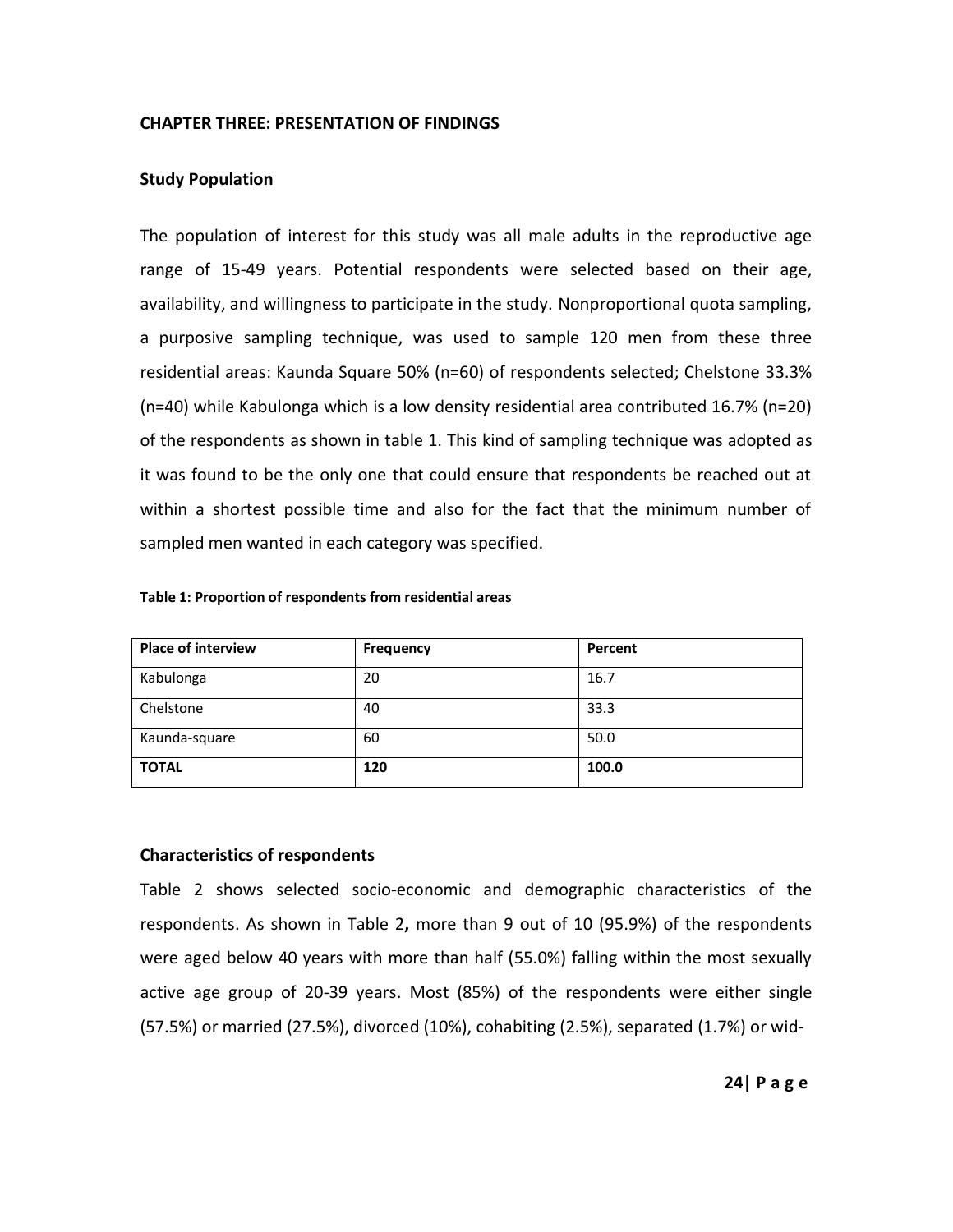| Characteristic              | <b>Frequency</b>        | Percent |
|-----------------------------|-------------------------|---------|
| <b>Age Group:</b>           |                         |         |
| $15-19$                     | 35                      | 29.2    |
| $20 - 24$                   | 20                      | 16.7    |
| $25 - 29$                   | 30                      | 25.0    |
| 30-34                       | 16                      | 13.3    |
| 35-39                       | 14                      | 11.7    |
| $40 - 44$                   | $\overline{4}$          | 3.3     |
| 45-49                       | $\mathbf 1$             | 0.8     |
| <b>TOTAL</b>                | 120                     | 100     |
| <b>Marital status:</b>      |                         |         |
| Single                      | 69                      | 57.5    |
| Separated                   | $\overline{2}$          | $1.7\,$ |
| Married                     | 33                      | 27.5    |
| Divorced                    | 12                      | 10.0    |
| Cohabiting                  | 3                       | 2.5     |
| Widowed                     | $\mathbf{1}$            | 0.8     |
| <b>TOTAL</b>                | 120                     | 100     |
| Ethnic group:               |                         |         |
| Bemba                       | 32                      | 26.6    |
| Kaonde                      | 8                       | 6.7     |
| Lozi                        | 17                      | 14.2    |
| Lunda                       | $\,$ 6 $\,$             | 5.0     |
| Luvale                      | $\overline{\mathbf{3}}$ | 2.5     |
| Nyanja                      | 28                      | 23.3    |
| Tonga                       | 18                      | 15.0    |
| Other                       | 8                       | 6.7     |
| <b>TOTAL</b>                | 120                     | 100     |
| <b>Education Attained:</b>  |                         |         |
| Primary                     | $\overline{7}$          | $6.2$   |
| Secondary                   | 49                      | 40.7    |
| Tertiary                    | 64                      | 53.1    |
| <b>TOTAL</b>                | 120                     | 100     |
| <b>Circumcision Status:</b> |                         |         |
| Circumcised                 | 24                      | 20.0    |
| Un-circumcised              | 96                      | 80.0    |
| <b>TOTAL</b>                | 120                     | 100     |
|                             |                         |         |

**Table 2: Characteristics of Respondents**

owed (0.8%). In terms of education, very few (6.2%) respondents reported never having

been to school while the rest claimed to have attained either secondary (40.7%) or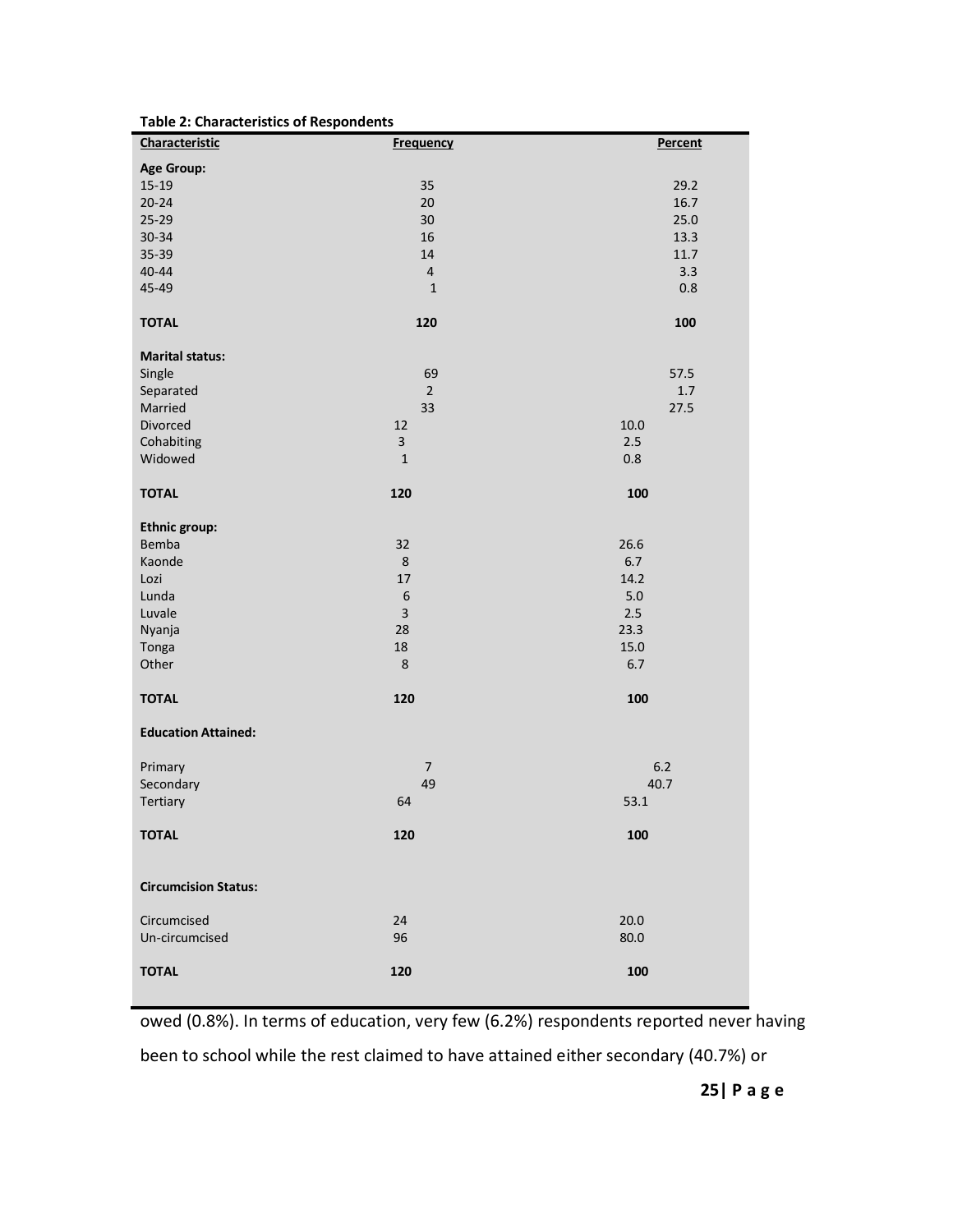tertiary (53.1%) level education.

Zambia's four major ethnic groups were represented as follows: The largest ethnic group, i.e. Bemba, constituted 26.6% of the study population followed by Nyanja (23.3%), Tonga (15%) and Lozi (14.2%). The rest were as follows: Kaonde (6.7%); Lunda (5.0%) and Luvale (2.5%). About seven percent claimed to belong to other ethnic groups outside Zambia. Regarding religious affiliation, the Seventh Day Adventists made up the single largest (20.8%) group followed by members from the Apostolic and Pentecostal churches, which made up 11.7% each. The Baptists constituted 10.8% while members of the Presbyterian Church and Jehovah's Witness contributed 9.2% each to the study population. The Catholics and Reformists constituted 8.3% and 5.8% respectively. The rest (12.5%) claimed to belong to other religious affiliations. Meanwhile only 20 percent of the men included in the study were circumcised compared to 80 percent who were not.

#### **Knowledge and misconceptions about HIV and AIDS**

Knowledge of HIV and AIDS is critical in the fight against the scourge. By recognizing its existence, mode(s) of transmission, and consequences, people may be able to regulate their conduct by reducing on risky behavior that would otherwise exacerbate HIV infection and spread.

More than nine out of ten (91%) of the respondents in this study had heard of HIV/AIDS and only 7.4% claimed not to have heard of HIV/AIDS. In addition, 97.3 percent knew that a person could contract HIV through blood transfusion. Also, 89.3 percent knew that multiple sexual partners increase one's vulnerability to HIV. On sharing razors/needles, 67.9% said it increased the risk of contracting the virus. On knowledge of HIV transmission/contraction, sixty seven percent indicated that a person could be infected with the HIV virus through vaginal secretions.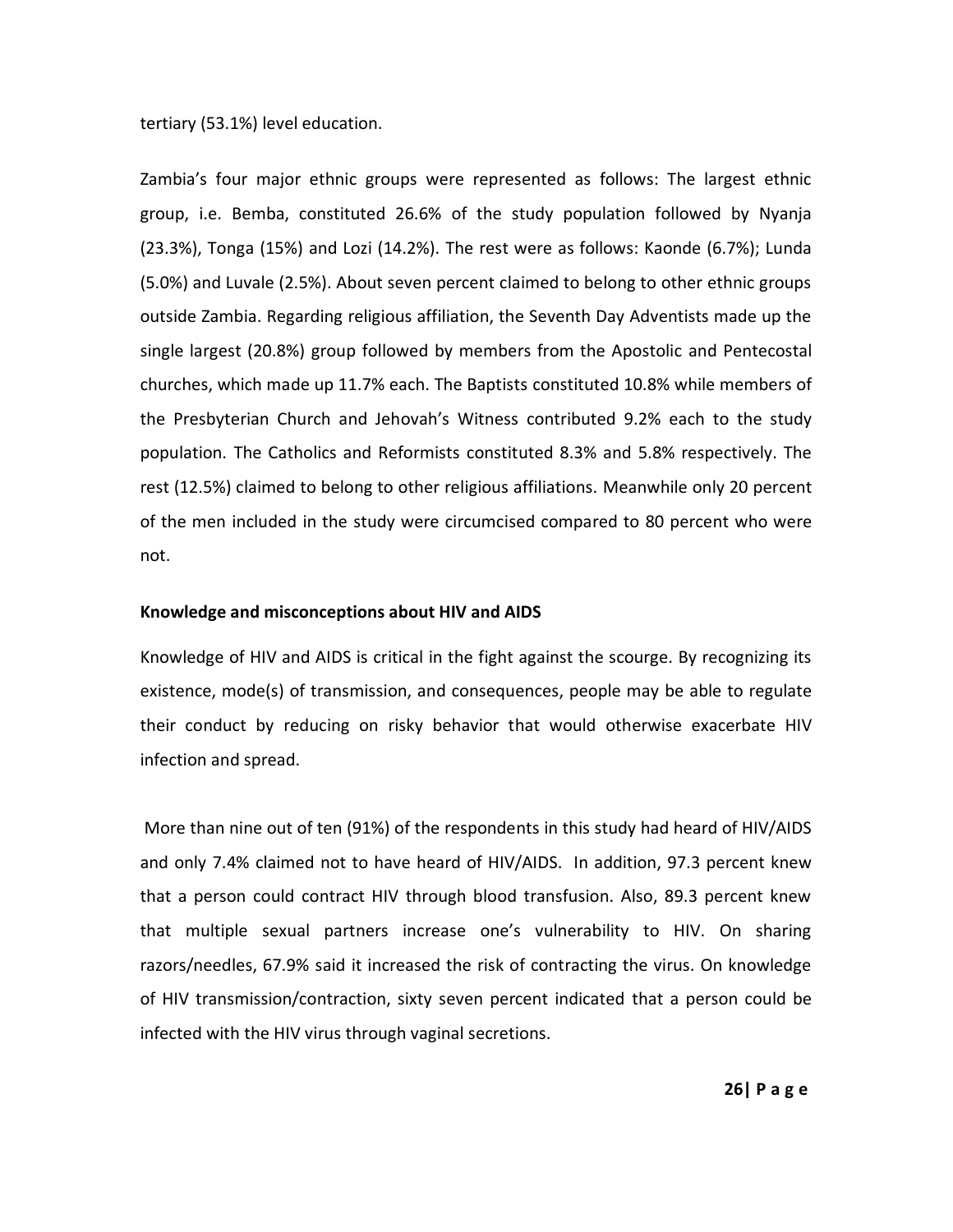In spite of the high levels of awareness of HIV and AIDS and its modes of transmission, there still exist some misconceptions regarding how HIV can be transmitted and prevented. For example, 14.3 percent of the respondents believed that HIV can be transmitted through coughing, 40.2% said a person can get HIV through kissing. Also twenty five percent indicated that a person can get HIV through a hand-shake while 18.8% indicated that HIV can be cured through western medicine and 11.6% claimed that traditional medicine can cure HIV.

#### **Sexual Experience**

Most (83.2%) of the respondents were sexually experienced (i.e. had already had sex by the time of the study) with more than 4 out of ten (45.3%) indicating that they had their first sex while aged between 15 and 19 years. And 15.4 percent had their first sex while aged between 20 and 24 years. Very few (3.1%) had their first sex at 25-29 years. In short, by age 25-29 years, more than 8 out of ten (82.4%) were already sexually experienced. However, some respondents chose not to respond to this question for unknown reasons. The rest of the results are presented in Table 3.

| Age-Group    | <b>Frequency</b> | Percentage |
|--------------|------------------|------------|
| $5-9$        | 3                | 3.1        |
| $10 - 14$    | 15               | 15.5       |
| $15 - 19$    | 44               | 45.3       |
| $20 - 24$    | 15               | 15.4       |
| $25 - 29$    | 3                | 3.1        |
| $30 - 34$    | 0                | 0          |
| <b>TOTAL</b> | 80               | 82.4       |

**Table 3: Age at first sex by age of respondent**

**Current sexual behavior**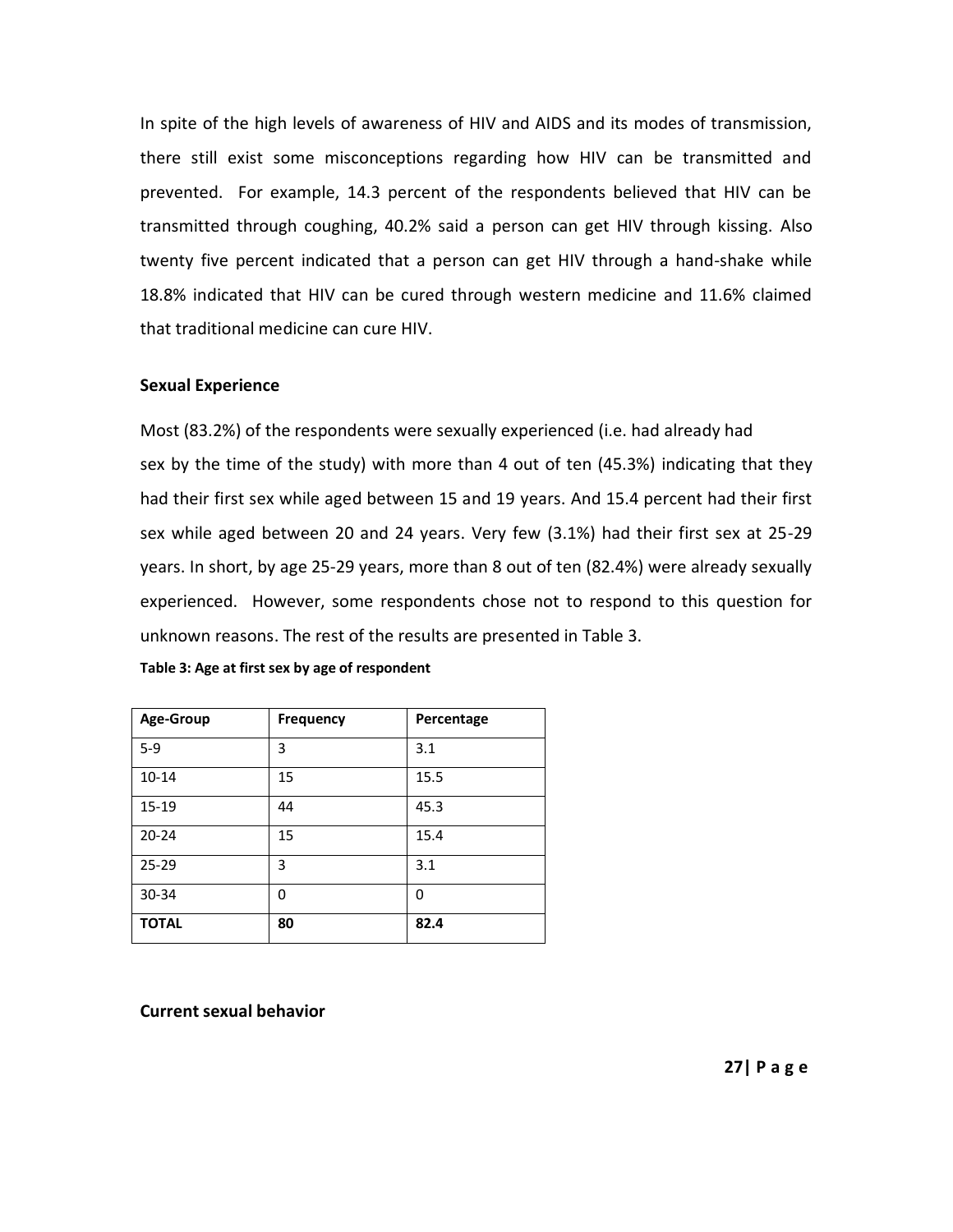Current sexual behavior of the population is important as it provides an indicator of how the population is exposed to the risk of contracting HIV and AIDS. Table 4 shows that nearly 42% (41.7%) of the respondents in our sample indicated having only one sexual partner; 7.8% said they had two, while 9.7% and 39.8% revealed they had three or more than three sexual partners, respectively. Only 1 (1.0%) respondent reported having no sexual partner.

| <b>Number of sexual partners</b> | Percentage |
|----------------------------------|------------|
| $\mathbf 0$                      | 1.0        |
| 1                                | 41.7       |
| 2                                | 7.8        |
| 3                                | 9.7        |
| More than 3                      | 39.8       |
| <b>TOTAL</b>                     | 100.0      |

**Table 4: Number of sexual partners**

Meanwhile most (97.1%) of the respondents said they had had sexual intercourse compared to 2.9% who said they never had sexual intercourse in the twelve months period preceding the study. Nearly 24 percent (23.8%) reported having had sexual intercourse within weeks before the study.

Table 5 shows type of sexual partner at last sex and whether or not a condom was used. Most (78.4%) of the respondents indicated that their most recent sexual encounter was either with a girl friend (36.1%), casual acquaintance (36.1%) or with a sex worker (6.2%), and only 21.6% percent indicated wife as their last sexual partner.

This clearly shows not only that most men have extra-marital affairs but also that they are doing so without protection against infection which puts them and their partners at risk of contracting HIV and other sexually transmitted infections. This is supported by the fact that a large proportion (46.1%) of these men reportedly never used a condom in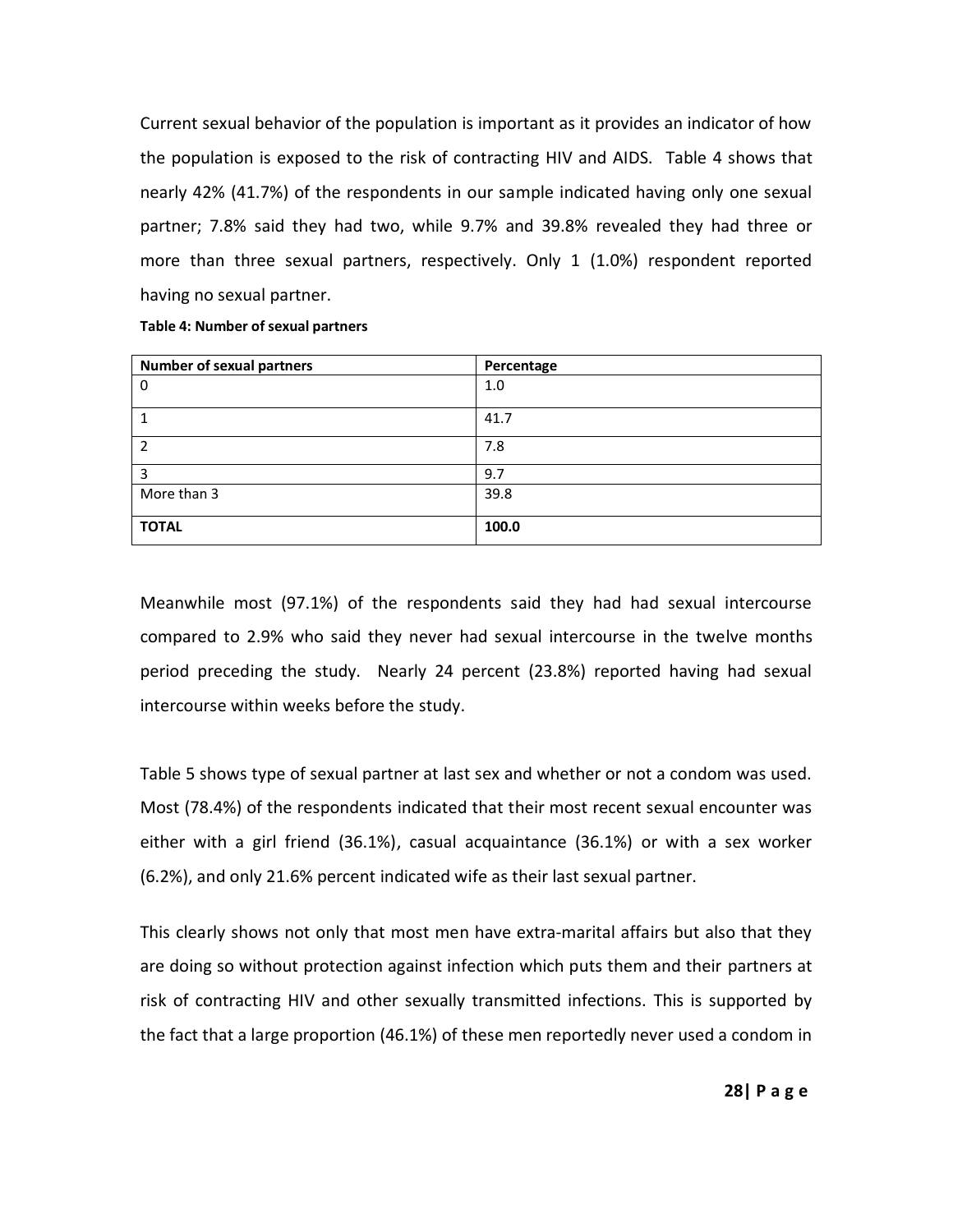their last non-marital sexual intercourse (Table 5).

|                                             | <b>Frequency</b> | Percent |
|---------------------------------------------|------------------|---------|
| Relationship to most recent sexual partner: |                  |         |
| Wife                                        | 21               | 21.6    |
| Girl friend                                 | 35               | 36.1    |
| Casual acquaintance                         | 35               | 36.1    |
| Sex worker                                  | 6                | 6.1     |
| <b>TOTAL</b>                                | 97               | 100.0   |
|                                             |                  |         |
| Condom use at last sex:                     |                  |         |
| Yes                                         | 54               | 52.9    |
| <b>No</b>                                   | 47               | 46.1    |
| Can't remember                              | 1                | 1.0     |
| <b>TOTAL</b>                                | 102              | 100.0   |
|                                             |                  |         |

### **Table 5: Relationship between different types of partners at last sex and condom use**

Furthermore, only 34%, 47% and 45.5% consistently used condoms with girl friends,

strangers and sex workers, respectively. This is shown in Table 6.

**Table 6: Proportion of respondents reporting consistent condom use with different types of sexual partners**

|                | <b>Girl friend</b> | <b>Stranger</b> | Sex worker |
|----------------|--------------------|-----------------|------------|
| All the time   | 34.0               | 47.0            | 45.5       |
| Sometimes      | 29.0               | 20.0            | 8.9        |
| Never          | 11.0               | 7.0             | 5.9        |
| Not applicable | 26.0               | 26.0            | 39.7       |
| <b>TOTAL</b>   | 100.0              | 100.0           | 100.0      |

## **Awareness of Male Circumcision**

Table 7 indicates that (92.4%) of the respondents indicated that they had heard of male circumcision. And 61.4% knew about the existence of a male circumcision center.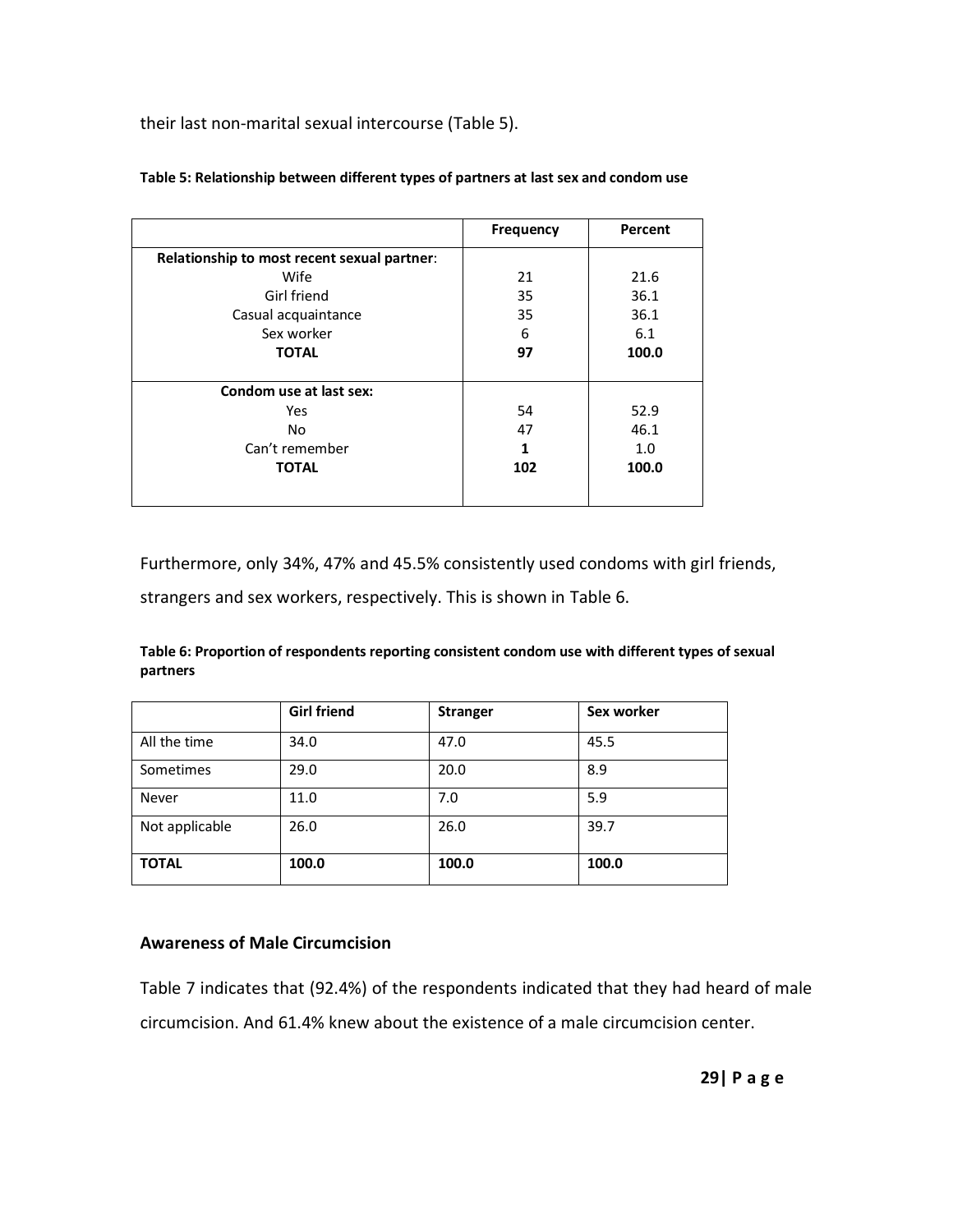Almost two thirds (69.6%) reported knowing a Zambian ethnic group that circumcises males, 40.5% reportedly knew of an ethnic group outside Zambia that circumcises males while close to half (48.2%) indicated that they knew of someone who had been circumcised. In addition, 21.2% of the respondents indicated their ethnic group circumcised men. Interestingly, significantly less than half (44.6%) knew that the Ministry of health encourages male circumcision as a preventive measure against HIV.

| Acquaintance with male circumcision                              | Percentage |
|------------------------------------------------------------------|------------|
| Respondents with awareness of male circumcision                  | 92.4       |
| Knowledge of existence of a male circumcision center             | 61.4       |
| Knowledge of a Zambian ethnic group that circumcises men         | 69.6       |
| Knowledge of an ethnic group outside Zambia that circumcises men | 40.5       |
| Knowledge of someone who has been circumcised                    | 48.2       |
| Own ethnic group circumcising men                                | 21.2       |
| Knowledge of ministry of health encouraging male circumcision    | 44.6       |

#### **Table 7: Male Circumcision awareness**

### **Source of information about Male Circumcision**

Table 8 shows source of information about male circumcision. The major source of information about male circumcision according to 30.5% of the respondents was a cultural group followed by mass media, notably newspapers (10.5%) and radio (10.5%). Doctors, nurses and other medical personnel, including traditional healers do not seem to be very influential in disseminating information about male circumcision.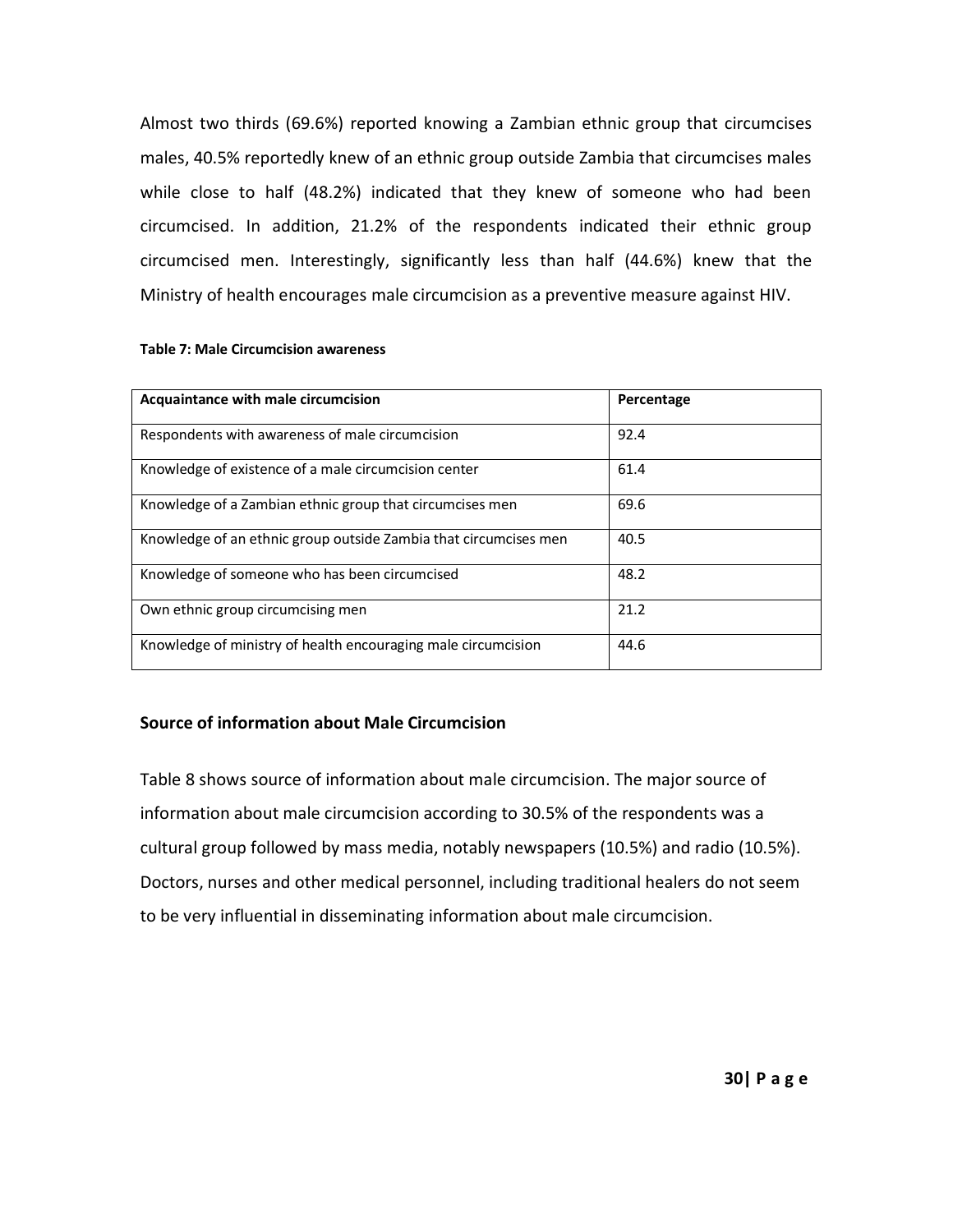**Table 8: Source of information on male circumcision**

| Source of information on male<br>circumcision | <b>Frequency</b> | Percent |
|-----------------------------------------------|------------------|---------|
| Cultural group                                | 32               | 30.5    |
| <b>Traditional healer</b>                     | 9                | 8.6     |
| Doctor                                        | 3                | 2.9     |
| <b>Nurse</b>                                  | 8                | 7.6     |
| Other medical personnel                       | $\mathbf{1}$     | 0.7     |
| Newspaper                                     | 11               | 10.5    |
| T.V                                           | 11               | 10.5    |
| Radio                                         | 7                | 6.7     |
| Magazine                                      | 8                | 7.6     |
| Internet                                      | 5                | 4.8     |
| Friend                                        | 5                | 4.8     |
| Relative                                      | $\overline{2}$   | 1.9     |
| Other                                         | 3                | 2.9     |
| <b>TOTAL</b>                                  | 105              | 100.0   |

### **Attitudes and beliefs regarding male circumcision**

Respondents were asked to indicate the degree to which they agreed or disagreed with certain statements that indicate beliefs and conceptions about male circumcision. The results are presented in Table 9**.** It is encouraging to note from Table 9 that although the majority (81.3%) of the respondents agreed with the statement that male circumcision reduces HIV infection, more than two-thirds or 67.0% did not agree that circumcised men should not use condoms. This is important as it challenges fears that circumcision may lead to less use of condoms by circumcised men thinking that they are completely protected against the HIV virus. It is interesting to note from the results in Table 7 that more than one out of four (25.0%) respondents agreed with the assertion that women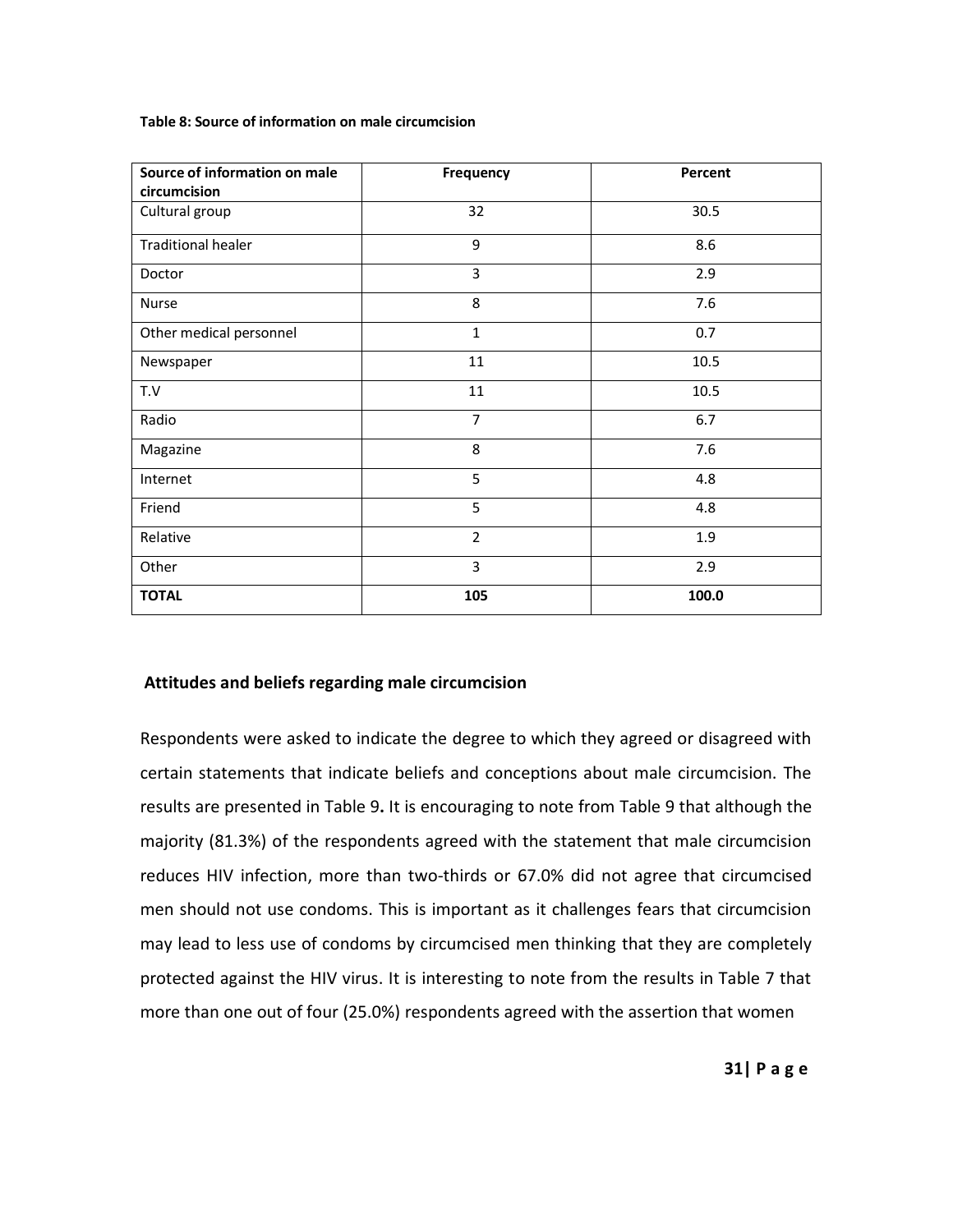enjoy sex more with circumcised men than with those who are not circumcised. This notion has also been reported in previous studies like those conducted in Madagascar and Japan (Morris, 2008).

|                                                       | Agree        | <b>Disagree</b> | Don't know | <b>TOTAL</b> |
|-------------------------------------------------------|--------------|-----------------|------------|--------------|
| Women enjoy sex better with circumcised men           | 25.0% (28)   | 40.2% (45)      | 34.8% (39) | 100.0% (112) |
| Male circumcision reduces chances of HIV<br>infection | 81.3% (91)   | $8.0\%$ (9)     | 10.7(12)   | 100.0%(112)  |
| Circumcised men do not need to use condoms            | $8.9\%$ (10) | 67.0% (75)      | 24.1% (27) | 100.0% (112) |

#### **Table 9: Respondents' beliefs and conceptions about male circumcision**

#### **WILLINGNESS TO GET CIRCUMCISED**

#### **Perceived benefits of male circumcision**

As earlier indicated, this study was guided by the Health Belief Model theoretical framework. Based on this model it was expected that willingness to get circumcised will be positively associated with perceived benefits. Measures of perceived benefits in this study included, among others, the belief that (a) women enjoy sex more with circumcised men than with uncircumcised men, (b) Male circumcision reduces the risks of getting HIV/AIDS, (C) Male circumcision reduces chances of transmitting HIV/AIDS to other people, and, (d) male circumcision reduces chances of getting other sexually transmitted infections. It was hypothesized that more respondents who agreed with these statements will express willingness to be circumcised than those who did not.

**Table 10** shows the responses of uncircumcised men and relationship between different measures of perceived benefits of male circumcision and willingness to be circumcised.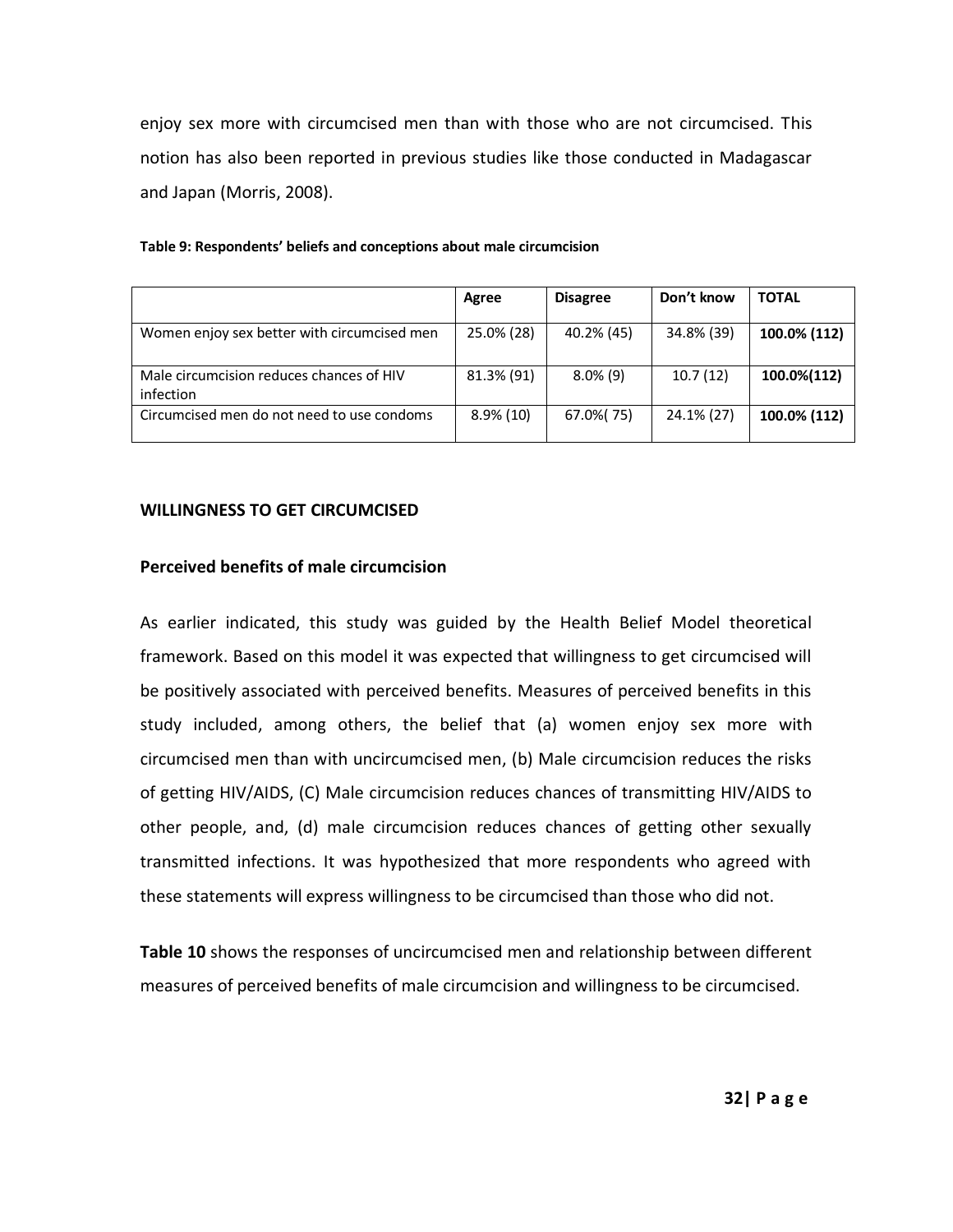| <b>Perceived benefits</b>                          | Number and Percentage distribution of un-circumcised men and the<br>degree to which they agreed with perceived benefits of circumcision<br>who were willing to get circumcised |                 |            |                          |
|----------------------------------------------------|--------------------------------------------------------------------------------------------------------------------------------------------------------------------------------|-----------------|------------|--------------------------|
|                                                    | Agree                                                                                                                                                                          | <b>Disagree</b> | Don't know | <b>Total</b><br>(number) |
| Women enjoy sex more with<br>circumcised men       | 7(36.8%)                                                                                                                                                                       | 18(34.6%)       | 12(54.5%)  | 37                       |
| MC reduces risk of getting HIV/AIDS                | 30(40.0%)                                                                                                                                                                      | 3(37.5%)        | 4(40.0%)   | 37                       |
| MC reduces chances of transmitting<br><b>HIV</b>   | 27(37.5%)                                                                                                                                                                      | $5(50.0\%)$     | 5(45.5%)   | 37                       |
| MC reduces chances of getting other<br><b>STIS</b> | 29(39.7%)                                                                                                                                                                      | 4(44.4%)        | 4(36.4%)   | 37                       |

**Table 10: Perceived benefits of male Circumcision and willingness to get circumcised**

According to Table 10, the percentage of respondents agreeing with the statement that women enjoy sex more with men who are circumcised than those who are not and are willing to be circumcised is higher (36.85%) than those who do not share this notion (34.6%) but are also willing to get circumcised. The difference between the two proportions is more than two percentage points (2.2%). Also, respondents (40.0%) sharing the view that male circumcision reduces the risk of getting HIV/AIDS were more likely to indicate willingness to get circumcised than those (37.5) who did not share this view .This suggests that, to some extent, the notion or belief that circumcision enhances sexual satisfaction in women and knowledge that the operation reduces the risk of one getting HIV/AIDS, may have some influence in determining whether or not men will take up circumcision.

Interestingly though, knowledge that male circumcision reduces chances of transmitting HIV including other sexually transmitted infections, seems to have the opposite influence: Fewer respondents who acknowledged this fact were willing to get circumcised than those who did not (50.0%).

## **CUES TO ACTION AND WILLINGNESS TO BE CIRCUMCISED**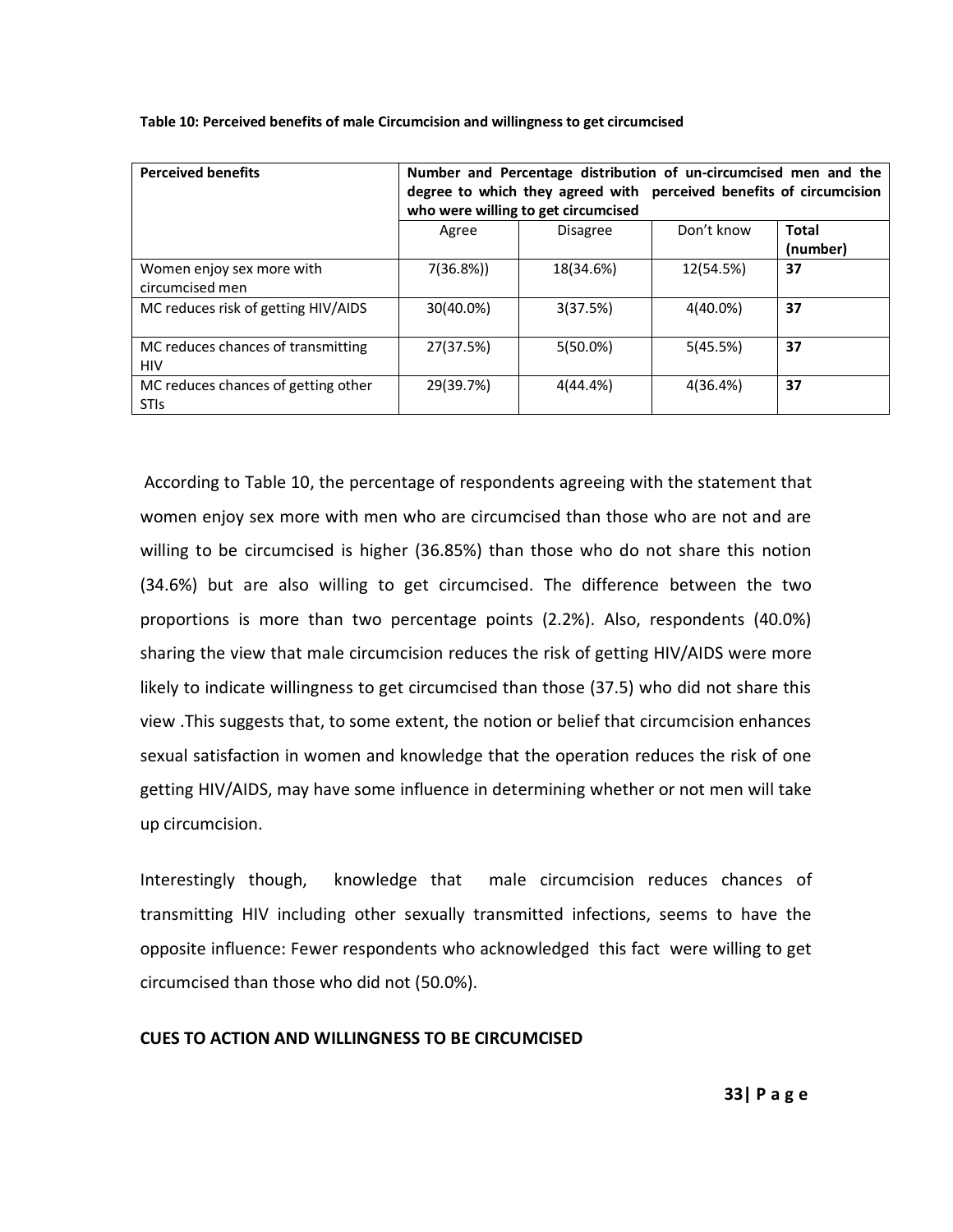In order to investigate the relationship between availability of cues to action and willingness to get circumcised, this study used various measures that included (a) awareness of male circumcision (b) belonging to an ethnic group that circumcises, (c) knowledge of Zambian group that circumcises, (d) knowledge of a place where one can be circumcised (e), awareness of a place where circumcision is done free of charge (f) knowledge of someone who has been circumcised and, (g) agreement with findings that male circumcision reduces chances of HIV transmission.

Table 11 shows the relationship between selected cues to action and willingness to get circumcised

| <b>Cues to action</b>                                                         | <b>Number</b><br>percent distribution<br>οf<br>and<br>respondent who have had selected cues to<br>action and expressed willingness to<br>be<br>circumcised |             |  |
|-------------------------------------------------------------------------------|------------------------------------------------------------------------------------------------------------------------------------------------------------|-------------|--|
|                                                                               | Yes                                                                                                                                                        | No          |  |
| Ever heard of circumcision                                                    | 38(41.3%)                                                                                                                                                  | $1(20.0\%)$ |  |
| Own ethnic group circumcises                                                  | 3(42.9%)                                                                                                                                                   | 33(38.8%)   |  |
| Knows Zambian group that circumcises                                          | 30(50.0%)                                                                                                                                                  | 7(21.2%)    |  |
| Knows a place where one can be circumcised                                    | 30(55.6%)                                                                                                                                                  | $9(22.0\%)$ |  |
| Knows a circumcised person                                                    | 17(47.2%)                                                                                                                                                  | 19(33.3%)   |  |
| Agrees with findings that circumcision reduces<br>chances of HIV transmission | 29(44.6%)                                                                                                                                                  | $0(0.0\%)$  |  |

#### **Table 11: Cues to Action and willingness to get circumcised**

As hypothesized, results presented in Table 9 indicate that men who have heard of circumcision, those whose ethnic group circumcises (42.9%), know a Zambian group that circumcises (50.0%), know a place where one can get circumcised (55.6%), know someone who has been circumcised (47.2%) and those who agree with findings on the positive effect of Male Circumcision on HV transmission (44.6%), are more likely to express willingness to be circumcised than their counterparts. However, the extent to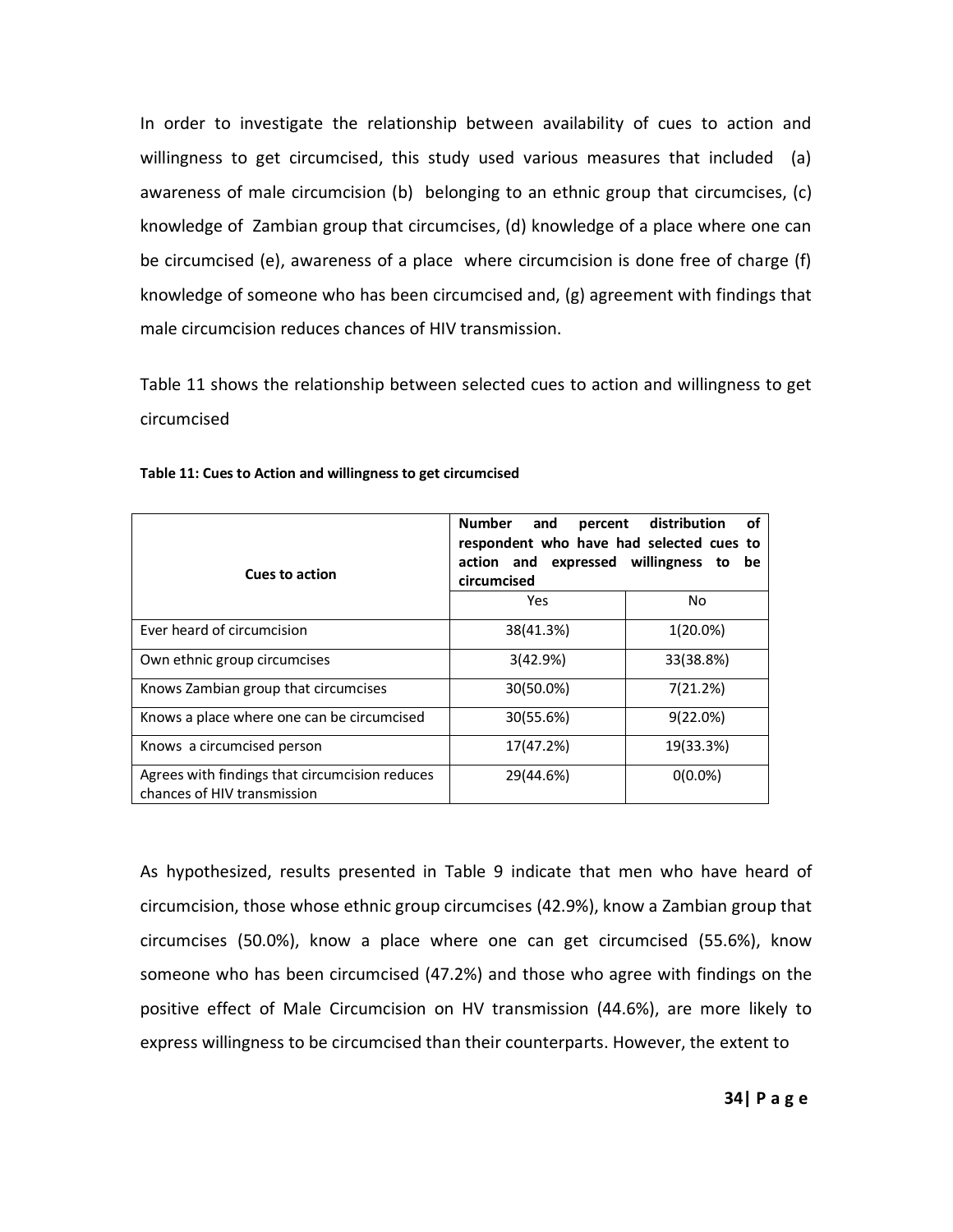which this knowledge translates into actual up-take of circumcision requires another study. What is important here is the fact that there is need to make more and more people aware not only of circumcision but also where they can go for the operation while at the same time emphasizing the benefits and that circumcision is not 100 percent protection against HIV and AIDS.

### **BARRIERS TO CIRCUMCISION**

To investigate barriers to circumcision, respondents were asked both direct and indirect questions. Directly, respondents who were not circumcised were asked why they had not done so. In addition, respondents who indicated willingness to be circumcised but had not been circumcised were asked to give reasons why they had not undergone the procedure. The results are shown in Tables 12 and 13.

| Table 12: Distribution of respondents who were not circumcised by the reasons why they have not been |  |
|------------------------------------------------------------------------------------------------------|--|
| circumcised                                                                                          |  |

| Barriers to circumcision          | Number                  | Percentage |
|-----------------------------------|-------------------------|------------|
| Fear of pain                      | 18                      | 32.14      |
| Fear of death                     | 10                      | 17.85      |
| Stigma                            | 15                      | 26.78      |
| Against tradition                 | 3                       | 5.35       |
| Against religion                  |                         |            |
| Circumcised men belong to a cult  | 5                       | 8.92       |
| Lack knowledge about circumcision | $\overline{\mathbf{c}}$ | 3.57       |
| Other                             | 3                       | 5.35       |
| <b>Total</b>                      | 56                      | 100        |

From Table 12, it is clear that the main reasons for not having undergone circumcision are fear of pain, fear of stigma, and fear of death. These fears were cited by 32.14%, 26.78% and 17.85% of respondents, respectively.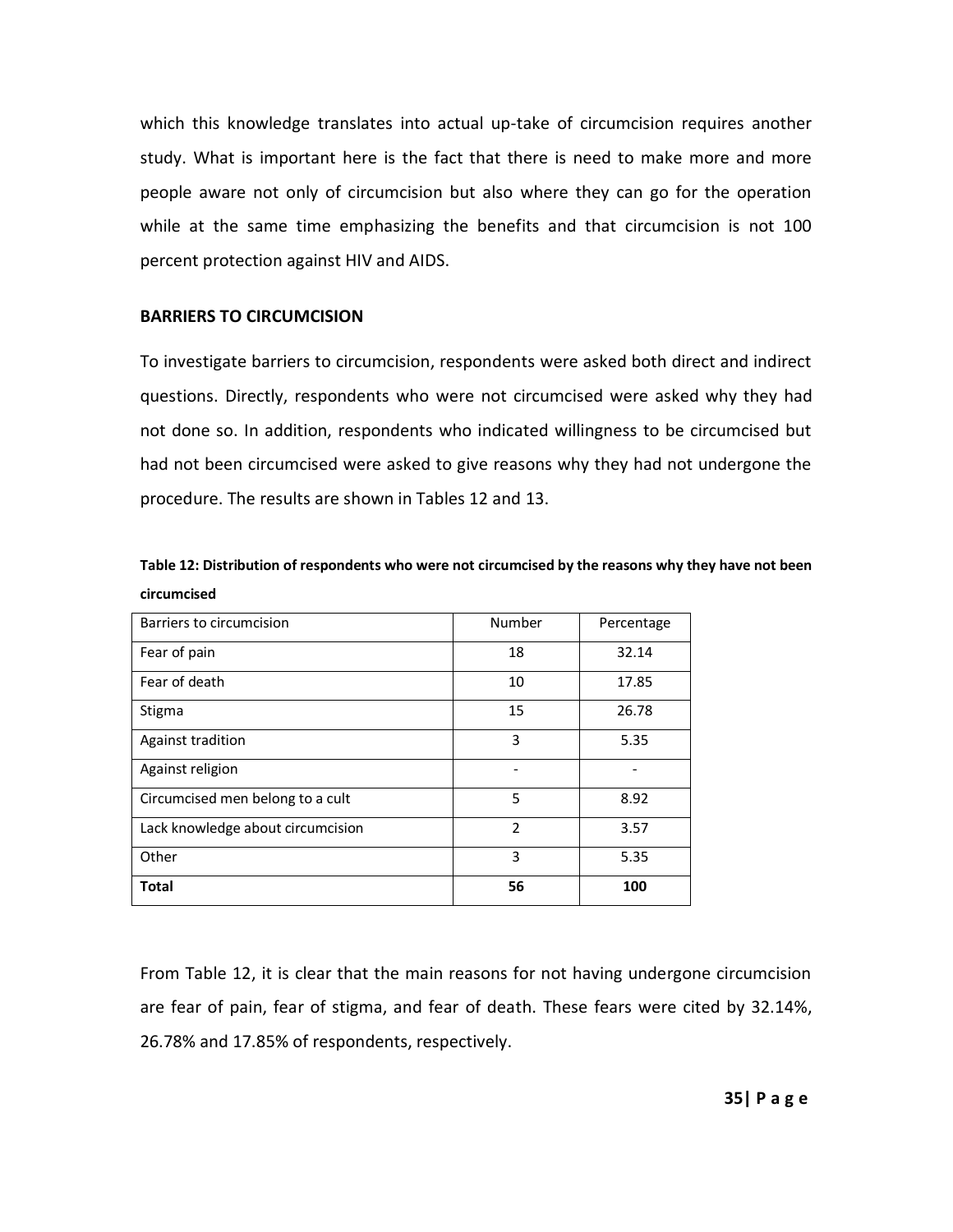| Reasons for not having undergone circumcision | <b>Frequency</b> | Percent |
|-----------------------------------------------|------------------|---------|
| Still on waiting list                         | 3                | 7.3     |
| Process is too cumbersome                     | 13               | 31.7    |
| Procedure too expensive                       | 13               | 31.7    |
| Don't know any circumcision center            | 10               | 24.4    |
| Other                                         |                  | 4.9     |
| <b>TOTAL</b>                                  | 41               | 100.0   |

**Table 13: Number and percent distribution of respondents who were willing to be circumcised but had not been circumcised by reason why they have not done so**

It is evident from **Table 13** that more than three out of ten (31.7%) respondents who would otherwise have been circumcised were not circumcised at the time of the study because of the fact that they felt that the process one has to follow is too cumbersome (31.7%) and the cost for the procedure is too expensive (31.7%) at the same. Interestingly, close to a quarter (24.4%) of the respondents did not know of a place for male circumcision. Only 7.3% stated that they were on the waiting list.

To further investigate barriers to circumcision, the study examined the relationship between selected measures of obstacles and willingness to get circumcised. The perceived barriers included agreement with the following statements: (a) cost of male circumcision is prohibitive, (b) circumcised men take too long to ejaculate and (c) male circumcision inhibits sexual satisfaction. It was hypothesized that more respondents who agreed with these statements would express unwillingness to be circumcised than those who did not or did not know. The results are presented in Table 14. Cost, perceived or real, seems to be a factor in determining willingness to get circumcised. Men who think cost for circumcision is not prohibited (76.5%) are more likely to indicate willingness to get circumcised than those who think it is prohibitive (66.7%). This finding confirms earlier findings elsewhere. For example, during the study of Trial Intervention of male circumcision Services in Nyanja Province-Kenya, cost was the most important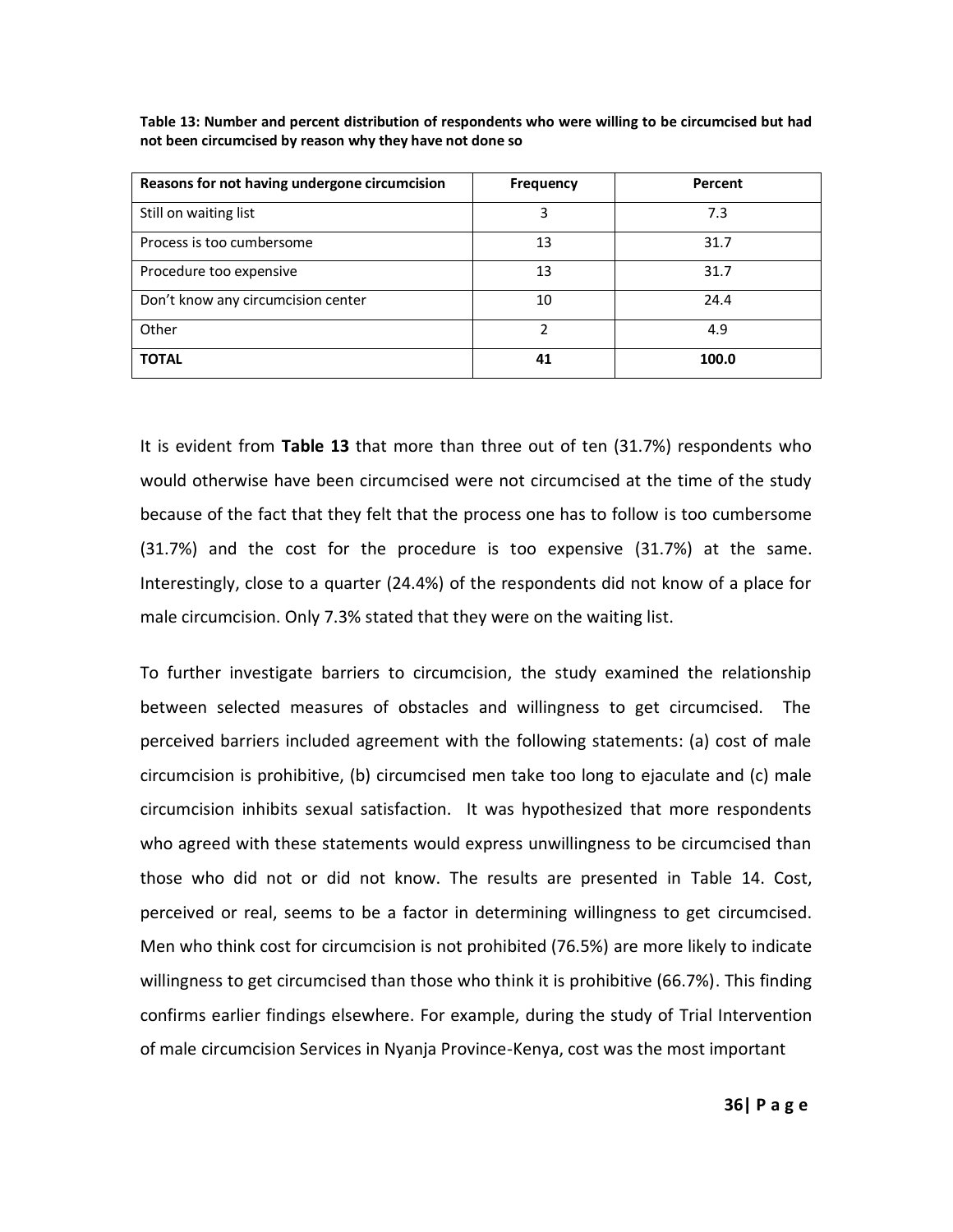factor in determining the number of men who requested male circumcision. The initial charge of 250 Kenyan Shillings (Ks), or about US \$3, appeared to be too expensive. The cost was reduced to 100 Ks, or about US \$1, which attracted many more clients (Onyango, 2002).

| <b>Barriers</b>                            | Agree    | <b>Disagree</b> | Don't<br>know |
|--------------------------------------------|----------|-----------------|---------------|
| Cost of MC is prohibitive                  | 2(66.7%) | 13(76.5%)       | 7(63.6%)      |
| Circumcised men take too long to ejaculate | 7(36.8%) | 18(34.6%)       | 12(54.5%)     |
| MC inhibits sexual satisfaction            | 0        | 15(37.5%)       | 22(41.5%)     |

## **SOCIO-ECONOMIC AND DEMOGRAPHIC FACTORS INFLUENCING WILLINGNESS TO BE CIRCUMCIZED**

Another set of factors that the HBM postulates as influencing health-seeking behavior are socio-economic and demographic variables that are said to interplay to bring about different attitudes towards circumcision, which in turn affect willingness to undertake circumcision. For example in Britain, class distinction is associated with circumcision. Circumcision traditionally indicated that a doctor had attended that birth (a marker of family wealth) rather than a midwife (more likely to be used instead by poorer people). The Royal Family and the upper classes are circumcised than the lower classes and those who left school before 17years or much less so (O'Farrell et al, 2005)**.** Queen Victoria believed her family descended from King David (of the Biblical Old Testament) and sanctioned circumcision. Prince Charles was circumcised by a mohel (a rabbi who specializes in circumcision). Princess Diana decided that Princes William and Harry would go uncircumcised. However, it is suspected that William was later circumcised in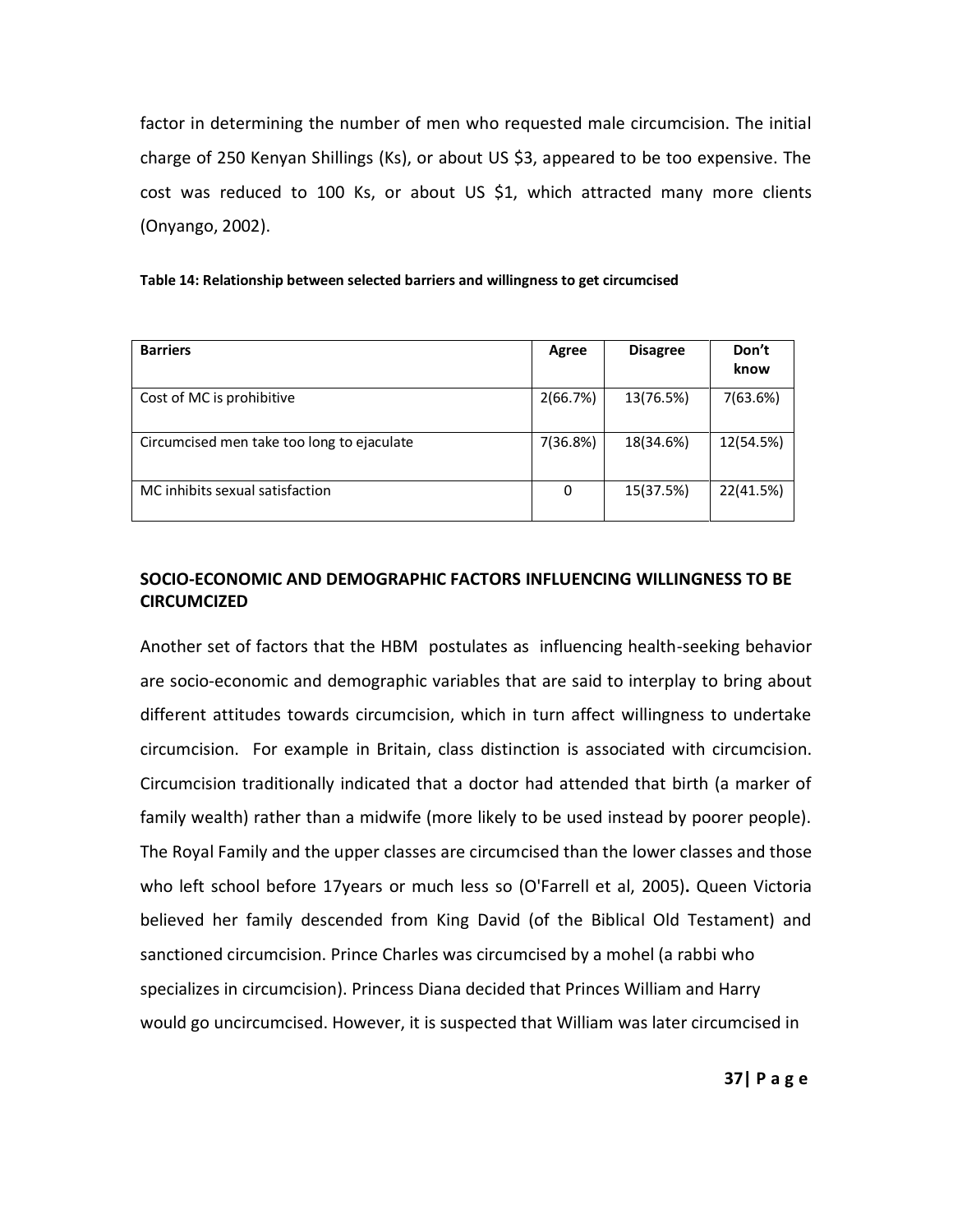his teen years when it was announced that he went into hospital for a 'hernia' operation (regarded as 'code' for 'circumcision') (Morris, 2008).

Socio-economic stratification is seen in the USA as well. The US National Health and Lifestyle Survey saw higher circumcision rates among whites and the better-educated (Laumann et al, 1997). Similarly, in Australia, the higher socio-economic-educated groups in society had higher rates of circumcision (Richters et al, 2006). In Englishspeaking countries of Anglo-Celtic heritage, the upper ranks tend to be circumcised.

This section looks at the relationship between selected socio-economic variables and willingness to get circumcised. The main variables examined (Table 15) include age, ethnicity, religion, education, and income.

Data in Table 15 show that the age group most likely to indicate willingness to be circumcised is 20-24 years where more than half (53.3%) of the respondents indicated willingness followed by those in the age group 40-44 years (50.0%). This is significant because this is the most sexually active age-group (20-24 years). In terms of ethnicity, among the traditionally non-circumcising groups, Lozi respondents (58.8%) were more likely to indicate willingness to get circumcised than Tonga (41.2%), Nyanja (34.8%) and Bemba (32.3%) respondents indicating therefore that the Bemba speaking people are the least likely to take up circumcision.

Overall, only between 32.3% and 58.8% of men from traditionally non-circumcising ethnic groups indicated willingness to be circumcised. With regard to religious affiliation, Jehovah's witnesses, Reformed church members as well as Presbyterians are less likely to embrace male circumcision as slightly 3 out of ten from each of these religious denominations indicated willingness to be circumcised. This is in contrast to the Adventists and Apostolic church members among whom more than half (55.6% and

**38| P a g e**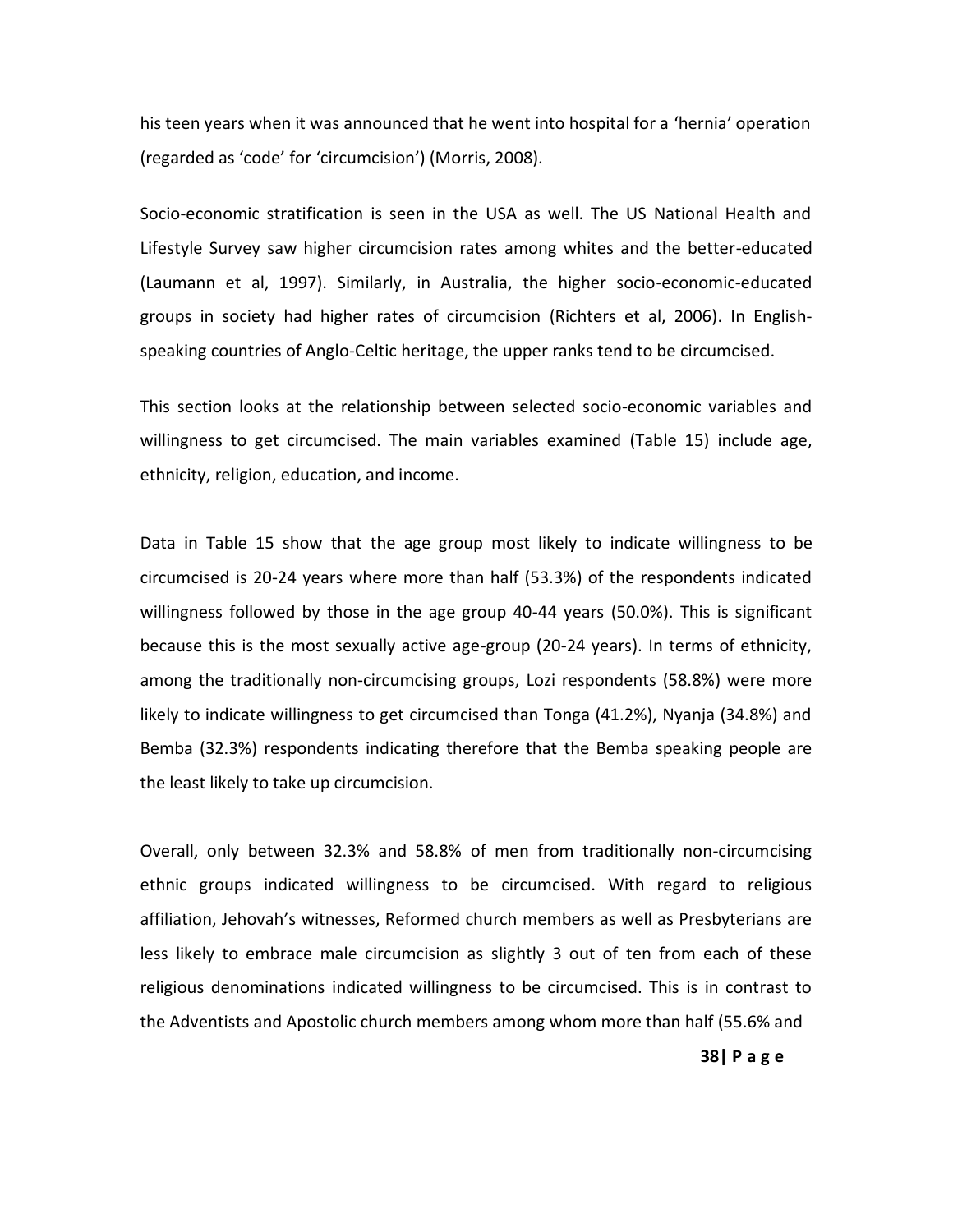| <b>Respondent characteristic</b> | Percent indicating willingness to get circumcised |
|----------------------------------|---------------------------------------------------|
| Age group:                       |                                                   |
| $15 - 19$                        | 39.3                                              |
| $20 - 24$                        | 53.3                                              |
| 25-29                            | 36.4                                              |
| 30-34                            | 42.9                                              |
| 35-39                            | 30.8                                              |
| $40 - 44$                        | 50.0                                              |
| $45+$                            | $0.0\,$                                           |
| <b>Ethnicity:</b>                |                                                   |
| Bemba                            | 32.3                                              |
| Kaonde                           | 100.0                                             |
| Lozi                             | 58.8                                              |
| Nyanja                           | 34.8                                              |
| Tonga                            | 41.2                                              |
|                                  |                                                   |
|                                  |                                                   |
| <b>Religion:</b>                 |                                                   |
|                                  |                                                   |
| Adventist                        | 55.6                                              |
| Apostolic                        | 54.5                                              |
| Baptist                          | 38.5<br>40.0                                      |
| Pentecostal                      |                                                   |
| Presbyterian                     | 37.5                                              |
| Reformed                         | 33.3                                              |
| Jehovah's witness                | 33.3                                              |
| Other                            | 25.0                                              |
| <b>Education:</b>                |                                                   |
| Primary                          | 66.7                                              |
| Secondary                        | 42.2                                              |
| Tertiary                         | 32.7                                              |
|                                  |                                                   |
|                                  |                                                   |
| <b>Net Monthly Income:</b>       |                                                   |
| Less than K100,000               | 42.8                                              |
| K100,000-K500,000                | 50                                                |
| K600,000-K1,000,000              | 40                                                |
| K1,100,000-K1,500,000            | 14.8                                              |
| K1,600,000-K2,000,000            | 33.33                                             |
| Above K2,000,000                 | 50                                                |
|                                  |                                                   |
|                                  |                                                   |

**Table 15: Percent distribution of respondents indicating willingness to get circumcised by selected socio-economic and demographic characteristics**

54.5%, respectively) indicated willingness to get circumcised. The results on the relationship between education and willingness to get circumcised (Table15) are quite surprising given previous findings elsewhere indicating a positive relationship between education and circumcision up-take**.** As mentioned earlier, circumcision rates have been found to be greatest among whites and those who are better educated, reflecting their exposure to and ability to evaluate and respond to scientific information about circum-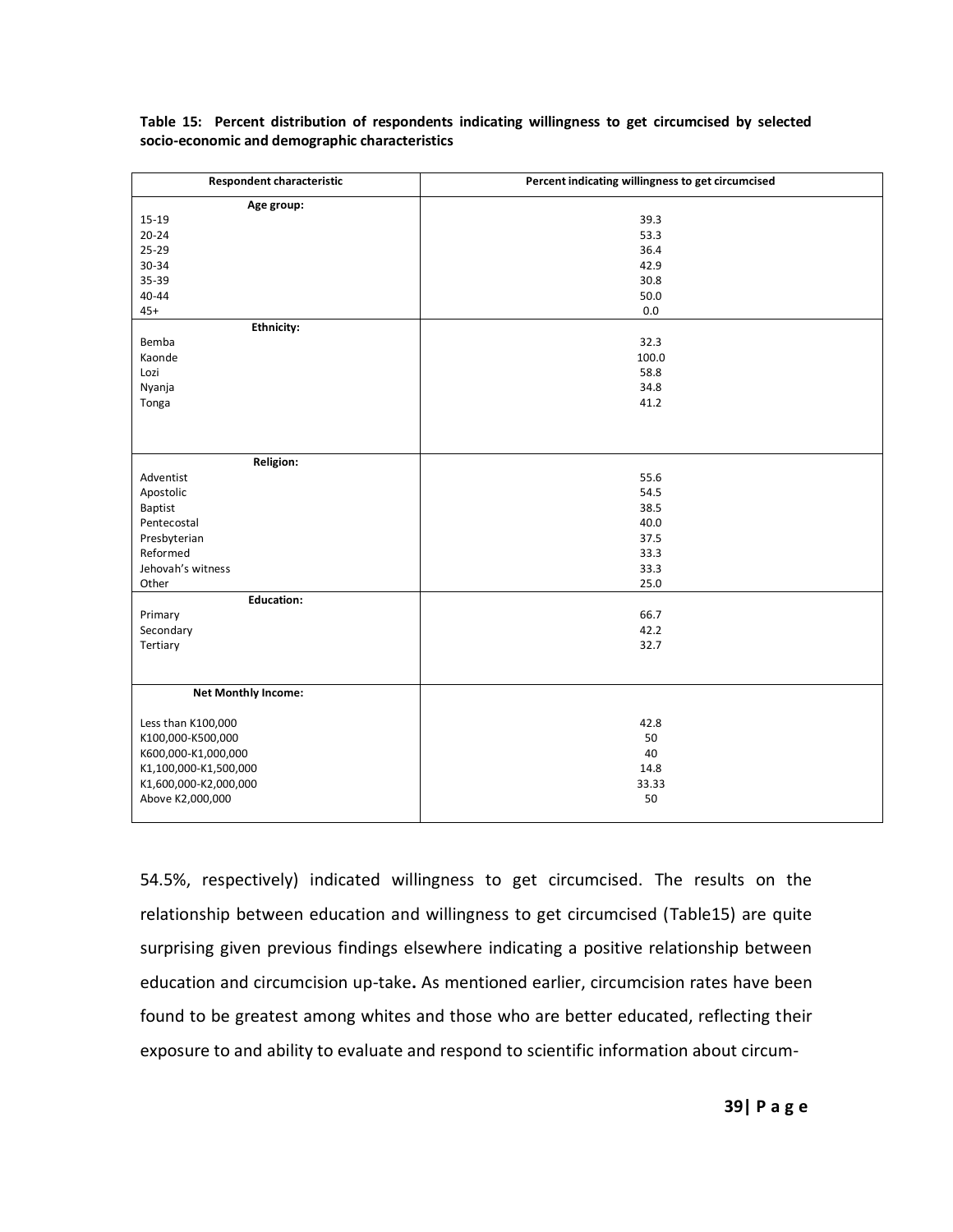cision (Laumann et al, 1997). Due to the nature of their studies, and maybe their careers, the probability that the people with tertiary education mighty come across male circumcision literature is almost one. This does not seem to be the case in Zambia as demonstrated in Table 15 which shows that the proportion of respondents indicating willingness to get circumcised declines with level of education. Whereas 66.7 percent among those with primary education indicated willingness to get circumcised, the corresponding proportions among those with secondary and tertiary education are 42.2 percent and 32.7 percent, respectively. This is worrisome since it is this category of people with tertiary education who are much more learned and role models in society who are expected to be agents of change that are showing reluctance to get circumcised.

Another measure of high socio-economic status that does not seem to positively affect willingness to get circumcised is level of income. As a results, there is no clear and consistent pattern that emerges between the level of reported income and willingness to get circumcised. For example, the proportion of respondents earning less than K100, 000.00 who indicated willingness to get circumcised is approximately 43 percent and this jumps to 50 percent but declines to 40 percent among respondents reporting an average income of between K100,000.00 and K500,000.00 and between K600,000 to K1,000,000.00, respectively. Among those reporting an income of K1,100,000.00 to K1,500,000.00, the proportion indicating willingness to be circumcised is only about 15 percent (14.8%). This figure increases to slightly more than three out of ten and to about half among those with a reported income of K1,600,000.00 to K2,000,000.00 and of those who reported an income above this figure, respectively.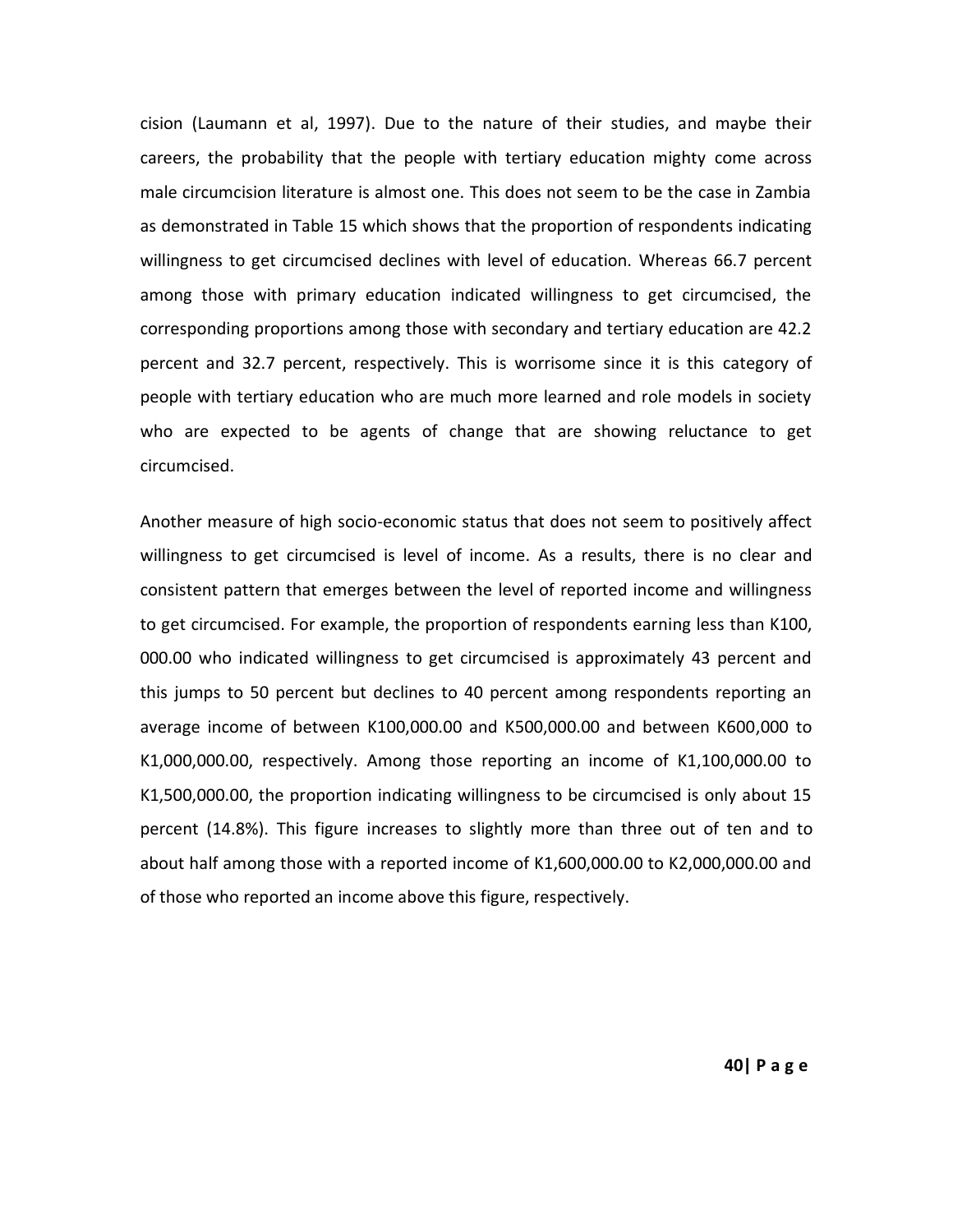#### **CHAPER FOUR: SUMMARY, CONCLUSION AND RECOMMENDATIONS**

#### **Summary**

This study investigated knowledge and attitudes towards male circumcision in three residential areas of Lusaka by looking at (a) knowledge and misconceptions regarding HIV/AIDS among men in the three residential areas (b) sexual experience and current sexual behavior of men in the study sites, (c) awareness and attitudes towards male circumcision, (d) willingness to be circumcised, and (e) factors underlying willingness to be circumcised. Using non-probability purposive sampling, a total of 120 men were captured to whom a pre-tested questionnaire was administered. Most (95.9%) of the respondents were below the age of 40 which is the most sexually active age groups. Most (57.5%) of the respondents were single and only 27.5 percent were married. Ethnic representation (Bemba, Kaonde, Lozi, Lunda, Luvale, Nyanja and Tonga) reflected the national composition of 93.3%. Most (92.5%) of the respondents indicated they had attended formal education with 53.1% claiming they had attended tertiary education, 40.7% secondary while only 6.2% of the respondents had gone up to primary level of education. Most respondents (83.2%) were sexually experienced and active with 39.8 percent having more than three sexual partners and only less than half (41.7%) had one sexual partner at the time of the survey.

A significant proportion of respondents can be said to be at risk of HIV infection as only 46.1 percent indicated having used a condom at last sex which, in most cases was out of marriage. Also only 34% indicated consistent condom use with non-marital sexual partners.

Other important highlights of the findings of this study are that awareness of male circumcision and its benefits is quite high among the sampled men as indicated by the 92.4% of the respondents who had heard of the procedure and by between 77.7% and

**41| P a g e**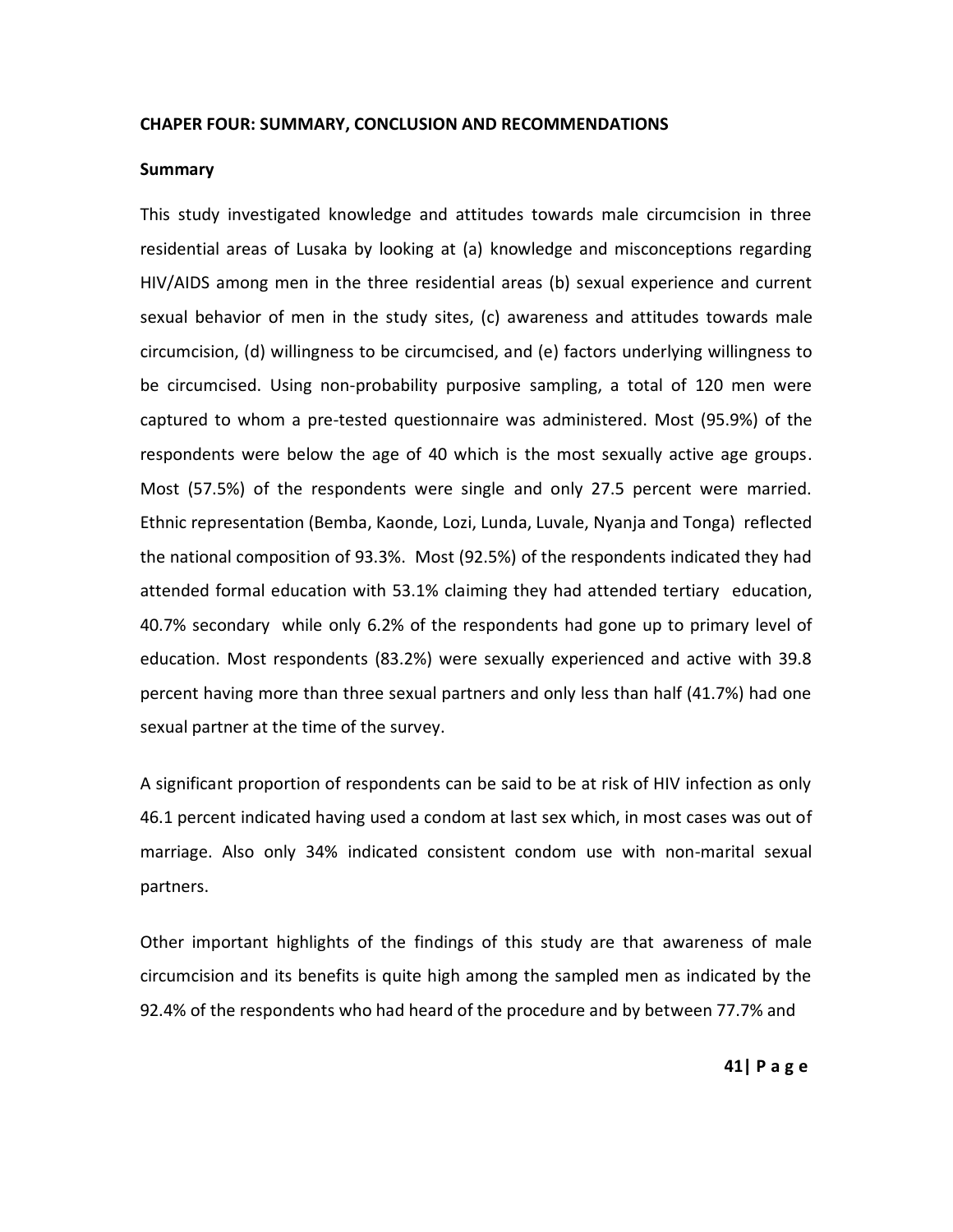81.3% who were aware that male circumcision reduced chances of getting and transmitting HIV and AIDS and other sexually transmitted infections, respectively.

In spite of this awareness, only a small proportion of the respondents were circumcised at the time of the survey and only less than half indicated willingness to get circumcised. Fear of pain, stigma, and death and the perception that the procedure is too cumbersome and expensive emerge as the main obstacles to circumcision up-take among Zambian men. On the other hand, knowledge of a place where one can undergo the procedure, knowledge of a person who has been circumcised, as well as knowledge of an ethnic group that circumcises seem to be closely associated with willingness to undergo circumcision. In addition, knowledge that the government supports male circumcision as one of the preventive measures against HIV transmission is a potential catalyst to the up-take of the procedure as 44.6% revealed that they were aware that MOH is encouraging MC in the fight against the HIV and AIDS epidemic. Only slightly more than half (55.4%) indicated awareness that the Ministry of Health is currently advocating for this.

#### **Conclusion**

From the findings of this study it can be concluded that a lot of people still have misconceptions regarding the modes of HIV and AIDS transmission which may translate into risky sexual behavior thereby contributing to the spread of HIV and AIDS. This is further supported by the finding that a lot of the respondents were not only sexually active, but also engaged in multiple extra-marital risky sexual relationships which expose them and their partners to the risk of HIV infection. In spite of this, there seems to be some reluctance among the respondents to undergo circumcision and this reluctance seems to be based on unfounded fears about the consequences of undergoing the procedure as well as the fact that only less than half of the respondents were aware that the Ministry of Health in Zambia encourages male circumcision as one of the preventive measures against HIV. It is encouraging to note that generally most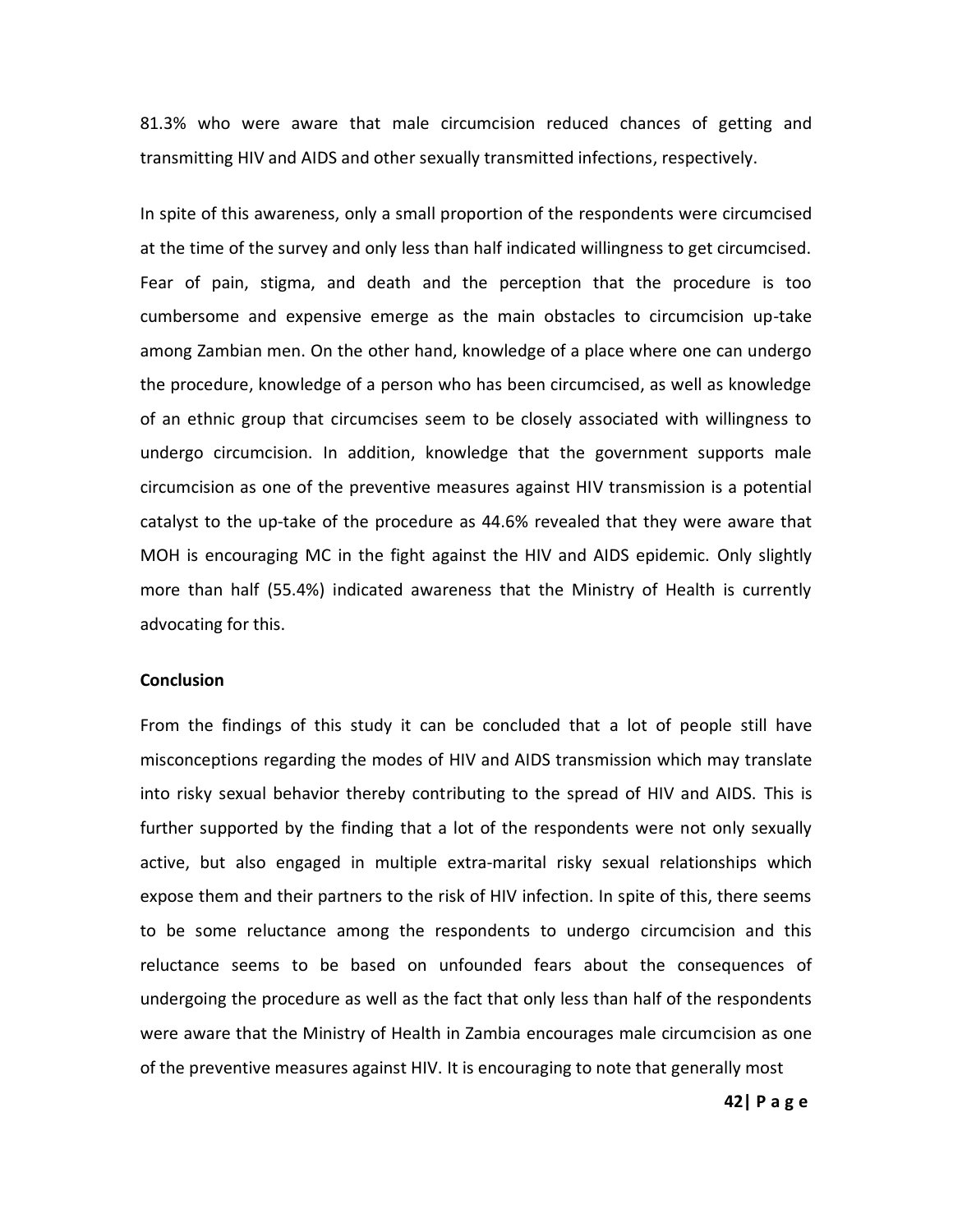(81.3%) of the respondents do appreciate the role circumcision can play in reducing chances of HIV transmission as well as the fact that circumcision is not a vaccine against HIV infection. These are challenges that need to be immediately addressed if male circumcision is to contribute to the reduction in HIV transmission. The HIV and AIDS epidemic has come to stay in our midst. This means that both the current and future generations are more likely to suffer the consequences. If no appropriate measures are put in place, the infected, orphaned and dying numbers are likely to increase in the near future. This calls for consented efforts and appropriate action in addressing the challenge. There is no single remedy that can mitigate HIV and AIDS. However, recent studies have revealed a positive relationship between male circumcision and a decrease in the risk of contracting and transmitting HIV, among others. Consequently, many calls have been made by stakeholders to promote circumcision of males. But before a lot of resources can be wasted in the scaling up of male circumcision, certain measures have to be put in place to ensure that perceived existing obstacles to male circumcision uptake are removed so that the male circumcision policy works out. Zambia is one of these countries working towards the rolling out of such a policy.

### **Recommendation**

Based on the findings of this study, the following recommendations are made.

1. Inconsistent condom use and multiple sexual relationships which this study has revealed suggest that the *ABC* campaign (i.e. Abstinence, Be Faithful and Condom use) is not yielding desired results. This underscores and justifies the need, not only to promote male circumcision as one of the preventive measures against HIV, but also to continue the *ABC* campaign with renewed vigor and in more innovative ways.

2. Misconceptions about negative consequences of undergoing circumcision need to be addressed and dispelled. As the results of this study reveal, a lot of people have not undergone circumcision not only because of the misconception that the operation is a painful undertaking associated with possible death but also because the procedure is

**43| P a g e**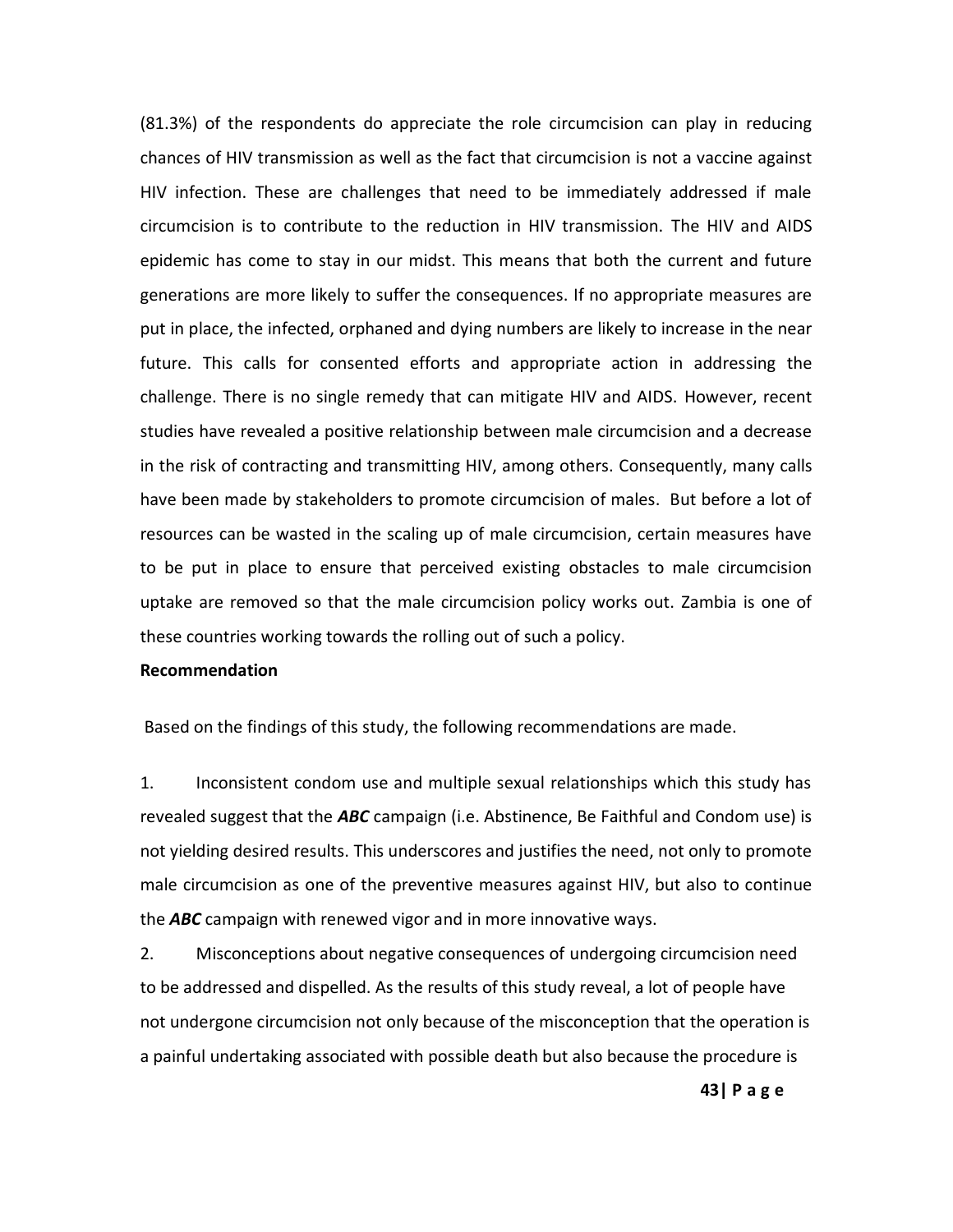thought to be costly.

3. Government should quickly formulate and pass the male circumcision policy so that many people can come to understand government's position regarding male circumcision. Currently, the Ministry of Health seems not to have done enough so far in sensitizing people about the benefits of male circumcision in reducing HIV and AIDS.

4. Given the finding that very few respondents in this study cited the media (e.g. television, radio and newspapers) as their source of information about circumcision, there is need to find ways of making these, otherwise effective, tools more involved in disseminating information about male circumcision and its benefits.

5. A lot of Zambians, at one time or another, seek the services of traditional healers for various health-related issues and yet the findings of this study show that, for one reason or another, traditional healers have not been a major source of information about male circumcision. Consequently, it is highly recommended that ways be found to equip traditional headers, not only with appropriate information about the benefits of male circumcision, but also the skills to undertake the procedure. This will not only increase general awareness of male circumcision but will, eventually, encourage male circumcision even amongst non circumcising ethnic groups in Zambia.

6. There is need to encourage churches to include in their sermons messages on the benefits of male circumcision and encourage followers to undergo the procedure. Currently, as this study has demonstrated, majority, if not all, Zambians, claim affiliation to one religious denomination or another. Particular focus should be on those churches whose members, according to our study, are less willing to embrace male circumcision. These include Jehovah's Witnesses, Baptists, Pentecostal, Presbyterian and Reformed church. Only between 3 out of ten and 4 out of ten respondents from these religious denominations expressed willingness to be circumcised.

7. Apart from the media, the church and traditional healers, traditional ceremonies that are conducted by various ethnic groups in Zambia present other potentially effective avenues for promoting male circumcision and its benefits. Consequently, the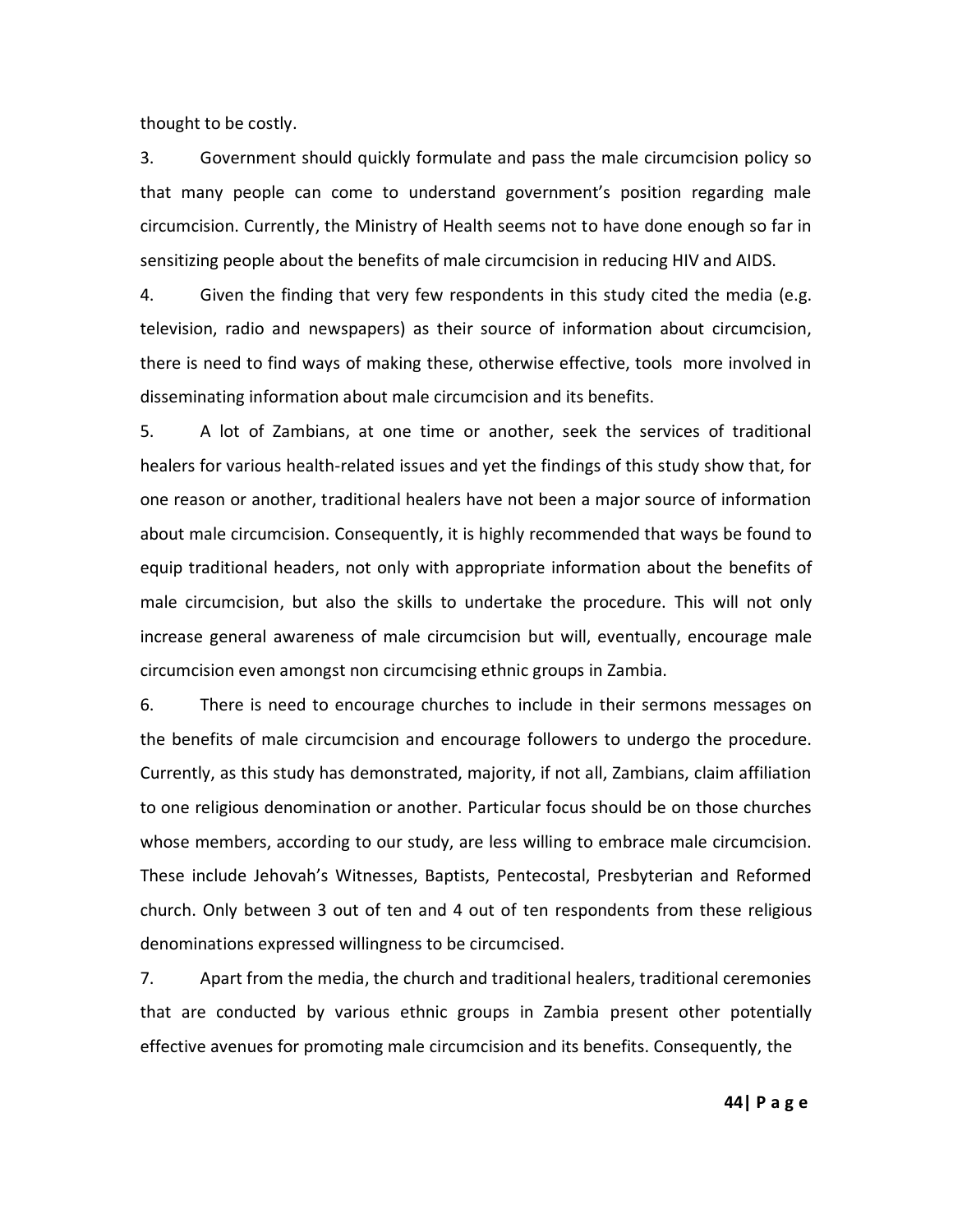need to explore ways in which such ceremonies can include messages on male circumcision should be explored and implemented.

8. There is need to train more medical personnel and set up more centers to undertake circumcision to increase access to male circumcision. This will ensure that the process is less cumbersome which emerged as one of the reasons why a number of respondents had not been circumcised.

9. In terms of future research, there is need to investigate why education seems to be negatively associated with willingness to go for circumcision. This finding is not only counter-intuitive but is also at variance with most previous studies on the relationship between level of education attained and positive health-seeking behavior in general and male circumcision in particular.

10. Overall, there is need to encourage more and more people from the traditionally non-circumcising groups to embrace male circumcision as a strategy against HIV and AIDS.

11. There is also need to carry out a larger study on the same subject matter involving a larger sample that would also include both rural and urban areas.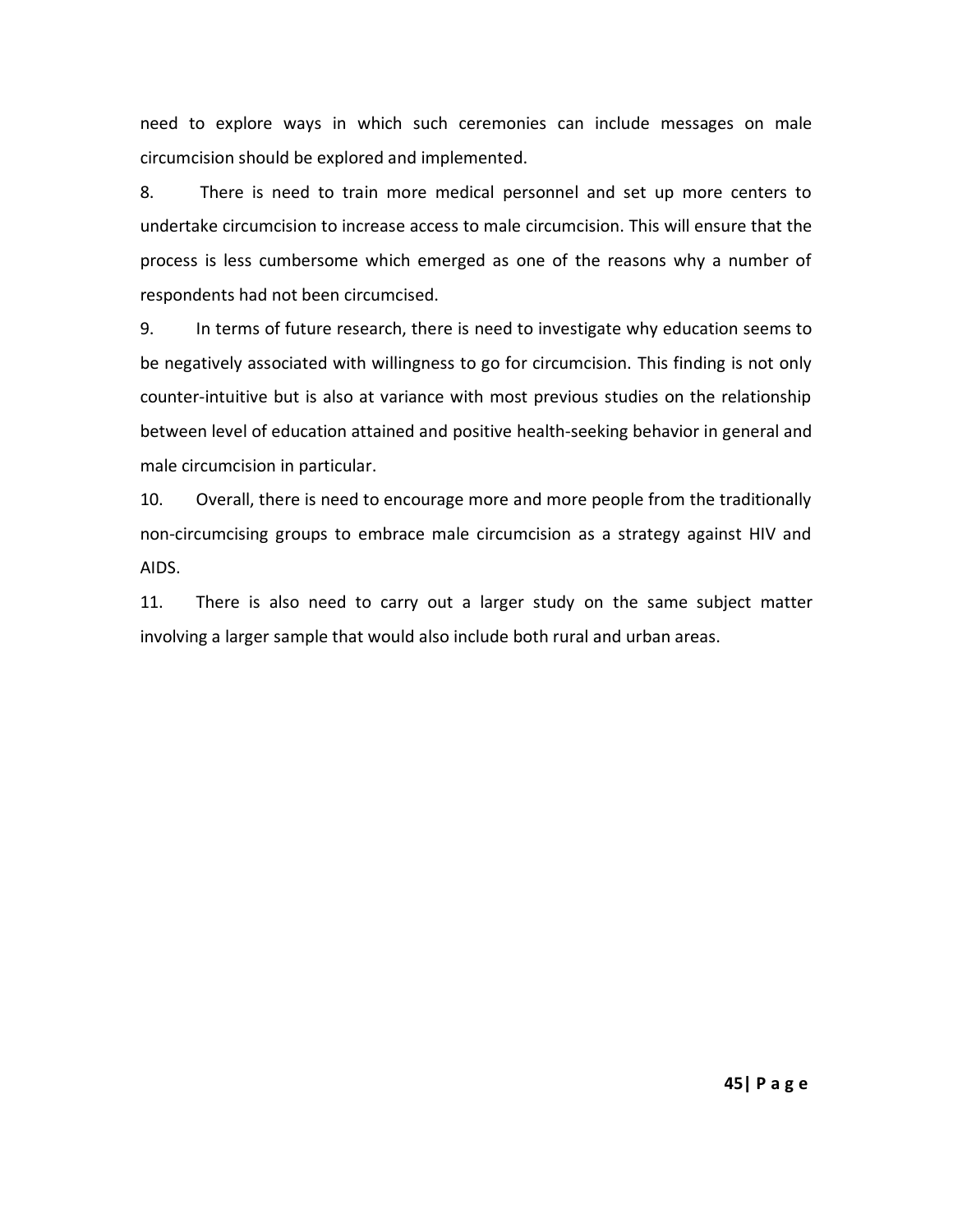#### **REFERENCES**

Acts Chapter15 verses 5-11

Ajzen and Fishbein (1975 & 1980): Belief, attitude, intention, and behaviour: An introduction to theory and research. Reading, MA: Addison-Wesley.

AIDS 2000; 14:2361-2370

AIDS epidemic update: December 2007

[Acts Chapter 21 Verse 25](http://www.cirp.org/pages/cultural/christian.html#ACTS21)

Bailey, R., Muga, R., Poulussen, R., & Abicht, H. (2002). The acceptability of male circumcision to reduce HIV infections in Nyanza Province, Kenya. AIDS Care, 14(1), 27- 40.

Bigelow J, Ph.D. : The Development of Circumcision in Judaism. In: Bigelow J., *The Joy of Uncircumcising!* Hourglass Book Publishing, Aptos, California 95001, 1992, 1995. (ISBN 0- 934061-22-X)

Brandes SB, McAninch. [Surgical methods of restoring the prepuce: a critical review.](http://www.cirp.org/library/restoration/brandes1/) *BJU Int* 1999; 83 Suppl. 1:109-113.

Brown, J: Integration of traditional and clinical circumcision in Chogoria Hospital, Kenya. Nazareth Hospital, Kenya in Male Circumcision: Current Epidemiological and Field Evidence . Program and Policy Implications For HIV Prevention and Reproductive Health. September 18 and 19, 2002. USAID, AIDSMark, JHPIEGO. Conference Report.

Circumcision Information Resource Pages (CIRP)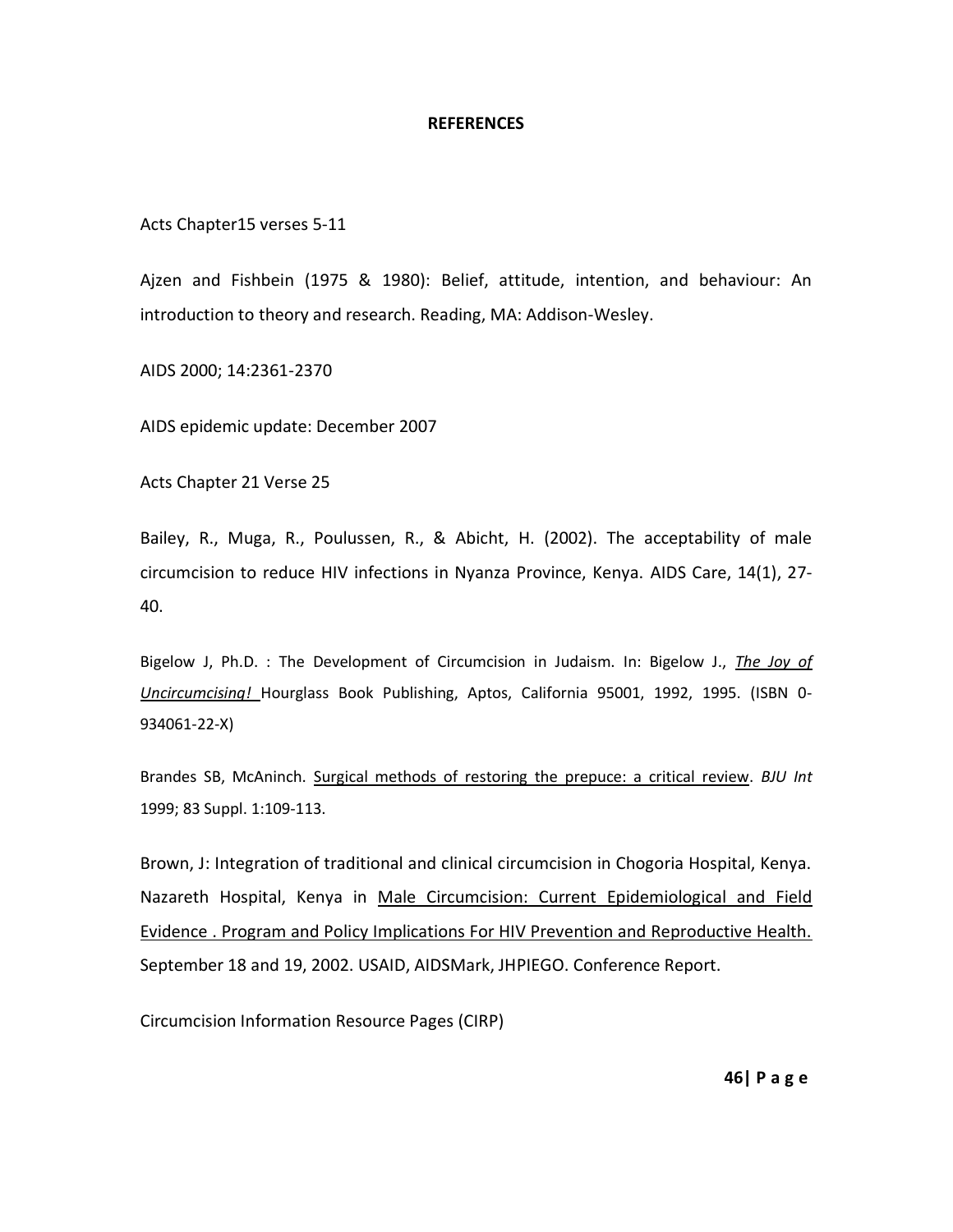Conner, M. & Norman, P. (1996). *Predicting Health Behavior. Search and Practice with Social Cognition Models.* Open University Press: Ballmore: Buckingham.

CSO: Zambia Demographic Health Survey 2007.

Dickson, D and Clayton, J: Fighting the myths about HIV/AIDS. 1 December 2003

Gairdner DA. [The fate of the foreskin: a study](http://www.cirp.org/library/general/gairdner/) of circumcision.. *BMJ* 1949;2:1433-1437.

Genesis Chapter 17

Glanz K, Lewis FM, Rimer BK. "Health Behavior and Health Education" 2002, p. 52

Gollaher, D. L. [From ritual to science: The medical transformation of circumcision in America.](http://www.cirp.org/library/history/gollaher/) *Journal of Social History* Volume 28 Number 1, p. 5-36 (Fall 1994).

Hale, P: Mission now possible for AIDS fund. Nature 2001; 412: 271-2.

Halperin, D. et al: Male circumcision and HIV infection: 10 years and counting. Lancet 1999; 354: 1813-5.

Halperin, D, Fritz, K, McFarland W, Woelk, G: Acceptability of Adult Male Circumcision for Sexually Transmitted Disease and HIV Prevention in Zimbabwe in Sexually Transmitted Diseases, April 2005, Vol 32, No. 4, p. 238-239.

Hand, EA. Circumcision and venereal disease. Arch Dermatol Syphilol 1949; 60: 341-6.

Hayes, RJ, Schulz KF, Plummer FA. The Co-factor effect of genital ulcers on the perexposure risk of HIV transmission. J Trop Med Hyg 1995; 98: 1-8

Hodges FM. [The Ideal Prepuce in Ancient Greece and Rome: Male Genital Aesthetics and Their](http://www.cirp.org/library/history/hodges2/)  Relation to *Lipodermos*[, Circumcision, Foreskin Restoration, and the](http://www.cirp.org/library/history/hodges2/) *Kynodesme*. *Bull Hist Med* 2001 Fall;75(3):375-405.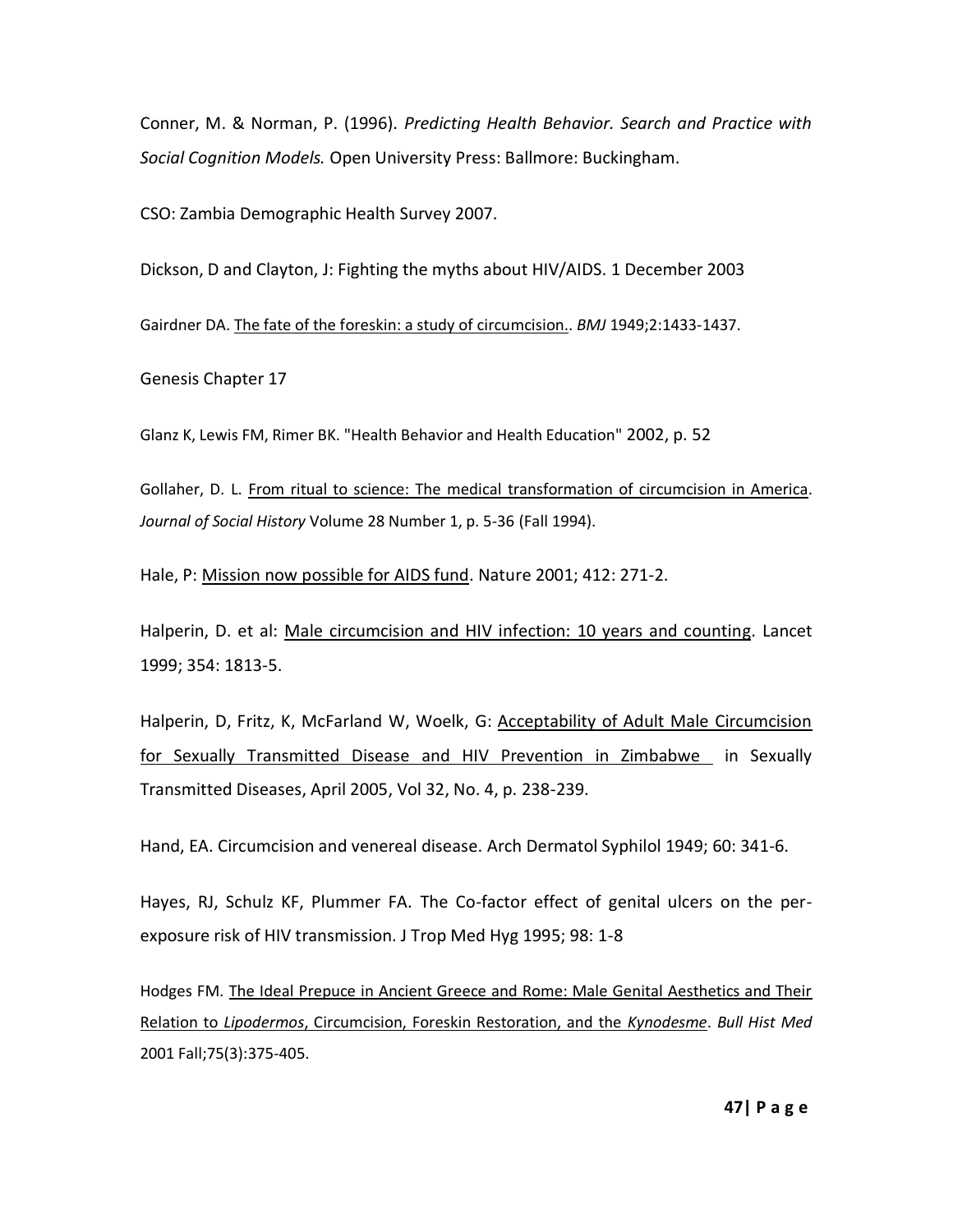Honey, K: Winning or losing: where are we in the fight against HIV and AIDS? J Clin Invest 2007; 117: 2348.

Hutchinson, J: On the influence of circumcision in preventing syphilis. Medical Times and Gazette 1855; ii: 542-3

James deMeo. [The Geography of Genital Mutilations.](http://www.noharmm.org/geography.htm) *The Truth Seeker*, pp 9-13, July/August 1989.

James Chapter 5 Verse19

John J. Tierney. [Circumcision.](http://www.newadvent.org/cathen/03777a.htm) In: *The Catholic Encyclopedia*, 1913, 1997.

Joint United Nations Programme on HIV/AIDS. The HIV/AIDS Situation in Mid 1996: Global and Regional Highlights. United Nations, Geneva. 1996; (UNAIDS fact sheet).

Joshua Chapter 5 Verses 2-10

Kim DS, Lee JY, Pang MG. [Male circumcision: a Korean perspective.](http://www.cirp.org/library/cultural/kim1/) *BJU Int* 1999; 83 Suppl.1:28- 33.

Kohn, F-M, Pflieger-Bruss S, Schill W-B: Penile skin diseases. Andrologia 1999; 31 (suppl 1): 3-11

Laumann, EO. et al, Circumcision in the United States. Prevalence, prophyactic effects, and sexual practice. J Am Med Assoc 1997; 277: 1052-7.

MoH/NAC: Zambia Country Report 2010- Monitoring the Declaration of Commitment on HIV and AIDS and the Universal Access. Republic of Zambia (Submitted to the United Nations General Assembly special session on AIDS-Declaration of Commitment. Reporting period: January 2008 – December 2009). March 31st 2010.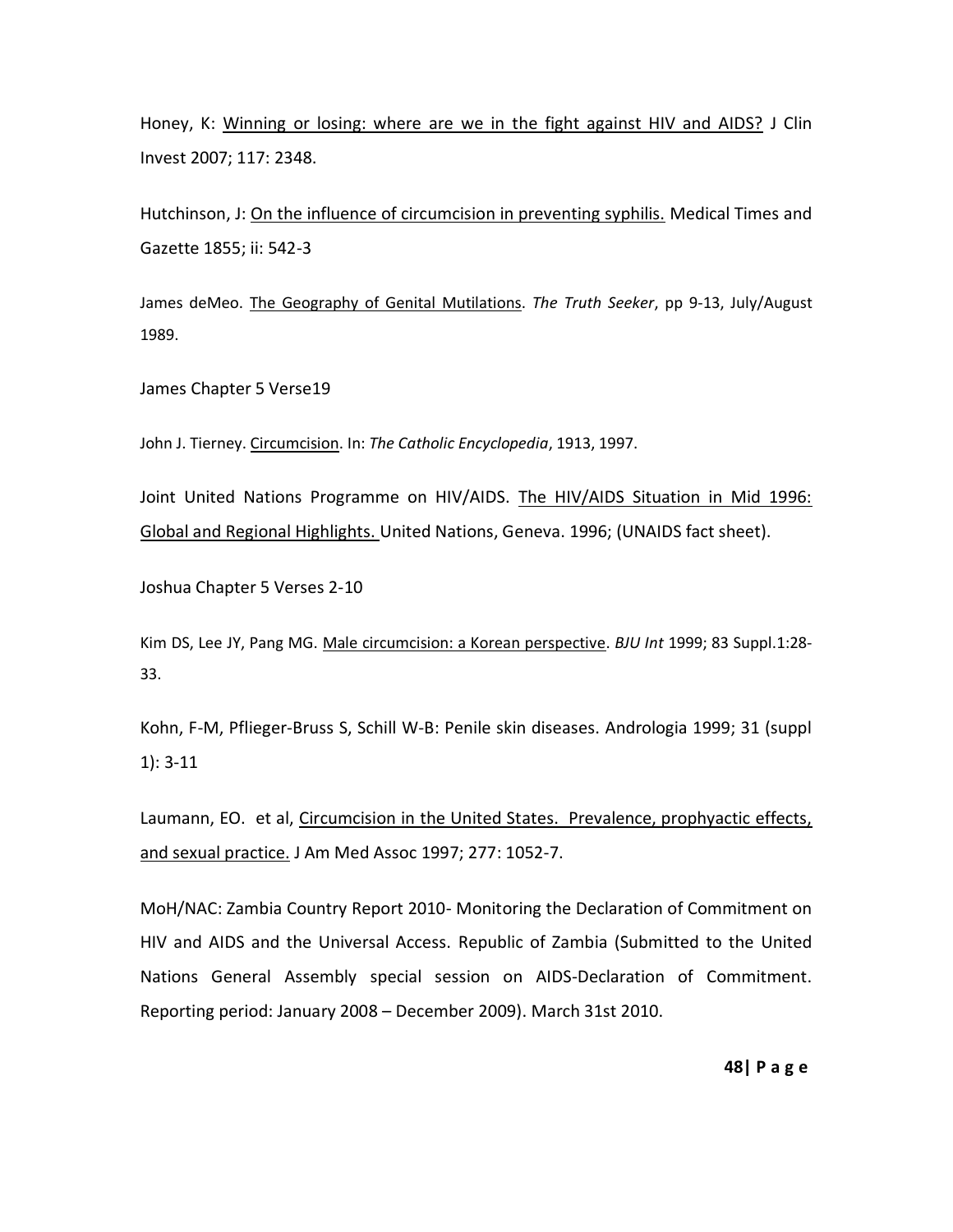# MoH/NAC/CSO: The 2005 Zambia HIV/AIDS Service Provision Assessment Survey. **ORC Macro-Calverton, Maryland, USA.** July 2006

Morris BJ: Male Circumcision Guide for Doctors, Parents, Adults and Teens. Circumcision: An Evidence Based Appraisal. Medical, Health & Sexual. 2008 Edition.

Moscucci, Ornella. Clitordectomy, Circumcision, and the Politics of Sexual Pleasure in Mid-Victorian Britain. *Sexualities in Victorian Britain*. Indiana University Press, Bloomington and Indianapolis, 1996.

Moses, s et al: Geographical patterns of male circumcision practices in Africa: Association with HIV seroprevalance. Int J Epidemiol 1990; 19: 693-7.

Moses, S et al : Male circumcision: assessment of health benefits and risks. Sex Transm Inf 1998; 74: 368-73.

National AIDS Council, 2003

NAC/UNAIDS/World Bank: Zambia HIV Prevention, Response and Modes of Transmission Analysis-June 2009.

National Health and Nutrition Examination Survey (NHANES) 1999-2004

O'Farrell, N et al: Association between the intact foreskin and inferior standards of male genital hygiene behaviour: a cross-sectional study. Int J STD AIDS 2005; 16: 556-9.

Onyango, Tom et al : Trial Intervention of male circumcision Services in Nyanja Province-Kenya. AIDS Care 2002;14:27-40

Parker, J.D et al. Herpes genitalis; clinical and virological studies. Br J Vener Dis 1967; 43: 212-6.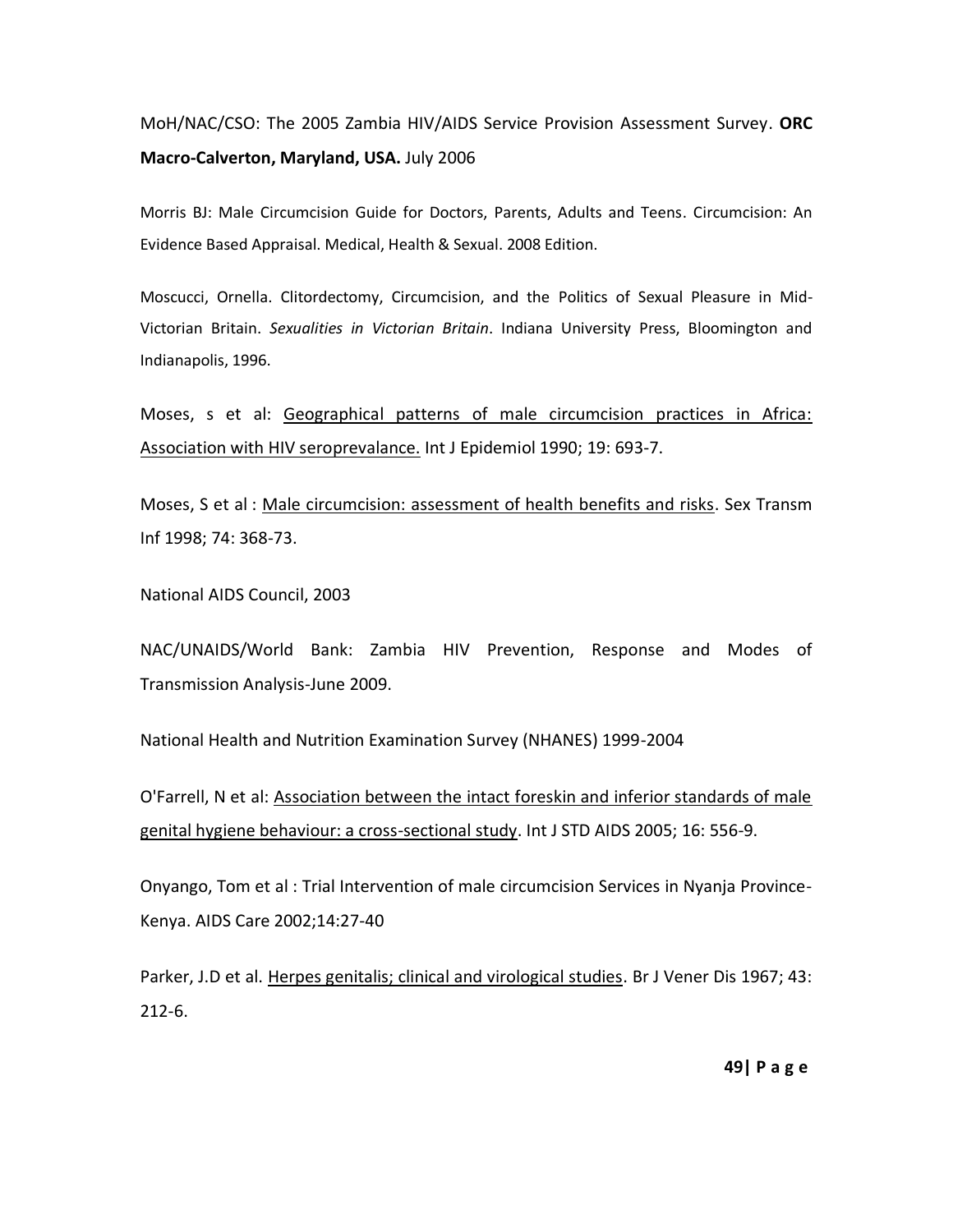Preston EN. [Whither the foreskin? A consideration of routine neonatal circumcision.](http://www.cirp.org/library/general/preston/) *JAMA*

1970;213:1853-1858.

Remondino, PC. History of circumcision: From the earliest times to the present: Moral and physical reasons for its performance, with a history of eunuchism, hermaphrodism, etc and of the different operations practiced upon the prepuce. Physicians' and students' ready reference series; No. 11. (Republished 1990). 1891, Philadelphia: FA Davis Co.

Richters J et al: Circumcision in Australia: prevalence and effects on sexual health. Int J STD AIDS 2006; 17: 547-54

Rosenstock I, Strecher, V and Becker, M. (1994): The Health Belief Model and HIV risk behavior change. In R.J. DiClemente, and J.L. Peterson (Eds.), Preventing AIDS: Theories and Methods of Behavioral Interventions (pp. 5-24). New York : Plenum Press.

Schultheiss D, Truss MC, Stief CG, Jonas U. [Un-circumcision: a historical review of preputial](http://www.cirp.org/library/restoration/schultheiss/)  [restoration.](http://www.cirp.org/library/restoration/schultheiss/) *Plast Reconstr Surg* 1998;101(7): 1990-1998.

Scott, B, Weiss, H & Viljoen, J: The acceptability of male circumcision as an HIV intervention among a rural Zulu population, KwaZulu-Natal, South Africa in AIDS Care, April 2005; 17(3): 304 313.

Sullivan, PS et al: Male circumcision for prevention of HIV transmission: what the new data mean for HIV prevention in the United States. PLoS Med 2007; 4 (5 pages): e223.

Taylor JR, Lockwood AP, Taylor AJ. The prepuce: specialized mucosa of the penis and its loss to [circumcision](http://www.cirp.org/library/anatomy/taylor/)**.** *Br J Urol* 1996;77:291-295.

Taylor, P.K et al: Herpes genitalis and circumcision. Brit J Ven Dis 1975; 51: 274-7.

**50| P a g e**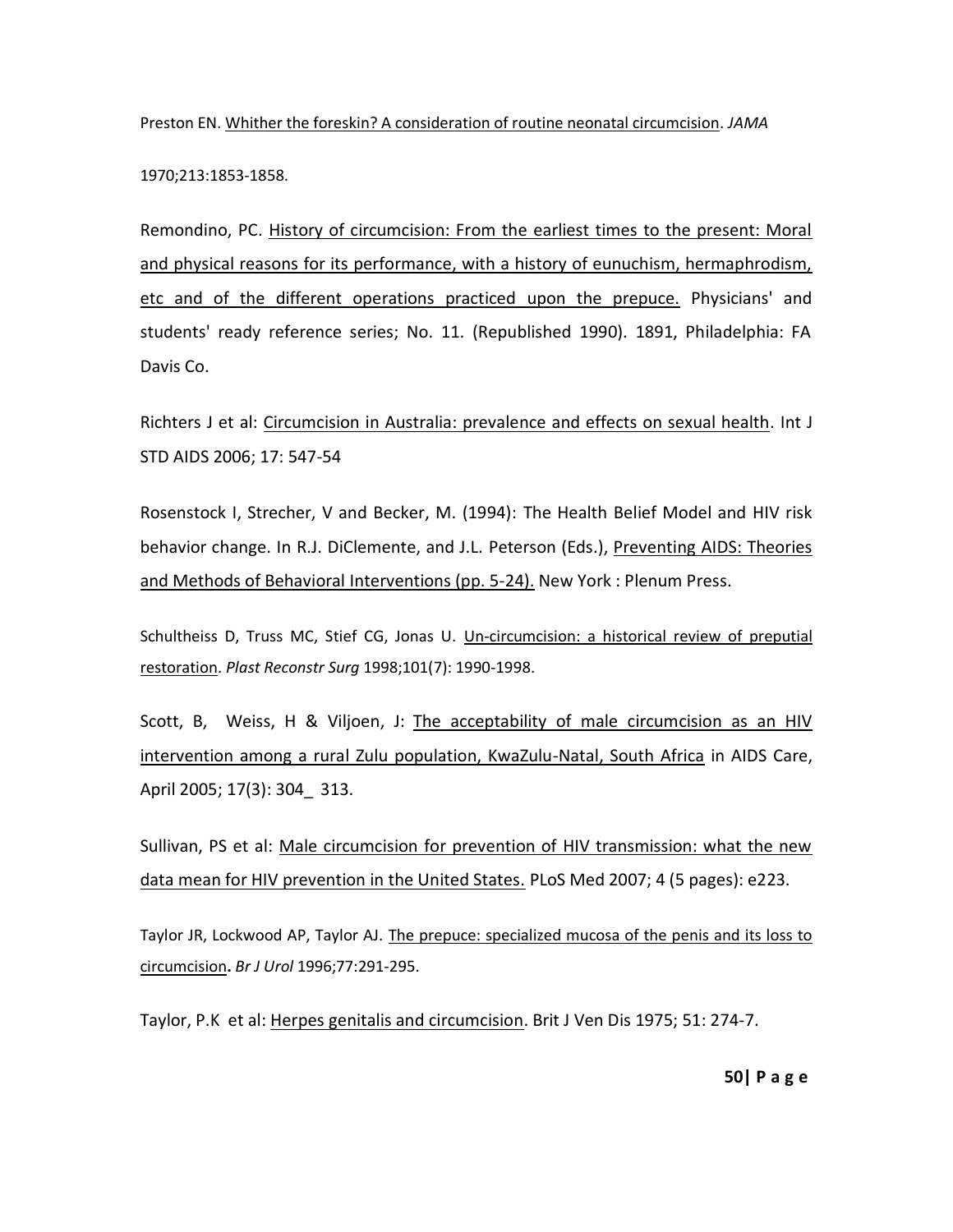Telzak, EE et al: HIV-1 seroconversion in patients with and without genital ulcer disease. Ann Intern Med 1993; 119: 1181-6.

Theory at a Glance: A Guide for Health Promotion Practice (1997)

[Titus Chapter1Verse 10-16](http://www.cirp.org/pages/cultural/christian.html#TIT1)

UNAIDS/WHO 2006 Report on the Global Aids Epidemic).

UNAIDS: 2008 Report on the global AIDS epidemic

UNAIDS: AIDS Epidemic Update: December, 2007.

United Nations Work Plan on Male Circumcision and HIV- August 2005

USAID: The Multisectoral Response to HIV/AIDS-Zambia Fact Sheet.

Voice of America - 04/06/2007

Warren J: Christianity and Circumcision- MB DCH FRCP

WHO-Male Circumcision in preventing HIV/AIDS).

Wilson, R.A : Circumcision and venereal disease. Can Med Ass J 1947; 56: 54-6.

## **WEBSITES**

## [www.avert.org/worldstats.htm](http://www.avert.org/worldstats.htm)

## [www.unaids.org](http://www.unaids.org/)

[www.who.int/hiv/mediacentre/news68/en/index.html.](http://www.who.int/hiv/mediacentre/news68/en/index.html)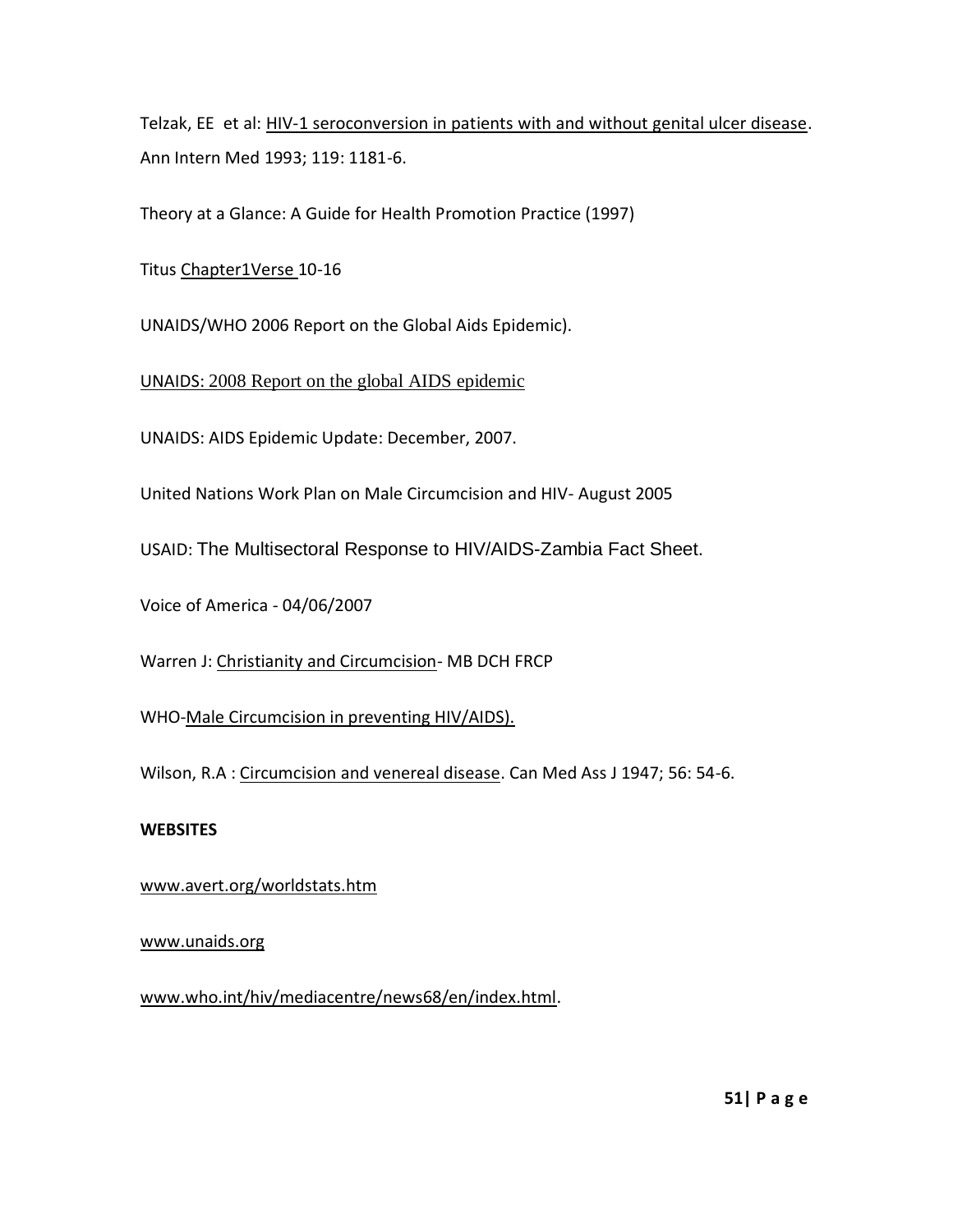**Questionnaire**



## **THE UNIVERSITY OF ZAMBIA SCHOOL OF HUMANITIES AND SOCIAL SCIENCES DEPARTMENT OF SOCIAL DEVELOPMENT STUDIES DEMOGRAPHY DIVISION**

| <b>PROGRAMME:</b>          | <b>MASTER OF ARTS IN POPULATION STUDIES</b>                                     |
|----------------------------|---------------------------------------------------------------------------------|
| TOPIC:                     | KNOWLEDGE AND ATTITUDES TOWARDS MALE<br>CIRCUMCISION IN THE ERA OF HIV AND AIDS |
| <b>RESEARCHER:</b>         | <b>MWIINGA KALONGA</b>                                                          |
| <b>PLACE OF INTERVIEW:</b> | <u> 1980 - John Stein, Amerikaansk politiker (* 1900)</u>                       |
|                            |                                                                                 |
|                            |                                                                                 |

| <b>INTERVIEW DATE:</b> |    |    |  |
|------------------------|----|----|--|
|                        | חח | мм |  |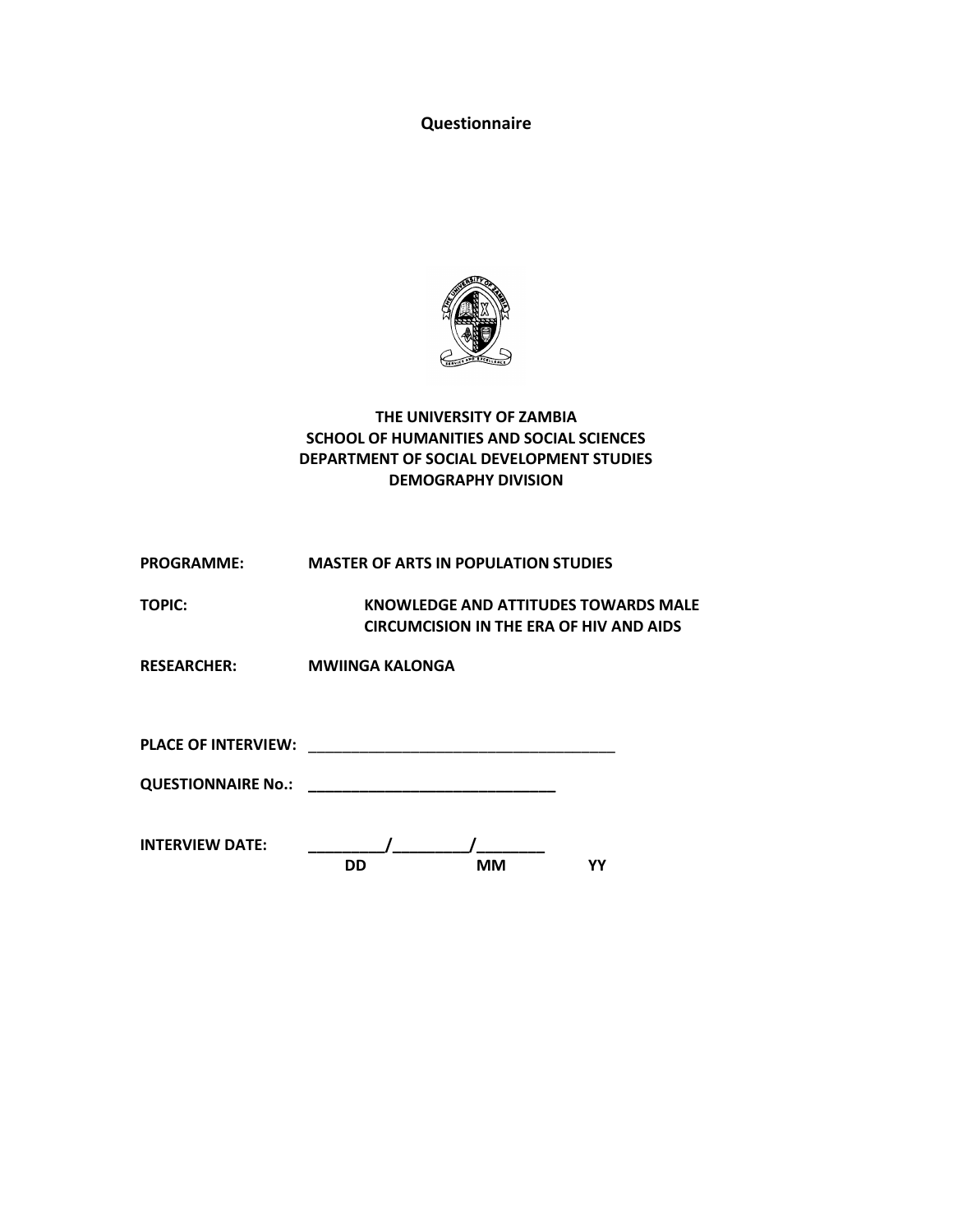#### **SOCIO-ECONOMIC AND DEMOGRAPHIC CHARACTERISTICS**

1. How old were you on your last birthday?

Number of years.\_\_\_\_\_\_\_\_\_\_\_\_\_\_\_\_\_\_\_\_\_\_\_\_\_\_\_\_

2. What is your marital status?

4. What is your nationality?

(a)…………………………….. Zambian (b)……Other (specify).\_\_\_\_\_\_\_\_\_\_\_\_\_\_\_\_\_

5. Which ethnic group do you belong to?

| (h)Other (specify)___________________________________ |
|-------------------------------------------------------|
| 6. What is your religious affiliation?                |
|                                                       |
|                                                       |
|                                                       |
|                                                       |
|                                                       |
|                                                       |
|                                                       |
|                                                       |
|                                                       |
| (i)Other (specify).___________                        |
| 7. Have you ever been to school?                      |
|                                                       |
|                                                       |
|                                                       |
| 8. What is your highest educational qualification?    |
|                                                       |
|                                                       |
|                                                       |

(c )………………………College/University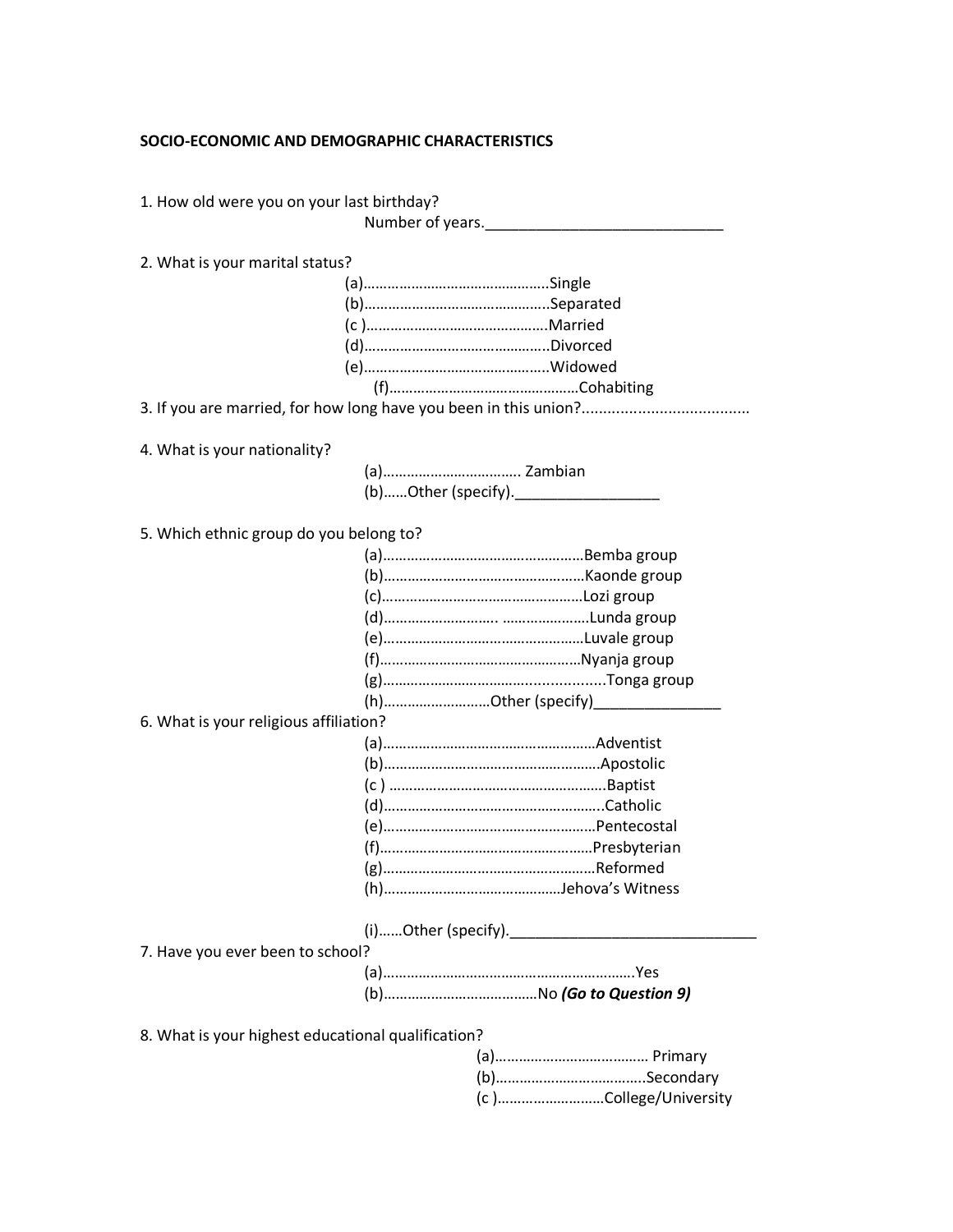|                                      | (d)None                    |
|--------------------------------------|----------------------------|
| 9. What is your employment status?   |                            |
|                                      |                            |
|                                      |                            |
|                                      | (c)Un-employed             |
|                                      | (d) Self-employed          |
|                                      | (e)Other(specify)          |
| 10. What is your NET monthly income? |                            |
|                                      | (a)Less than K100, 000     |
|                                      | (b) K100, 000-K500, 000    |
|                                      | (c)K600,000-K1,000,000     |
|                                      | (d) K1,100,000-K1,500,000  |
|                                      | (e)K1, 600,000-K2, 000,000 |
|                                      | (f)More than K2, 000,000   |
| 11. Residential area:                |                            |
|                                      |                            |
|                                      |                            |
|                                      | (c)High cost               |
|                                      | (d)Other(specify)_         |

# **]]]]]]]]]]]]]]]]]]]]]]]]]]]]]]]]]]]]]]]]]]]]]]]]]]]]]]]]]]]]]]]]]]]]]]]]]]]]]]]]]]]]]]]]]]]]]]]]]]]]]]]]]]]]**

### **KNOWLEDGE ABOUT HIV AND AIDS**

12. Are you aware of HIV and AIDS?

contracting HIV/AIDS.

(a).....................................Yes (b)……………………….No

## *FOR EACH STATEMENT, PLEASE CIRCLE, TRUE (T), FALSE (F), OR I DO N'T KNOW*

| 13. Coughing and sneezing can spread HIV/AIDS                                               |               |
|---------------------------------------------------------------------------------------------|---------------|
|                                                                                             | (a) True      |
|                                                                                             |               |
|                                                                                             | (c)Don't know |
| 14. A person can get HIV/AIDS by sharing a glass of water with<br>someone who has HIV/AIDS. |               |
|                                                                                             | (a)True       |
|                                                                                             | (b)False      |
|                                                                                             |               |
| 15. Showering or washing one's private parts after sex can protect one from                 |               |

(a)………………………….True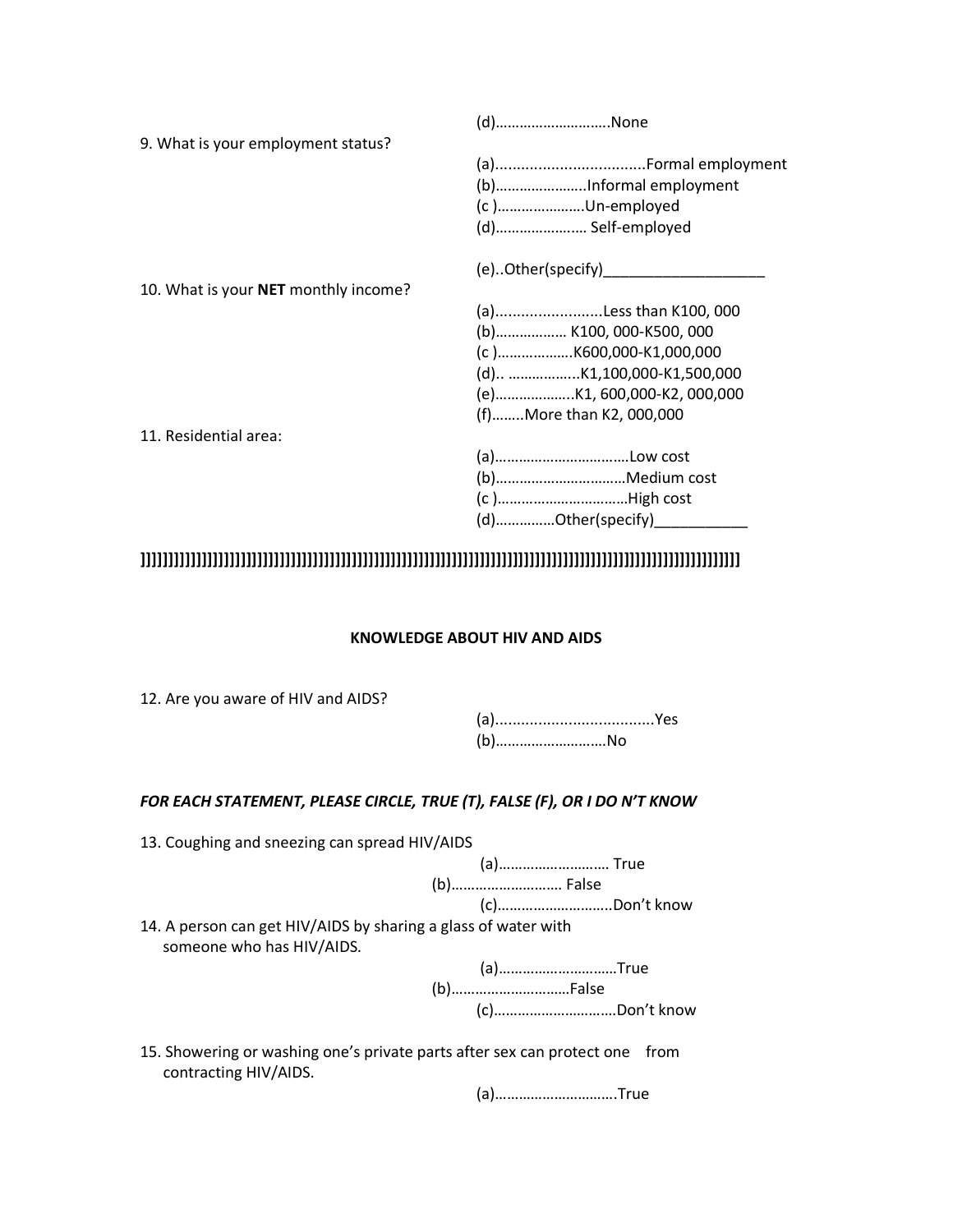(b)………………………….False (c)………………………….Don't know 15. Pulling out the penis before ejaculation prevents transmitting HIV/AIDS (a)……………………………True (b)……………………………False (c)…………………………….Don't know 16. All HIV+ pregnant women will give birth to HIV+ babies too (a)……………………………..True (b)……………………………..False (c)…………………………….Don't know 18. HIV can be spread by mosquitoes (a)……………………………..True (b)…………………………….False (c)…………………………….Don't know 19. HIV and AIDS are the same thing (a)……………………………..True (b)……………………………..False (c)…………………………….Don't know 20. A person infected with HIV can live for 5 years or more without developing AIDS (a)……………………………True (b)……………………………False (c)………….. ………………Don't know 21. A person can get HIV/AIDS from vaginal secretions (a)……………………………True (b)…………………………….False (c)…………………………….Don't know 22. A person can get HIV through blood transfusion (a)……………………………True (b)…………………………….False (c)…………………………….Don't know 23. A person cannot get AIDS through kissing (a)…………………………….True (b)…………………………….False (c)…………………………….Don't know 24. A person can get HIV through hand-shake (a)…………………………….True (b)…………………………….False (c)…………………………….Don't know 25. Having more than one sex partner increases one's chances of contracting HIV/AIDS (a)…………………………….True (b)…………………………….False (c)…………………………….Don't know 26. Sharing needles/razor blades increases the risk of contracting HIV/AIDS (a)…………………………….True (b)…………………………….False (c)………….. ………………..Don't know 27. HIV/AIDS can be cured through western medicine (a)…………………………….True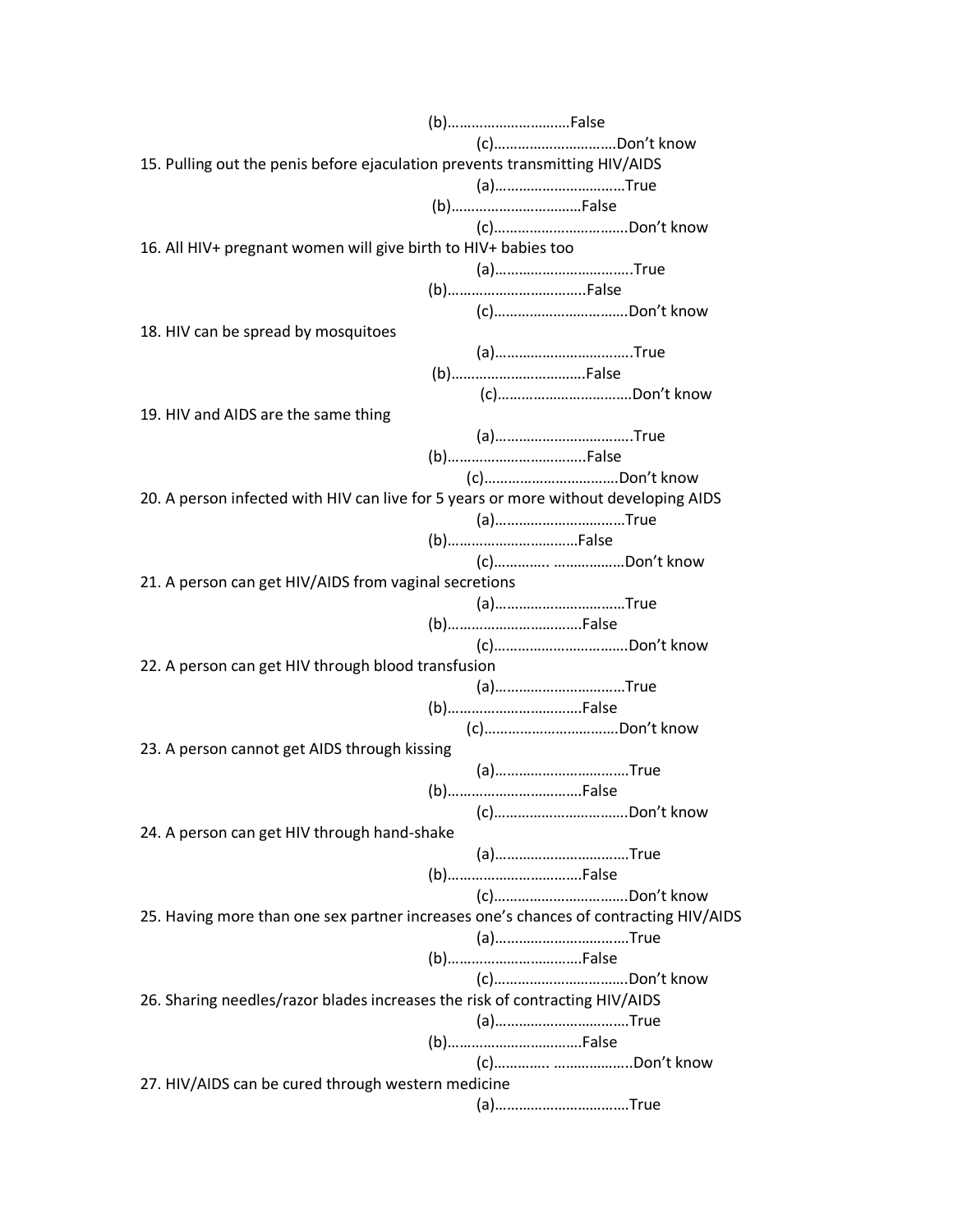| 28. HIV/AIDS can be cured by using traditional medicine                                             | (a)True                                  |
|-----------------------------------------------------------------------------------------------------|------------------------------------------|
| 29. HIV/AIDS can be cured by using both western and traditional medicine                            | (a)True<br>(b)False                      |
|                                                                                                     |                                          |
|                                                                                                     | SEXUAL BEHAVIOUR AND CONDOM USE          |
| 30. Have you ever had sexual intercourse?<br>31. At what age did you have first sexual intercourse? | (a)Yes<br>$(b)$ No<br>(b) Can't remember |
| 32. How many sexual partners do you have now?                                                       | (a)One<br>(b)Two<br>(c)Three<br>(e)None  |
| 33. In the last 12 months, did you ever have sex?                                                   | (a)Yes<br>$(b)$ No                       |
| 34. What relation to you was the woman with whom you had sexual intercourse?                        | (c)Casual acquaintance<br>(d)Sex worker  |
| 35. When was the last time you had sex?                                                             | (b)Days ago<br>(c)Weeks ago              |
| 36. With whom did you last have sex?                                                                |                                          |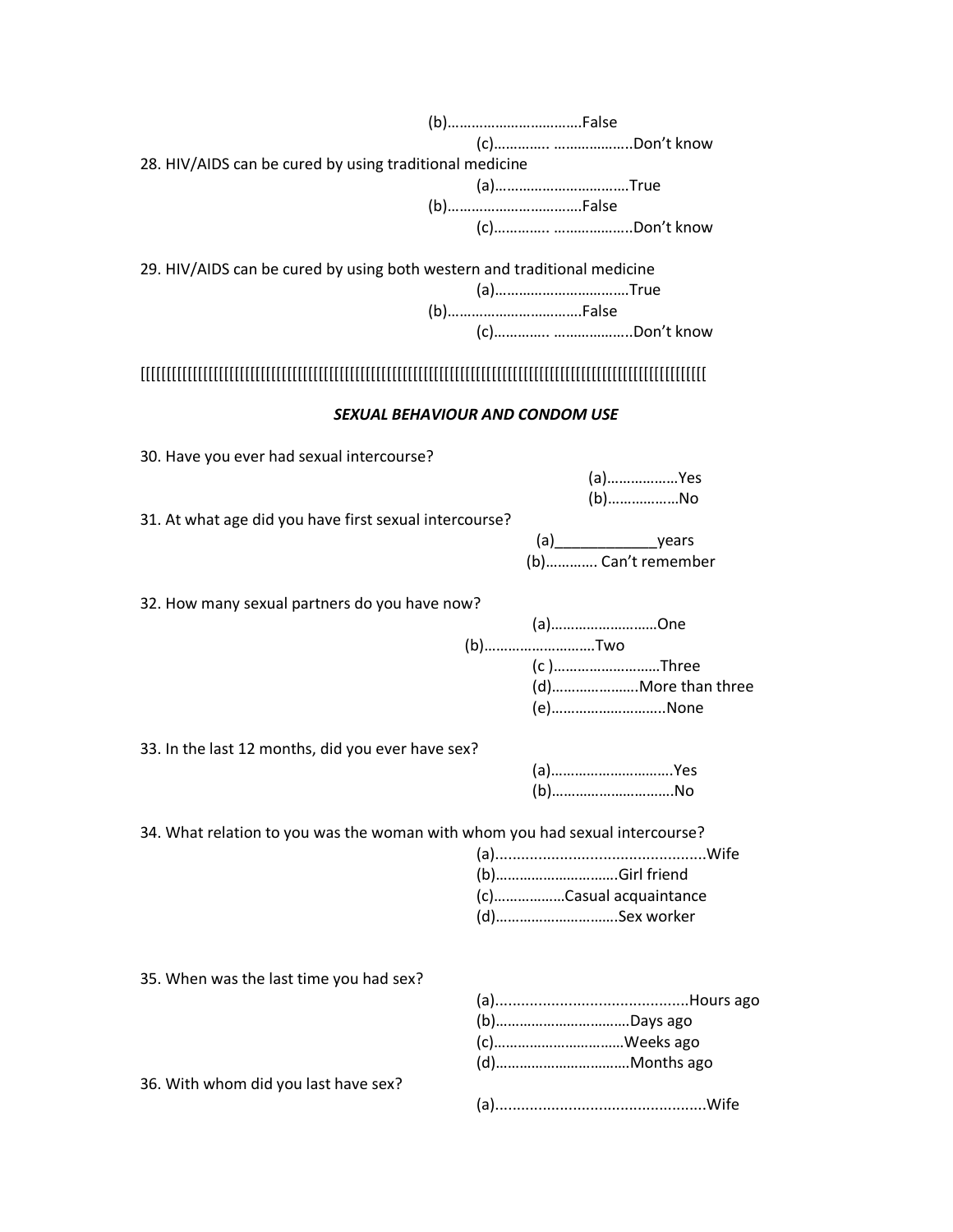|                                                                            | (c)Casual acquaintance          |  |
|----------------------------------------------------------------------------|---------------------------------|--|
|                                                                            | (d)Sex worker                   |  |
| 37. The last time you had sex, did you use a condom?                       |                                 |  |
|                                                                            |                                 |  |
|                                                                            |                                 |  |
|                                                                            | (c)Can't remember               |  |
| 38. When you have sex with your wife, how often do you use a condom?       |                                 |  |
|                                                                            |                                 |  |
|                                                                            | (b)Sometimes                    |  |
|                                                                            | (c)Never                        |  |
|                                                                            | (d)Not applicable (not married) |  |
| 39. When you have sex with your girlfriend, how often do you use a condom? |                                 |  |
|                                                                            |                                 |  |

| (c)Never                                  |
|-------------------------------------------|
| (d)Not applicable (don't have girlfriend) |

40. When you have sex with someone you have just met, how often do you use a condom?

| (b)Sometimes                                   |
|------------------------------------------------|
| (c)Never                                       |
| (d)Not applicable (never engage in casual sex) |

41. When you have sex with a sex worker or someone you pay for sex, how often do you use a condom?

| (c)Never |                                               |
|----------|-----------------------------------------------|
| sex)     | (d)Not applicable (never engage in commercial |
|          |                                               |

# **]]]]]]]]]]]]]]]]]]]]]]]]]]]]]]]]]]]]]]]]]]]]]]]]]]]]]]]]]]]]]]]]]]]]]]]]]]]]]]]]]]]]]]]]]]]]]]]]]]]]]]]]]]]]**

### *KNOWLEDGE AND ATTITUDES TORWARDS MALE CIRCUMCISION*

42. Have you ever heard of male circumcision? (male **circumcision is the cutting-off of the foreskin of the penis**)

43. If **Yes**, what was your first source of information?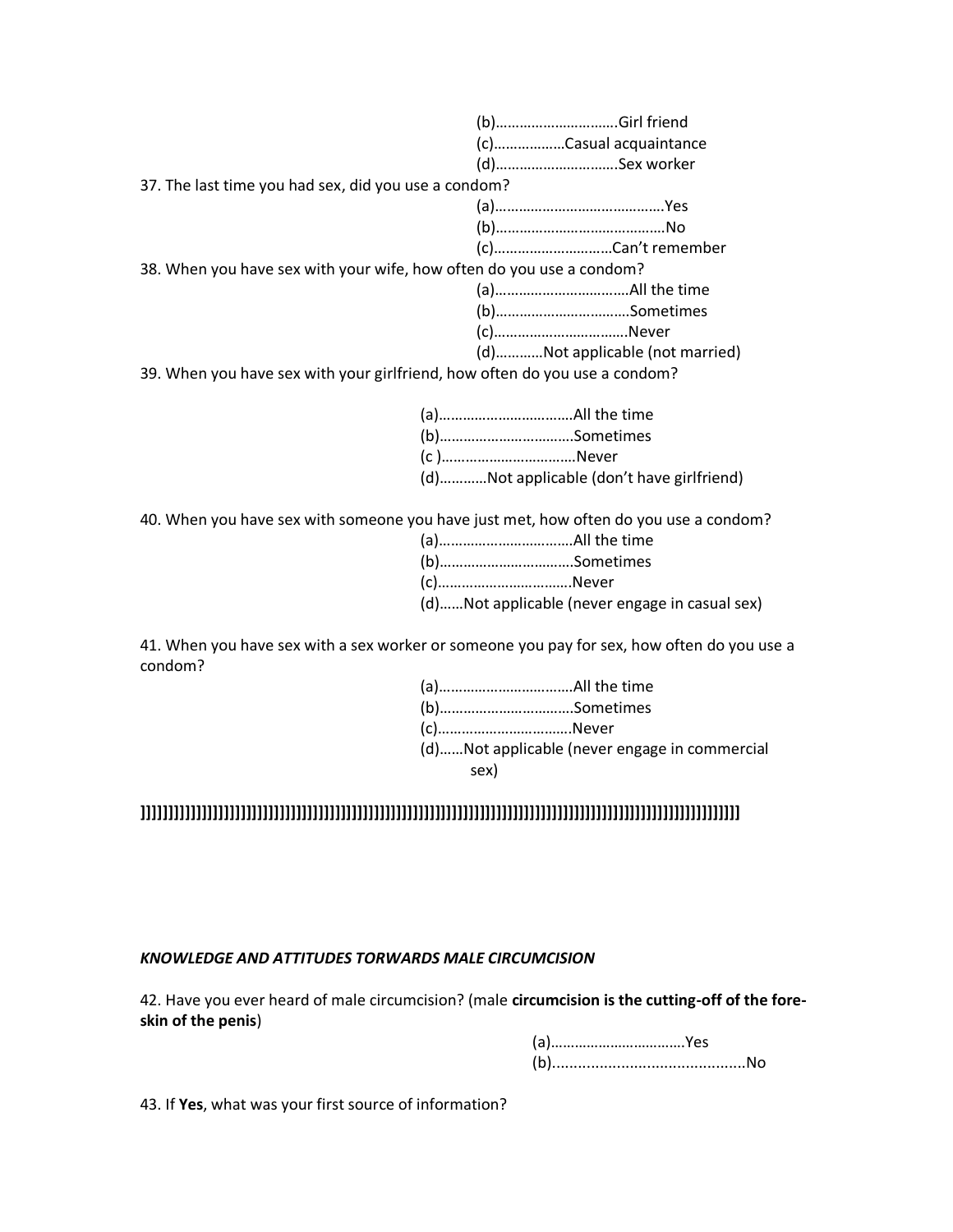|                                                                                                                             | (a)Cultural group       |
|-----------------------------------------------------------------------------------------------------------------------------|-------------------------|
|                                                                                                                             | (b)Traditional healer   |
|                                                                                                                             | $(c)$ Doctor            |
|                                                                                                                             | (d) Nurse               |
|                                                                                                                             | (e)Other medical person |
|                                                                                                                             | (f) Newspaper           |
|                                                                                                                             |                         |
|                                                                                                                             | (h)Radio                |
|                                                                                                                             | (i)Magazine             |
|                                                                                                                             |                         |
|                                                                                                                             |                         |
|                                                                                                                             | (I)Relative             |
|                                                                                                                             |                         |
|                                                                                                                             |                         |
|                                                                                                                             |                         |
| 44. When was the first time you came to hear about male circumcision?                                                       |                         |
|                                                                                                                             | (a) Days ago            |
|                                                                                                                             | (b)Weeks ago            |
|                                                                                                                             | (c)Months ago           |
|                                                                                                                             | (d)Years ago            |
| 45. Does your ethnic group circumcise males?                                                                                |                         |
|                                                                                                                             |                         |
|                                                                                                                             | (b)No                   |
|                                                                                                                             | (c) Don't know          |
| 46.Do you know of any Zambian ethnic group that circumcises males?                                                          |                         |
|                                                                                                                             |                         |
|                                                                                                                             |                         |
| 47. Do you know of any group outside Zambia that circumcises males?                                                         |                         |
|                                                                                                                             |                         |
|                                                                                                                             |                         |
| 48. Do you know have any one who has been circumcised?                                                                      |                         |
|                                                                                                                             |                         |
|                                                                                                                             |                         |
| 49. Are you aware the Ministry of Health encourages men to be circumcised as a way of<br>reducing chances of HIV infection? |                         |
|                                                                                                                             |                         |
|                                                                                                                             |                         |
| PLEASE, INDICATE YOUR OPINION ON THE FOLLOWING STATEMENTS                                                                   |                         |
|                                                                                                                             |                         |
| 50a. Circumcised men take too long to ejaculate                                                                             |                         |
|                                                                                                                             |                         |
|                                                                                                                             |                         |
|                                                                                                                             |                         |
| 50b. Women enjoy sex more with circumcised men than with men who are not circumcised                                        |                         |
|                                                                                                                             |                         |
|                                                                                                                             |                         |
|                                                                                                                             |                         |

50c. Male circumcision inhibits sexual satisfaction.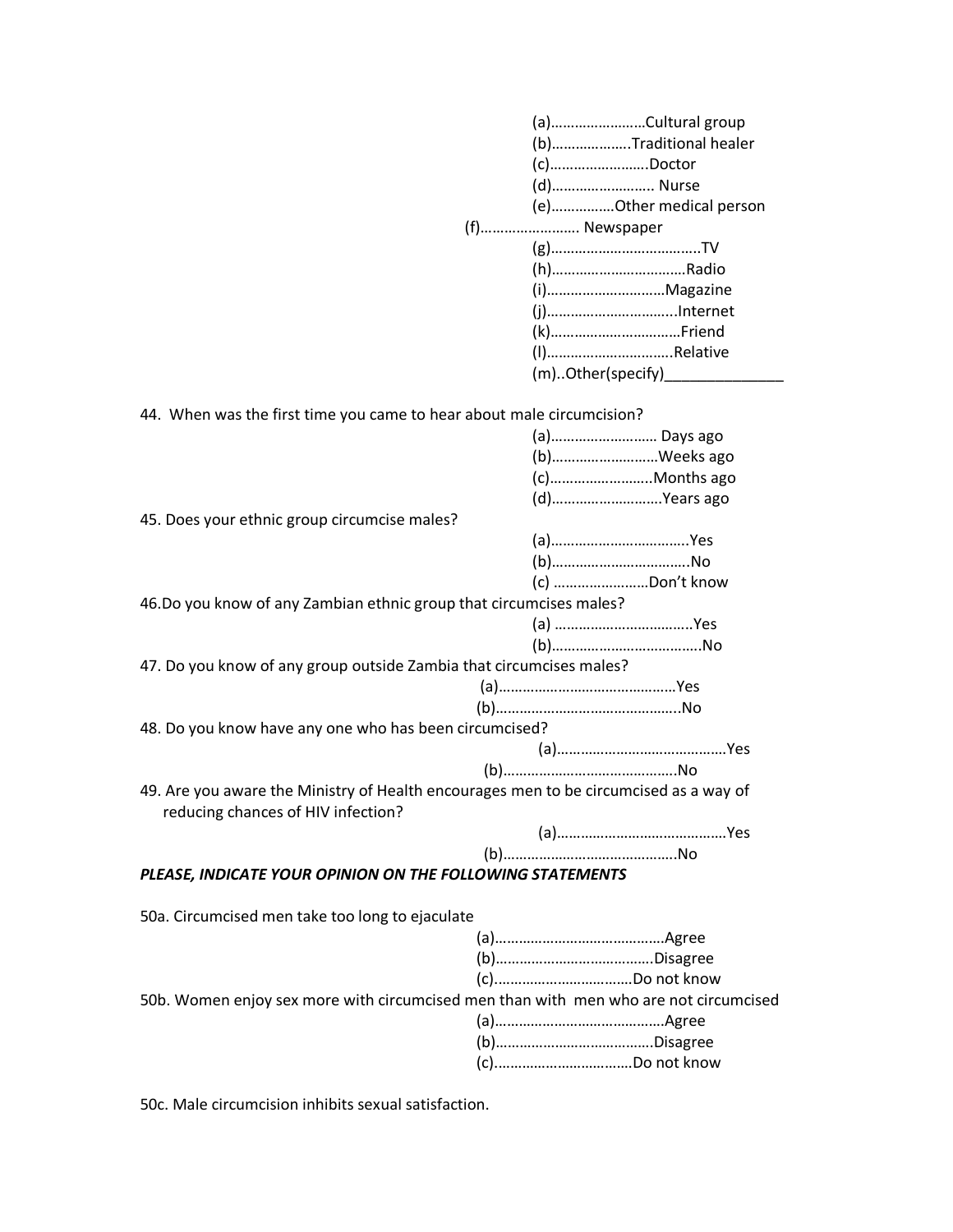| 50d. Male circumcision reduces the risks of getting HIV/AIDS.                                                                          |                                                                      |
|----------------------------------------------------------------------------------------------------------------------------------------|----------------------------------------------------------------------|
|                                                                                                                                        |                                                                      |
|                                                                                                                                        |                                                                      |
|                                                                                                                                        |                                                                      |
| 50e. Male circumcision reduces chances of transmitting HIV/AIDS to other people                                                        |                                                                      |
|                                                                                                                                        |                                                                      |
|                                                                                                                                        |                                                                      |
|                                                                                                                                        |                                                                      |
| 46f. Male circumcision reduces the risks of getting other sexually transmitted diseases (<br>STDs).                                    |                                                                      |
|                                                                                                                                        |                                                                      |
|                                                                                                                                        |                                                                      |
|                                                                                                                                        |                                                                      |
| 50g. Circumcised men do not need to use a condom every time they have sex                                                              |                                                                      |
|                                                                                                                                        |                                                                      |
|                                                                                                                                        |                                                                      |
|                                                                                                                                        |                                                                      |
| 51. Give reasons to your answer above.                                                                                                 |                                                                      |
| 52. Do you know of a place or places where one can be circumcised?                                                                     |                                                                      |
|                                                                                                                                        |                                                                      |
|                                                                                                                                        | (b)No (Go to Question 53)                                            |
| 53. If answer to the above question is Yes, where is this place?                                                                       |                                                                      |
|                                                                                                                                        |                                                                      |
| 54. At the place(s) mentioned above, is circumcision done free of charge?                                                              |                                                                      |
|                                                                                                                                        |                                                                      |
|                                                                                                                                        |                                                                      |
|                                                                                                                                        |                                                                      |
|                                                                                                                                        |                                                                      |
| 55. If the answer to the above question is No, how much is one charged to get<br>circumcised? K<br><u> 1980 - Jan Barbarat, manala</u> |                                                                      |
|                                                                                                                                        |                                                                      |
| 56. In your opinion is this amount affordable to most people?                                                                          |                                                                      |
|                                                                                                                                        |                                                                      |
|                                                                                                                                        |                                                                      |
|                                                                                                                                        |                                                                      |
| 57. Would you be willing to be circumcised?                                                                                            |                                                                      |
|                                                                                                                                        |                                                                      |
|                                                                                                                                        | (b)No (Go to Question 64)<br>(c)Not applicable (already circumcised) |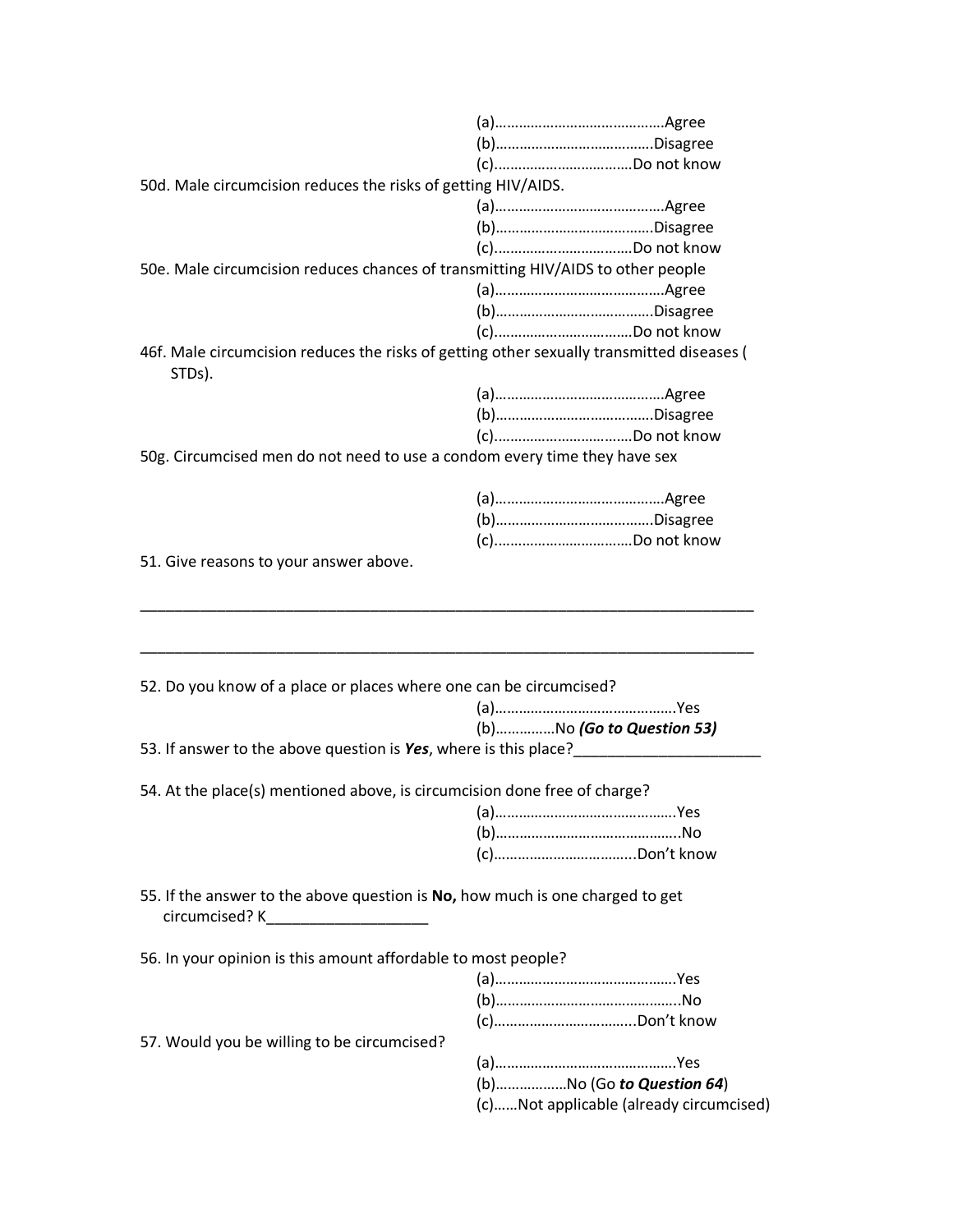# *(Go to Question 65)*

|                                          | 58. If you are willing to be circumcised, why have you not yet undergone the operation?                 |
|------------------------------------------|---------------------------------------------------------------------------------------------------------|
| approve of your decision?                | 59. If you are willing to be circumcised would your sexual partner (wife or other)                      |
| oppose your decision to get circumcised? | 60. If your answer to the above question is No, why do you think your partner would                     |
| undergo the operation?                   | 61. If your partner opposed your decision to get circumcised, would you still go ahead and              |
| operation?                               | 62. If you are willing to get circumcised, whom would you prefer to undertake the                       |
|                                          | (a)Traditional Healer<br>(b)Any qualified medical person<br>63. Give reasons for your preference above. |
|                                          | 64. If you are not willing to be circumcised, what are your main reasons?                               |
|                                          | 65. Would you recommend a male relative or friend to undergo circumcision?                              |
| 66. Give reasons for your answer above   |                                                                                                         |

58. If you are willing to be circumcised, why have you not yet undergone the operation?